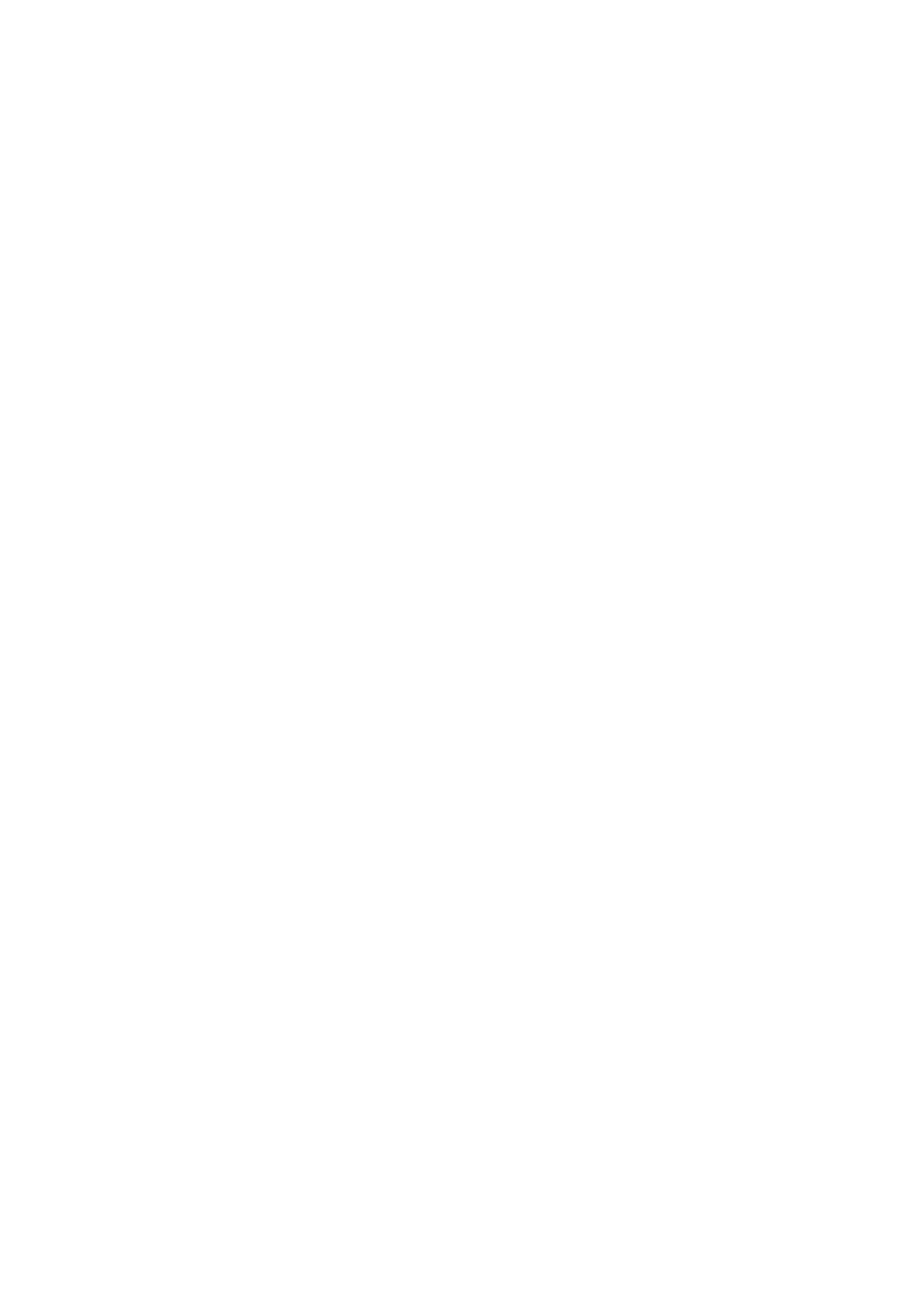## **EUROPEAN UNIVERSITY INSTITUTE, FLORENCE DEPARTMENT OF LAW**

*Revitalizing Doctrinal Legal Research in Europe: What About Methodology?* 

**ROB VAN GESTEL AND HANS-W. MICKLITZ**

EUI Working Paper **LAW** 2011/05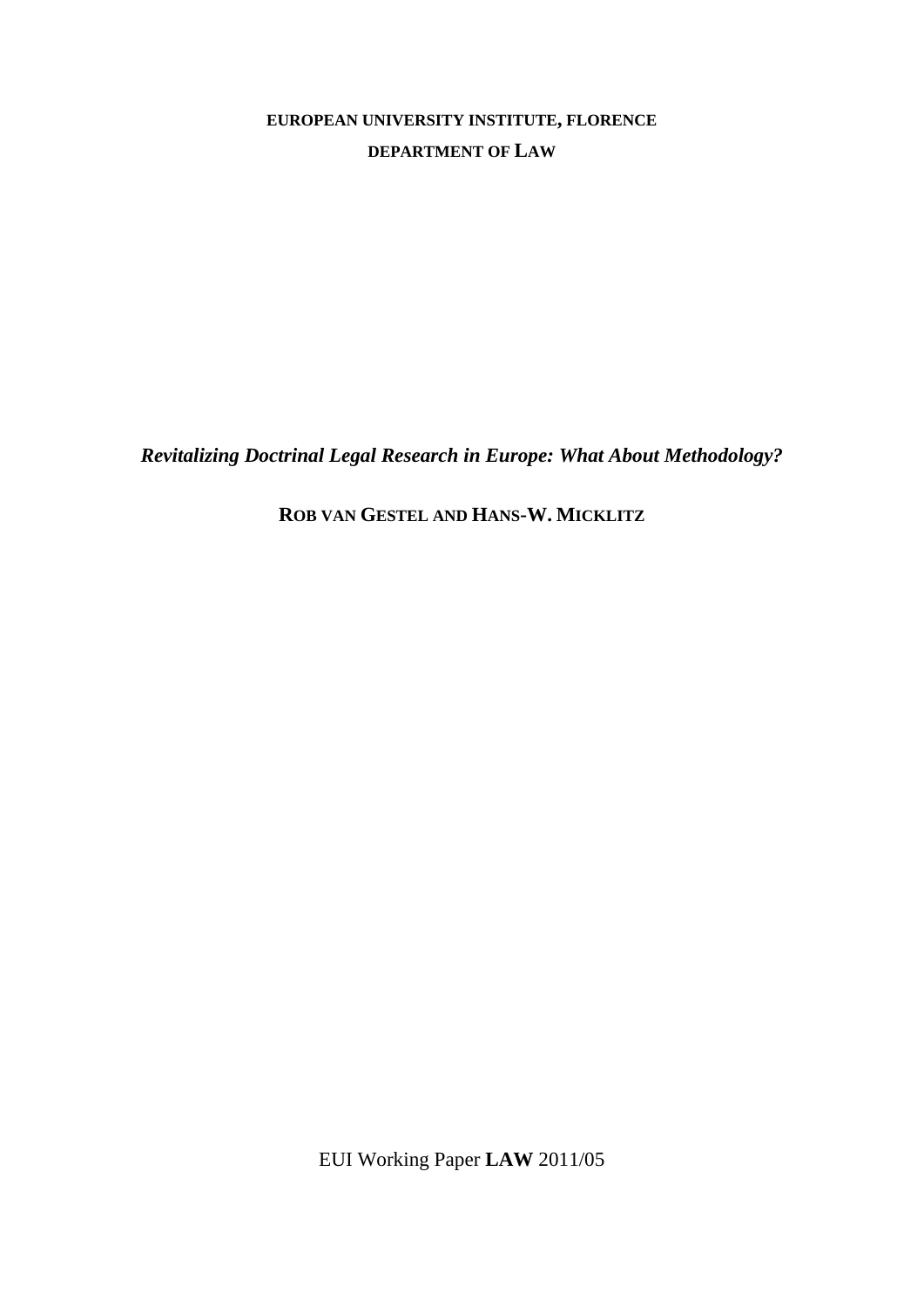This text may be downloaded for personal research purposes only. Any additional reproduction for other purposes, whether in hard copy or electronically, requires the consent of the author(s), editor(s). If cited or quoted, reference should be made to the full name of the author(s), editor(s), the title, the working paper or other series, the year, and the publisher.

ISSN 1725-6739

© 2011 Rob van Gestel, Hans-W. Micklitz

Printed in Italy European University Institute Badia Fiesolana I – 50014 San Domenico di Fiesole (FI) Italy www.eui.eu cadmus.eui.eu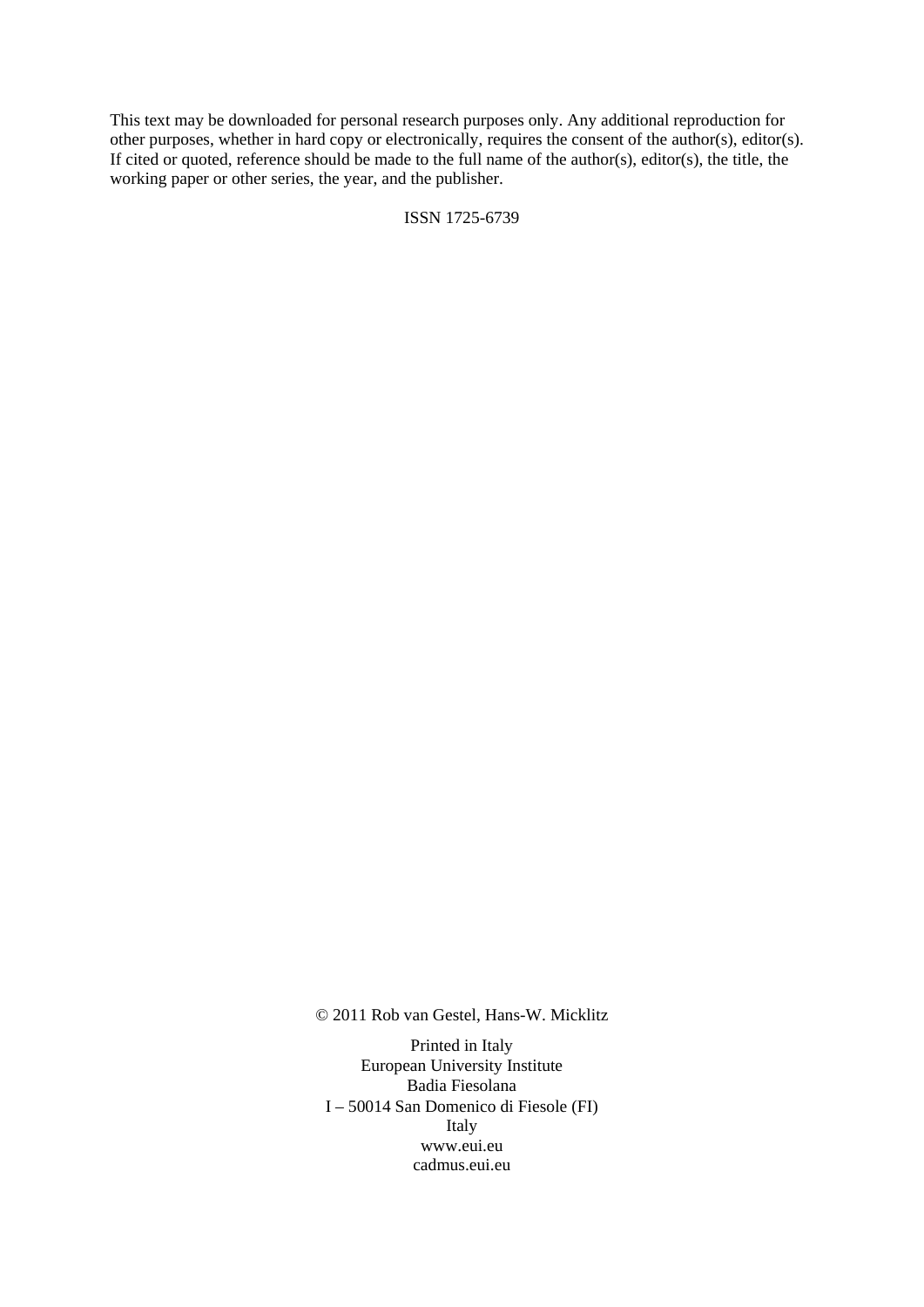#### **Author contact details**

Rob van Gestel Professor of Theory and Methods of Regulation Tilburg University The Netherlands

Visiting Professor, Methodology of Law and Legal Research European University Institute Florence, Italy

Email: r.a.j.vanGestel@uvt.nl

Hans-W. Micklitz Professor of Economic Law European University Institute Florence, Italy

Email: Hans.Micklitz@eui.eu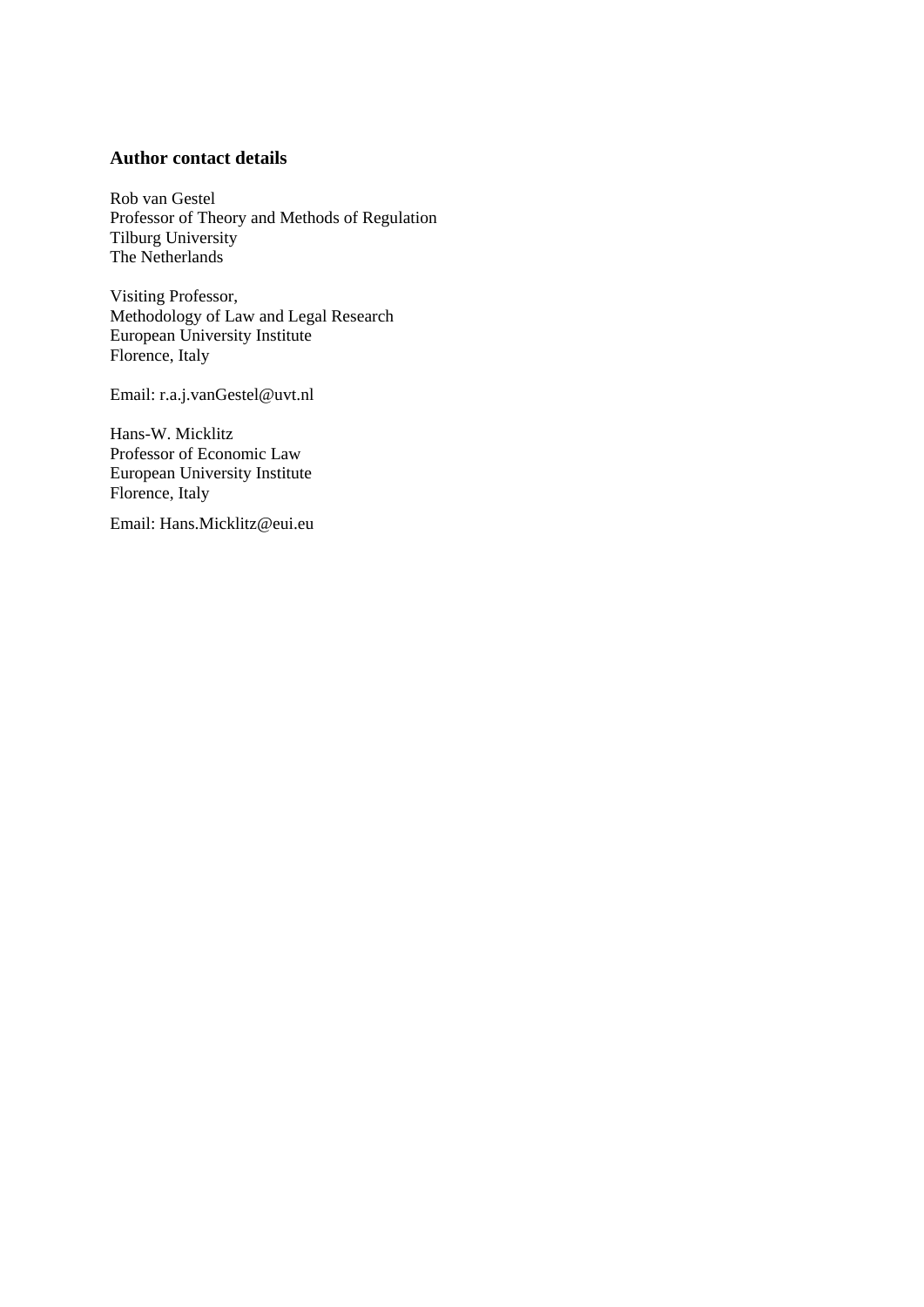## **Table of Contents**

| I.             |                                                                                          |    |
|----------------|------------------------------------------------------------------------------------------|----|
| $\mathbf{1}$ . |                                                                                          |    |
| 2.             |                                                                                          |    |
| 3.             |                                                                                          |    |
| 4.             |                                                                                          |    |
| П.             |                                                                                          |    |
| 1.             |                                                                                          |    |
| 2.             |                                                                                          |    |
| 3.             |                                                                                          |    |
| 4.             |                                                                                          |    |
| 5.             |                                                                                          |    |
| 6.             |                                                                                          |    |
| Ш.             |                                                                                          |    |
| $\mathbf{1}$ . |                                                                                          |    |
|                | 1.1.                                                                                     |    |
|                | Why methods: Americanization of EU law? What about Europeanization of American<br>1.2.   |    |
|                |                                                                                          | 22 |
| 2.             | Have European Legal Scholars to Learn from American Empiricism? Or Have American         |    |
|                |                                                                                          |    |
| 3.             | What is Doctrinal Legal Research and Why Is It Still Important for the Study of European |    |
|                |                                                                                          |    |
| 4.             |                                                                                          |    |
|                |                                                                                          |    |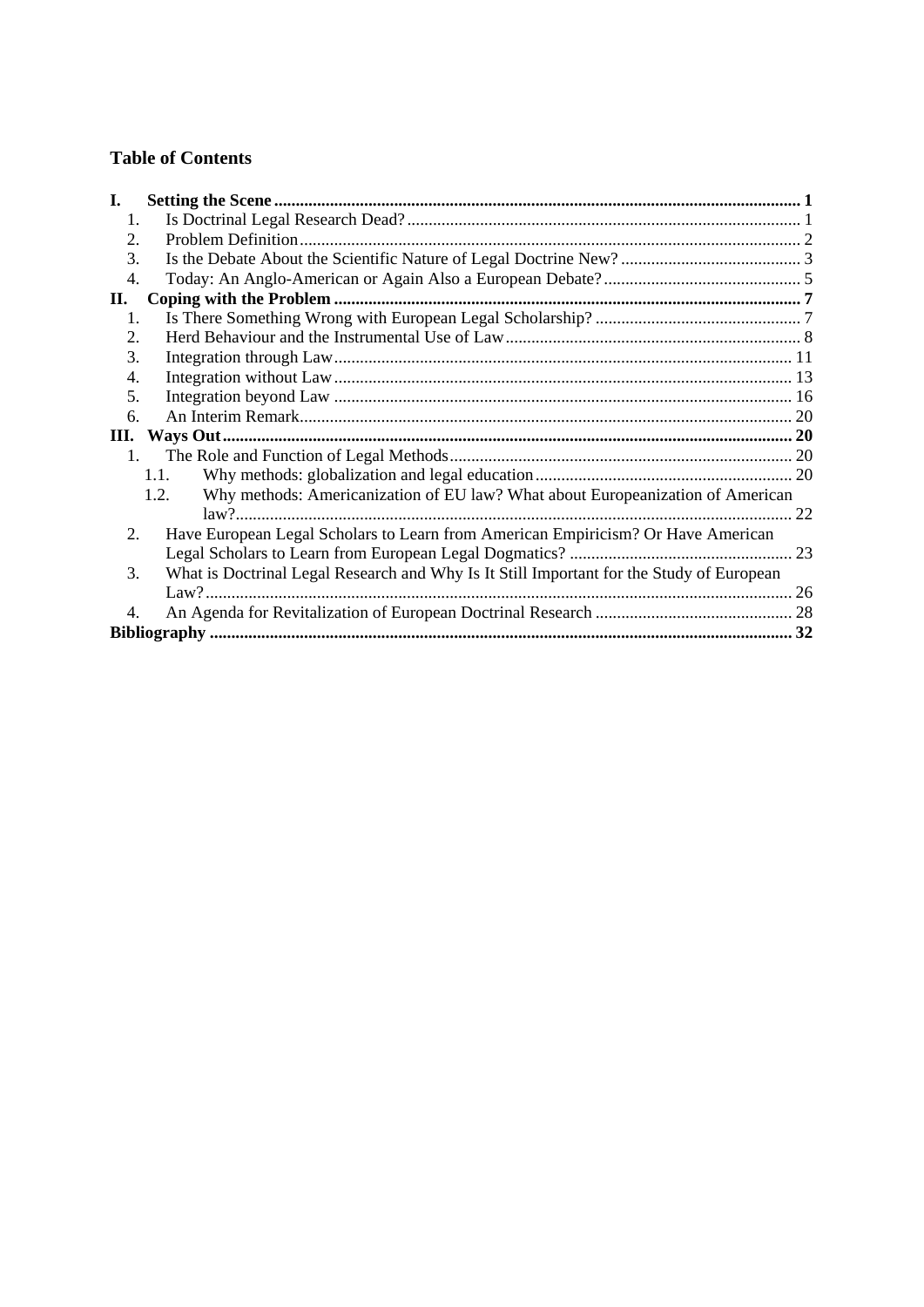#### **Abstract**

Both in the U.S. and in Europe there is a debate on methodology in legal research. Doctrinalists and multidisciplinarians appear to be in different camps fighting over the 'true nature' of legal scholarship. We wonder where this renewed attention for methodology is coming from and what is behind it. Should European legal scholars follow certain colleagues in the U.S. who believe that doctrinal research is dead and should we all engage in law and… research now? If not, does this imply that there is nothing wrong with mainstream European doctrinal legal scholarship? We believe the latter is not the case. Our hypothesis is that an increased instrumentalisation of European law, and legal research has decreased the attention for methodology, for legal theory, and for keeping enough professional distance to ones object of research. This has, among others, resulted in a lack of scholarly criticism towards European integration. We will argue that the answer to this problem is not to try to put doctrinal legal research out with the garbage. Instead, we suggest it should be revitalized so that it is up for the challenges that European law is facing.

### **Keywords**

Legal methodology, legal research, legal scholarship, European integration, herd behaviour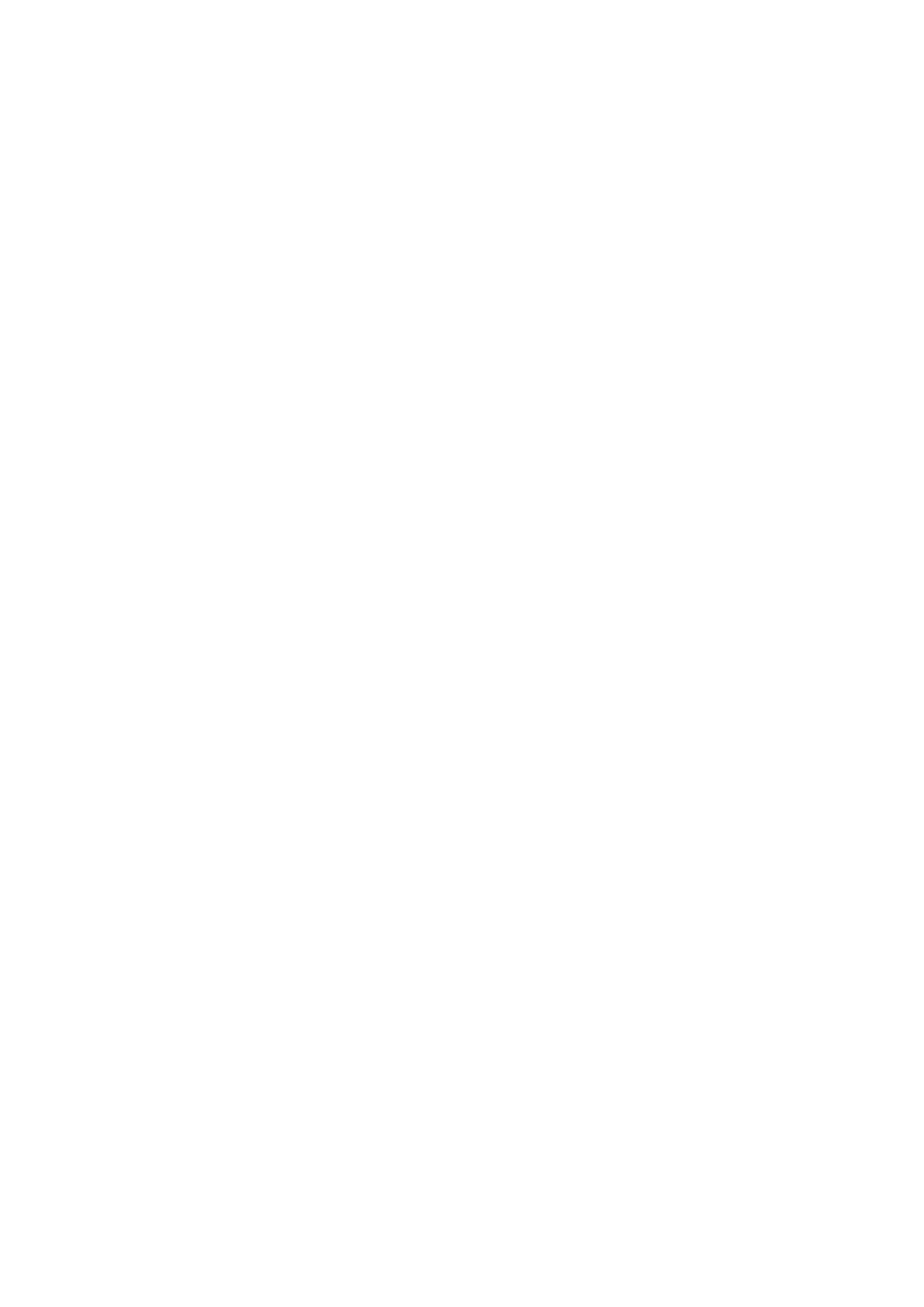#### **I. Setting the Scene**

1

#### *1. Is Doctrinal Legal Research Dead?*

On June 10<sup>th</sup> 2008, the newly established Research Group for Methodology of Lawmaking and Legal Research of Tilburg University's law faculty organized a kick-off conference about the importance of methodological awareness in lawmaking and legal research. Two of the keynote speakers, Professor Dame Hazel Genn (Socio-legal studies: University College London) and Professor Eric Posner (Law & economics: Chicago Law School) held a passionate plea for more emphasis on multidisciplinary legal research, which was welcomed by the audience. Eric Posner, however, went a lot further than just arguing for an enrichment of traditional legal scholarship with empirical methods or economic insights. In his lecture, he claimed that 'doctrinal legal research is dead'.

Posner's statement, first and foremost, referred to the situation in the U.S. but judging from his response to questions from the audience, he seemed quite convinced that law schools in Europe will sooner or later follow America's footsteps in burying 'black letter law'.<sup>1</sup> Doctrinal legal research might still be useful for legal practice but it has little to do with science, appeared to be the message. In this contribution we will argue that if Posner actually meant what he said, he is wrong, not only for the situation in the Netherlands but for Europe more in general. It is more likely that on this side of the Atlantic doctrinal and non-doctrinal approaches towards law and legal research are becoming more intertwined.

Interesting with respect to the claim that doctrinal research is dead, or at least close to death, is that Richard Posner, another prominent member of the Chicago School of Law & economics, and judge in the Court of Appeals for the Seventh Circuit, recently defended quite a different position than his son did in Tilburg.<sup>2</sup> In a sparkling debate with the former dean of Colorado Law School, Professor Pierre Schlag, Posner senior claims that 'The law schools need legal analysts, not merely as teachers but also as scholars. Doctrinal analysis cannot be left to judges. As Schlag puts it, 'Courts have dockets. Legal academics have time. Given this asymmetry, the academics could always outdo the courts in the intricacy of their analyses. In one of his latest books, he adds to this that sound doctrinal research is intellectually demanding, requiring vast knowledge and the ability to synthesize fragmentary materials.<sup>3</sup> According to Posner senior, this type of research is important for the vitality of the legal system and of greater social value than much esoteric interdisciplinary legal scholarship. We fully

<sup>\*)</sup> Rob van Gestel (r.a.j.vanGestel@uvt.nl) is Professor of Theory and methods of regulation at Tilburg University and visiting professor in the field of methodology of law and legal research at the European University Institute in Florence. Hans-W. Micklitz (Hans.Micklitz@eui.eu) is professor of Economic law and director of graduate studies at the European University Institute. This paper is the outcome of an intensive debate over the last year. Whilst we closely co-operated and interfered into the mutual parts, we would nevertheless underline that the prime responsibility of parts I and III lies with Rob van Gestel, whereas Hans Micklitz is primarily responsible for part II. This paper is part of a more encompassing project on methodology of law and legal research between Tilburg University and the EUI, which is supposed to result in a casebook on methodology of legal research for educational purposes and a book on the meaning of methodology and legal theory for European legal scholarship.

<sup>1</sup> In theory it is possible that the current credit crunch led to modesty in the Chicago School of Law & Economics about the scientific possibilities to predict the effects of regulatory interventions to 'fix' malfunctioning financial markets. At first sight, however, this seems unlikely looking at the recommendations to restore the market for mortgages at the lowest possible costs. See <http://www.thebigmoney.com/articles/mothers-milk/2009/03/03/better-cheaper-mortgage-fix>. After all, was the search for lowest costs 'solutions' not one of the major drivers behind the collapse of the financial sector in general and the mortgage market in particular?

<sup>2</sup> Richard A. Posner, The State of Legal Scholarship Today: A Comment on Schlag, The Georgetown Law Journal, Vol. 97, pp. 845-855 (2009).

<sup>3</sup> Richard A. Posner, How Judges Think, Harvard University Press, Harvard 2008, p. 211.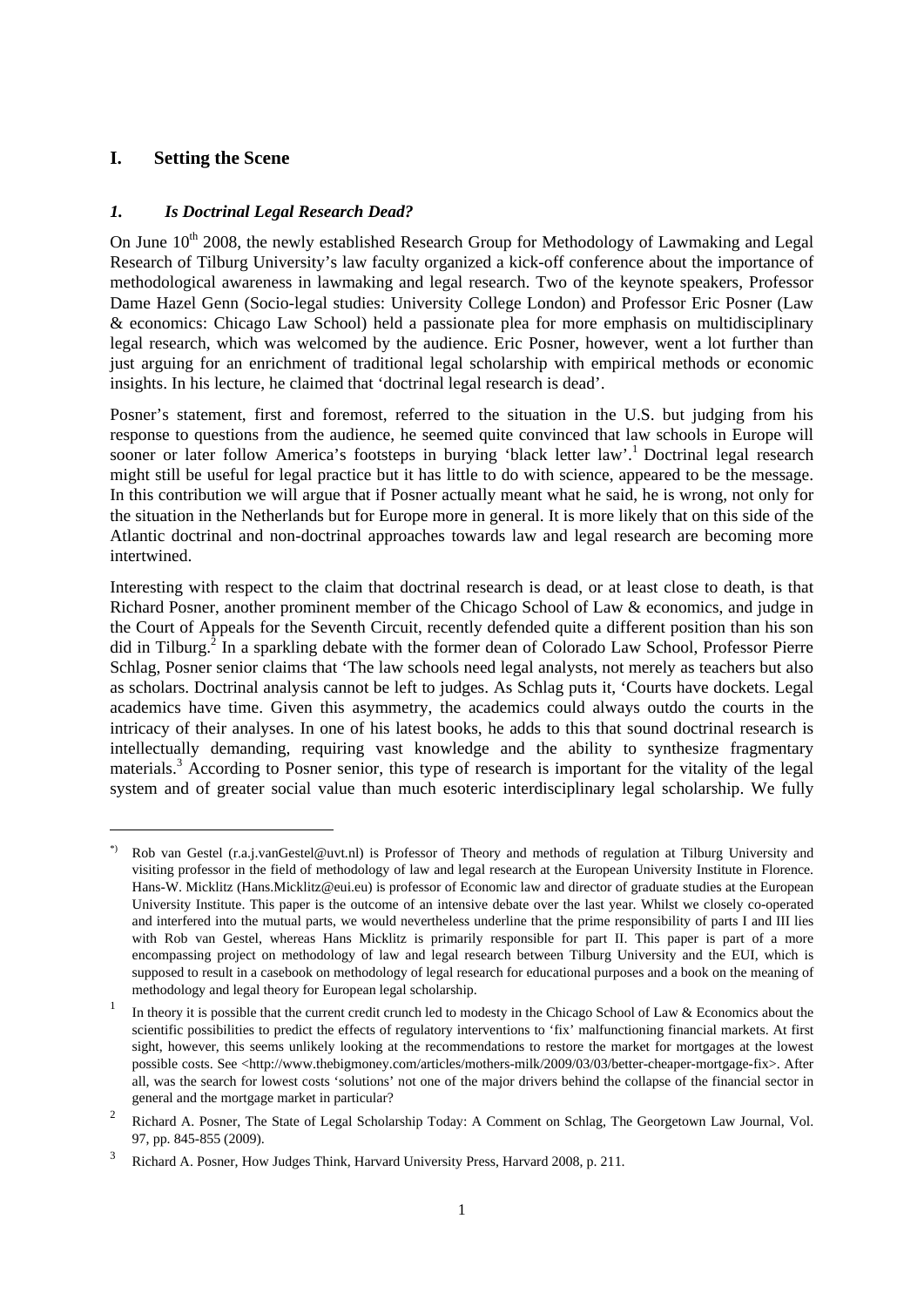agree with Richard Posner that doctrinal research cannot be left to judges and other legal practitioners. At the same time, we also believe that the negative image concerning legal doctrine that Eric Posner apparently shares with so many others has much to do with the formalism and the strong divide between the law as it is and the law as it ought to be, which are all too often associated with a dogmatic approach towards academic legal research. Especially interdisciplinarians often perceive doctrinalists to be intellectually rigid, inflexible, formalistic, and inward-looking.<sup>4</sup> Other accusations include that doctrinalists show an unhealthy preoccupation with technicalities, $<sup>5</sup>$  often focus on</sup> unimportant topics, repeat existing knowledge, and fail to connect law to life by assessing the real world consequences of doctrinal frameworks. Proceeding otherwise would, according to Deborah Rhode, require significant time, money, and non-legal expertise, which she believes most authors of doctrinal work are more than happy to avoid.<sup>6</sup> As a consequence, many doctrinal works are 'glutted with theory and starved for facts', according to Rhode.<sup>7</sup> Pierre Schlag goes even further. He feels that much of the doctrinal research in the U.S. can be labelled as 'case law journalism'.<sup>8</sup> Many scholarly legal publications offer little more than comments on recent court rulings.

#### *2. Problem Definition*

As we have just shown, in the U.S. a debate on legal scholarship and methodology is going on between, at least, two camps: 'doctrinalists' and 'multidisciplinarians'. Especially the elite law schools seem to move away from doctrinal research, whereas in education legal doctrine is still leading. In Europe, on the other hand, doctrinal legal research does not appear to be under attack (yet). Nevertheless, a debate on the scientific nature of legal research in general is emerging.<sup>9</sup>

The Netherlands is probably one of the first European countries where methodology of law and legal research became an issue (again) with many references to the situation in the  $\text{U.S.}^{10}$  An interesting conclusion of the latest Dutch research assessment exercise is that law is a 'discipline in transition'. According to the evaluation committee, it is moving from a national to a more European and international discipline, from a teaching monopoly towards competition for students, from serviceoriented towards legal practice to a purpose in itself, from overhead financing towards competitive financing and contract research, from single- to multi- and interdisciplinarity, and last but not least from implicit traditions to more focus on methodology.<sup>11</sup>

<sup>4</sup> Douglas Vick, Interdisciplinarity and the Discipline of Law, Journal of Law and Society, Vol. 31, nr. 2, p. 164 (2004).

<sup>5</sup> R. Cotterell, Subverting Orthodoxy, Making Law Central: A View of Sociolegal Studies, Journal of Law and Society, Vol. 29, p. 633 (2002).

<sup>6</sup> Deborah Rhode, Legal Scholarship, Harvard Law Review 115, pp. 1327-1361 (p. 1340) 2002.

<sup>7</sup> Id Rhode at p. 1340.

<sup>8</sup> Pierre Schlag, Spam Jurisprudence, Air Law, and the Rank Anxiety of Nothing Happening (A Report on the State of the Art), 97 GEO. L. J. 803 (2009), pp. 821–823.

<sup>9</sup> For the UK, P. Hillyard, Law's empire: Socio-legal empirical research in the Twenty-first century, Journal of Law and Society 2007, Vol. 34, no. 2, pp. 269-277; H. Genn, M. Partington and S. Wheeler, Law in the real world: Improving our understanding of how the law works, The Nuffield inquiry on empirical legal research, Nuffield Foundation, London 2006: http://www.ucl.ac.uk/laws/socio-legal/empirical/docs/inquiry\_report.pdf. Roger Brownsword, An introduction to legal research, www.wellcome.ac.uk/assets/wtx030897.pdf. For Germany Hans-Eberhard Heyke, Ist 'Rechtswissenschaft' eine Wissenschaft? Rechtstheorie, 2003, 229-244; R. M. Kiesow, Rechtswissenschaft – was ist das? JZ 2010, 585 and for Belgium S. Gutwirth, Evaluatie rechtswetenschappelijk onderzoek: VLIR-model voor integrale kwaliteitsevaluatie van het onderzoek in de rechtswetenschappen, Nieuw Juridisch Weekblad 2007/6, pp. 674-678. For France Eva Steiner, French Legal method, Oxford: Oxford University Press 2002.

<sup>&</sup>lt;sup>10</sup> C.J.J.Stolker, Legal Journals in Pursuit of a More Scientific Approach, EJLE 2005, No. 2, pp. 77-94 and Gerrit A. de Geest, Hoe maken we van de rechtswetenschap een volwaardige wetenschap? NJB 2004, 58-66.

<sup>&</sup>lt;sup>11</sup> Evaluatiecommissie Rechtswetenschappelijk onderzoek 2009, Kwaliteit en diversiteit, VU 2009, with an English summary p. 6. (see: http://www.vu.nl/nl/Images/Evaluatie%20onderzoek%20Rechten\_tcm9-169244.pdf).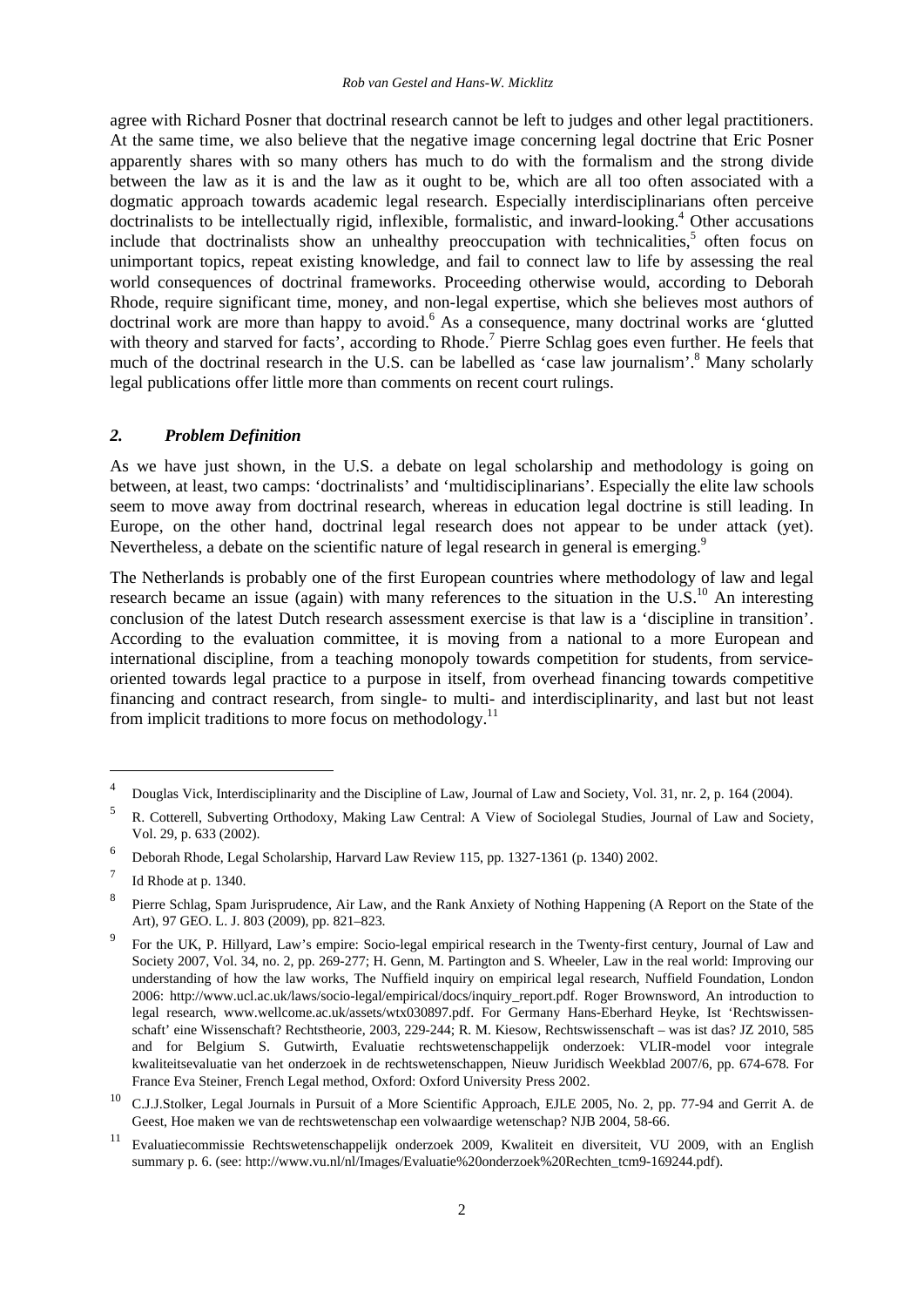We wonder where this renewed attention for legal scholarship and methodology is coming from and what is behind it. The trend is obvious and can be observed in many countries.<sup>12</sup> However, it seems as if the Dutch debate is perhaps special in the sense that there is a debate running through various disciplines: public, private, national, international law etc. There are dozens of articles now, and the debate has, as we already mentioned, even drawn the attention of the national research assessment exercise.<sup>13</sup> It seems likely that sooner or later this debate will spread to the rest of Europe and to European law as such. The first signs of this are already there. Recently Hesselink has, for example, argued that the Europeanization of private law is gradually blurring the dividing line between internal and external perspectives towards legal research, with their respective methods.<sup>14</sup> According to him, this increases the need for a new European legal methodology. But the question is of course: what does that entail: a European legal methodology? Should European legal scholars follow their colleagues in the U.S. and abandon doctrinal legal research altogether at a moment where prominent legal scholars in the U.S. are already making a U-turn in order to try to restore the doctrinal tradition? If the answer is no, does this imply that there is nothing wrong with European legal scholarship?

We believe the latter is not the case. There probably is something wrong with European legal scholarship and the study of European law. Our hypothesis is that an increased instrumentalization of law and legal research has decreased the attention for methodology, for legal theory (theory-building), and for keeping enough professional distance to ones object of research, which on its turn has resulted in a lack of scholarly criticism towards European integration. We will argue that the answer to this problem is not to put doctrinal legal research out with the garbage. Instead we suggest it should be revitalized it so that it is up for the challenges that European legal scholarship is facing, such as, increased multilevel governance, plurality of legal sources, and mixtures between different modes of government and governance.

#### *3. Is the Debate About the Scientific Nature of Legal Doctrine New?*

The debate about the scientific nature of legal doctrine is actually a rather old one. It has strong predecessors dating back to at least the  $19<sup>th</sup>$  century, when legal formalism (Begriffsjurisprudenz) clashed with naturalism. Famous is, for instance, the speech that Julius von Kirchmann, a German Judge, gave in Berlin in 1847 before a society of German legal scholars in which he argued:

'Die Juristen sind , Würmer', die nur vom faulen Holz leben; von dem gesunden sich abwendend, ist es nur das Kranke, in dem sie nisten und weben. Indem die Wissenschaft das Zufällige zu ihrem Gegenstand macht, wird sie selbst zur Zufälligkeit; drei berichtigende Worte des Gesetzgebers, und ganze Bibliotheken werden zu Makulatur.<sup>15</sup>

Von Kirchmann criticized the arbitrariness in law and argued that doctrinal legal research was not expressing the true spirit of natural law as felt and experienced by the people ('Volksgeist'). He felt that doctrinal work (Jurisprudenz) was merely a reproduction of what legislators and courts had to say. After Von Kirchmann, other former members of the 'Historical school', such as Rudolf von Jhering, followed in his footsteps by taking a distance from the formalism and emphasis on systematization.<sup>16</sup>

In Germany the debate on the scientific nature of legal doctrine reached a new culmination point after the adoption of the new Civil Code, which in the eyes of the member of the Freirechtsschule was using

<sup>12</sup> K. Riesenhuber (Hrsg.), Europäische Methodenlehre: Grundfragen der Methoden des Europäischen Privatrechts, De Gruyter Recht: Berlin 2004, p. 3, 2<sup>nd</sup> edition, Handbuch für Ausbildung und Praxis, 2010. The second edition also contains reports on the current debate in various Member States.

<sup>13</sup> http://www.vu.nl/nl/Images/Evaluatie%20onderzoek%20Rechten\_tcm9-169244.pdf.

<sup>14</sup> M. Hesselink, A European Legal Method? On European Private Law and Scientific Method, European Law Journal 15(1), pp. 20-45 (44-45) 2008.

<sup>15</sup> J. von Kirchmann, Die Wertlosigkeit der Jurisprudenz als Wissenschaft, Julius Springer Verlag, Berlin 1848, p. 29.

<sup>16</sup> R. v. Jhering, Im Juristischen Begriffshimmel. Ein Phantasiebild, in: Schertz und Ernst in der Jurisprudenz, Leipzig 1909.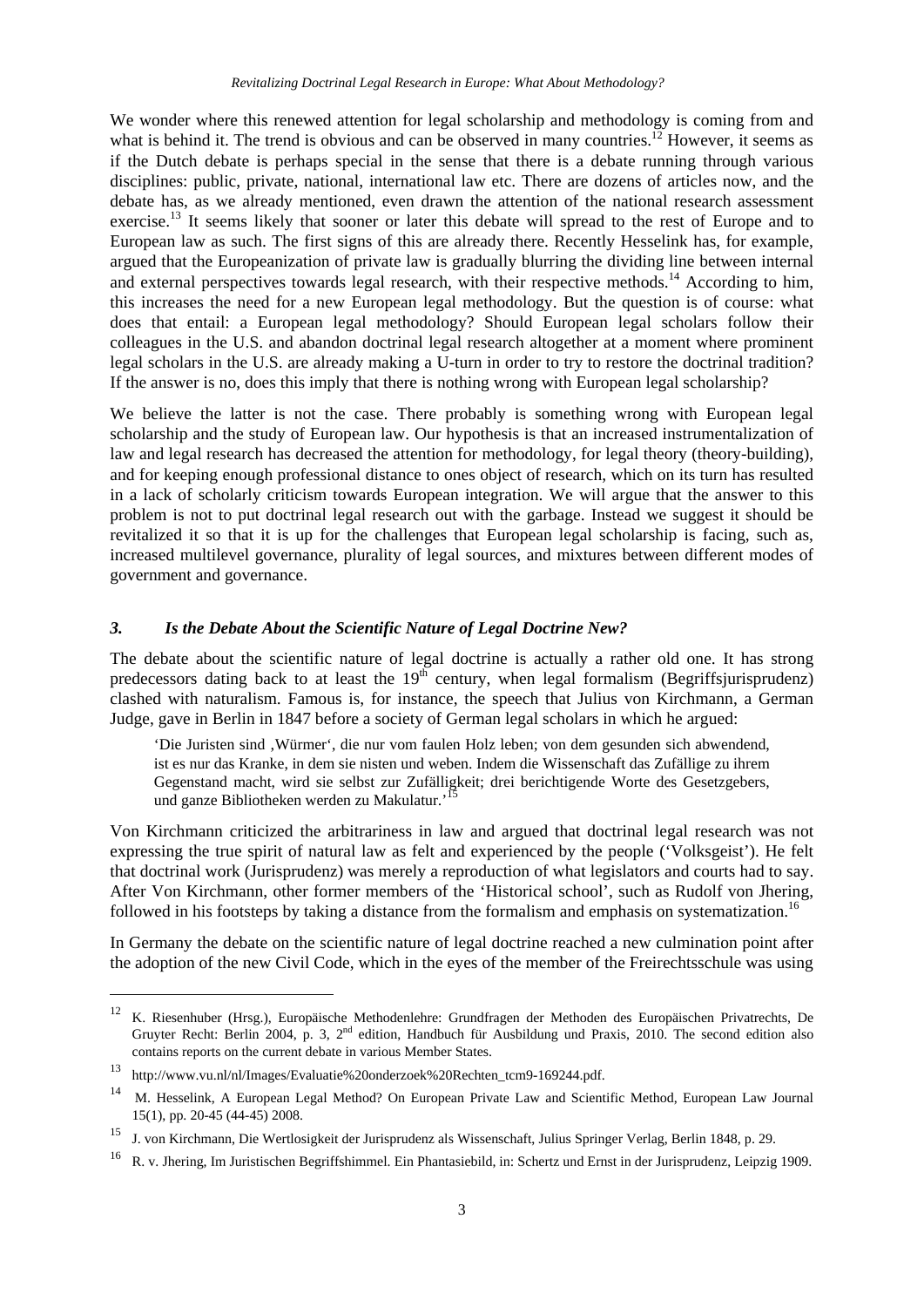legal doctrine as a shield against the legal protection of the working class.<sup>17</sup> The Freirechtsschule paved the way for the development of legal sociology as well as for other attempts to integrate social science into the legal system. However, the debate went beyond the German particularities and also led to the search for an appropriate legal methodology, one which reaches beyond a mere textual interpretation of cases and statutes and paves the way for the integration of social facts in theories and methods of law and legal interpretation.<sup>1</sup>

Later more or less similar debates emerged elsewhere. First in the Northern European countries, where Anders Vilhelm Lundstedt, for example, argued that doctrinal research was drenched with superstition instead of based on facts. To redress this he urged legal scholars to take a more empirical perspective on law.<sup>19</sup> In line with Lundstedt, another prominent member of Scandinavian legal realism, Alf Ross, defended that the principle of verification must also apply to legal doctrine.<sup>20</sup> Accordingly, doctrinal propositions should be verified against the outcomes of judicial practice. After Scandinavian legal realism came the French May 1968 revolution, in which legal scholars stressed the socio-economic embeddedness of the legal system and the importance of legal research to redress situations of social injustice.<sup>21</sup> Later on in the paper we will be more elaborate on the impact that the 1968 events had on legal thinking not only from the 'left', in order to transform society via law, but also from the 'right' 'to maintain' and or 'to re-establish' the formalist character of the law.

Critics might argue that instrumentalization of the law was going on long before that? Roscoe Pound was, for example, talking about law as a way of 'social engineering' already in 1910, and we also mentioned Scandinavian legal realism. Our point is not that there has not been a similar debate on the instrumental use of law in legal and political history. We have chosen 1968, as this constitutes a benchmark for societal change in a number of European countries. It triggered a political debate and it initiated an intellectual wave that challenged the preconceptions of so-called formal a-political law.<sup>22</sup>

Just like in Europe, the American debate about the virtues and drawbacks of legal dogmatics has had its predecessors. In the U.S. the attack on legal formalism dates back to Oliver Wendell Holmes jr., who wrote that the black letter lawyer does not consider law to be a means to an end and therefore does not care about the social conditions in which the law has to function in the real world. According to Holmes, this is a serious mistake and in 'The Path of Law' (1897) he argues in favour of an approach in which law is more than mere logic and includes facts and experience.<sup>23</sup> Holmes heavily criticized the clinical 'law as a science' approach from Christopher Columbus Langdell, the inventor of the so-called case-method, who believed that legal research was first of all a matter of induction and formal logic. Langdell argued that law

'consists of certain principles or doctrines. To have such a mastery of these is to be able to apply them with constant facility and certainty to the ever-tangled skein of human affairs, is what constitutes a true lawyer; and hence to acquire that mastery should be the business of every earnest student of law.'<sup>24</sup>

<sup>17</sup> A. Menger, Das Bürgerliche Recht und die besitzlosen Volksklassen. Eine Kritik des Entwurfs eines Bürgerlichen Gesetzbuches für das Deutsche Reich, 1890.

<sup>&</sup>lt;sup>18</sup> Dugiut, Salleilles and Gény, Méthode d'Interprétation et Sources en Droit Privé Positif, 1899/2<sup>nd</sup> edition 1919.

<sup>19</sup> A.V. Lundstedt, Die Unwissenschaftlichkeit der Rechtswissenschaft, Berlin: Verlag für Staatswissenschaften und Geschichte, 1932.

<sup>20</sup> Alf Ross, On Law and Justice, London: Stevens & Sons, 1958, p. 40.

<sup>21</sup> M. Miaille, Introduction critique au Droit, Maspero, Paris, 1976.

<sup>&</sup>lt;sup>22</sup> There is an abundant literature on the effects of the 1968 revolution/revolt on the society in a number of Member States, analysing the pros and cons of the then initiated transformation processes.

<sup>&</sup>lt;sup>23</sup> O.W. Holmes ir., The Path of Law, Harvard Law Review 1897, 457 (469).

<sup>&</sup>lt;sup>24</sup> C.C. Langdell, A Selection of Cases on the Law of Contracts, 2nd. ed. (Boston: Little, Brown, 1879), vii.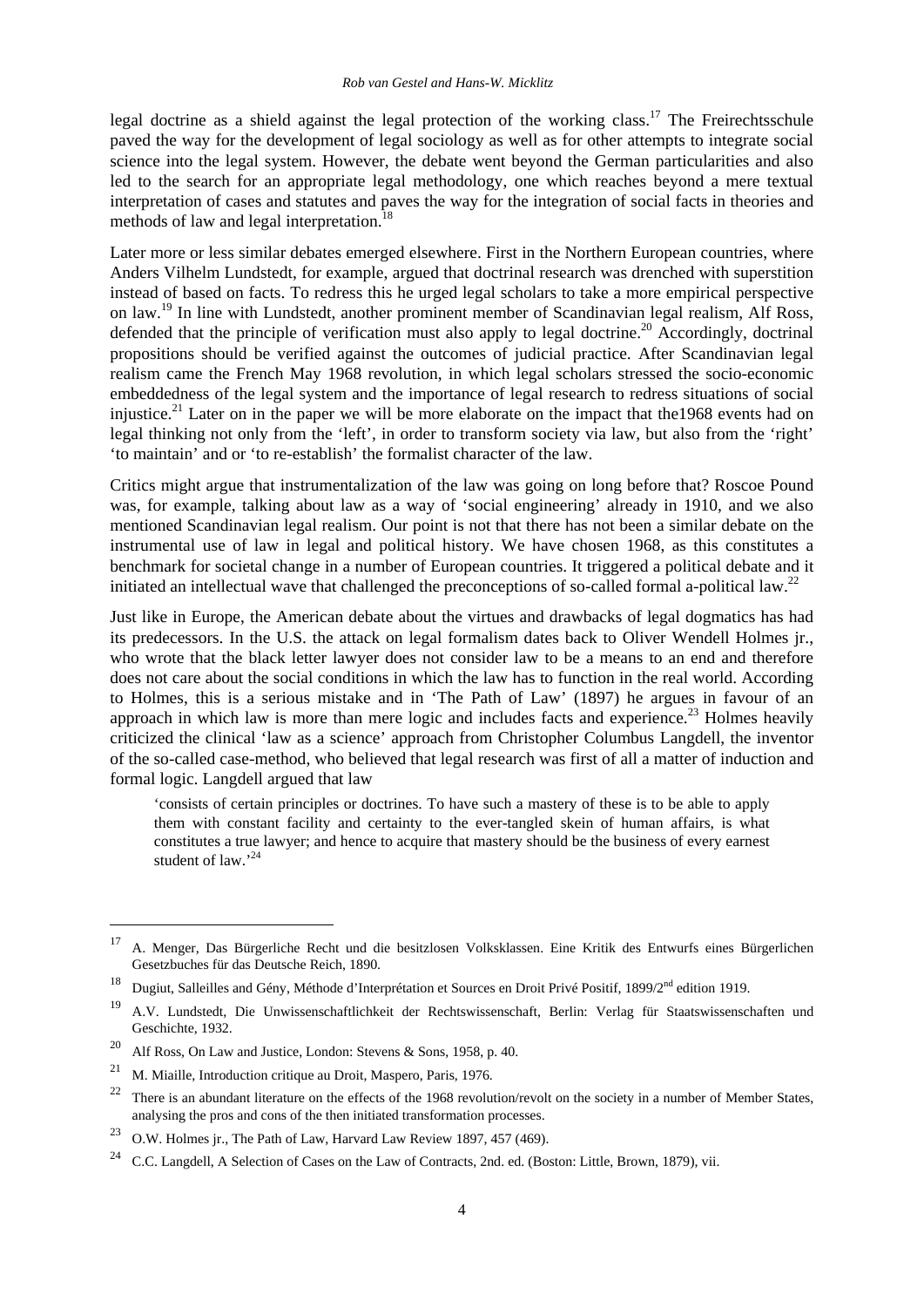Holmes, however, did not accept Langdell's idea that all the relevant 'empirical' materials of legal science are contained in printed books and that the library is to legal scholars what laboratories are to chemists and physicist.<sup>25</sup> In a review of Langdell's second edition of his famous casebook, he acknowledged the advantages of a more scientific approach to law and legal research but only for as long as it does not result in clinical syllogistic reasoning:

'As a branch of anthropology, law is an object of science; the theory of legislation is a scientific study, but (…) to reduce the concrete details of an existing system to the merely logical consequence of simple postulates is always in danger of becoming unscientific, and of leading to a misapprehension of the nature of the problem and the data.'26

According to Holmes, the 'bad man' serving as a role model for the judiciary does not care for one moment about axioms and deduction but is only interested in what the courts will do in fact. Inspired by Holmes but also by the German Interessenjurisprudenz and Freirechtsschule, Roscoe Pound developed his 'sociological jurisprudence' in the beginning of the  $20<sup>th</sup>$  century underlining the importance of the societal effects of law and lawmaking, and taking into account the gap that often exists between the law in 'the books and the law in action'.<sup>27</sup>

Pound's instrumentalistic view on law and lawmaking was the starting point for what is now known as American legal realism.28 Basically, one can say that American legal realists tried to link the indeterminacy of especially judicial lawmaking with the need to draw on extra-legal considerations to resolve disputes. That of course requires multidisciplinary approaches to the study of law in order to be able to build legal decisions on sound knowledge about the sociological, anthropological, economic etcetera foundations of society.

All this is just to show that the current debate is certainly not new. It is an old if not an endless debate on the role and function of doctrinal research and how it should be conceived. Moreover, the debate seems to revolve in cycles with periods in which formalism is dominant alternating with periods of attention for the societal and economic relevance of law. Therefore, if doctrinal legal research has ever been dead, it has until today always succeeded in rising from the grave.

#### *4. Today: An Anglo-American or Again Also a European Debate?*

Where some have argued in the past that interdisicplinarians often produce such abstract knowledge that it has little relevance for legal practice, those who criticize doctrinal research normally do not claim that this research has no value for legal practice. In fact much of the criticism towards doctrinal legal research appears to be either outdated or lacking a clear focus.

As far as the first point is concerned; almost no doctrinalist still sees legal research as a matter of discovering the divine law that is somewhere out there waiting to be found in order to provide the one and only right answer to a legal problem.<sup>29</sup> Doctrinal scholarship has definitely moved beyond this.

Regarding the second point, it seems typical that in an overview of the disadvantages of a doctrinal approach in writing a law dissertation by Michael Salter and Julie Mason, the authors count no less

<sup>25</sup> C.C. Langdell, Harvard Celebration Speeches, Law Quarterly Review (1887), p. 124.

<sup>26</sup> O.W. Holmes jr., Review Langdell casebook, 14 Am. U. L. Rev. 1880, pp. 233-235 (234).

<sup>&</sup>lt;sup>27</sup> Roscoe Pound, Law in Books and Law in Action, 44 Am. L. Rev. 12, 15 (1910).

<sup>&</sup>lt;sup>28</sup> V. Nourse and G. Shaffer, Varieties of New Legal Realism: Can A New World Order Prompt a New Legal Theory?, Cornell Law Review, Vol. 95: 61, p. 71 (2009).

<sup>&</sup>lt;sup>29</sup> In the same sense Michael Pendeleton, Non-empirical Discovery in Legal Scholarship – Choosing, Researching and Writing a Tradtional Scholarly Article, in: Mike McConville and Wing Hong Chui, Research Methods for Law, Edinburgh: Edinburgh University Press, 2007, p. 162.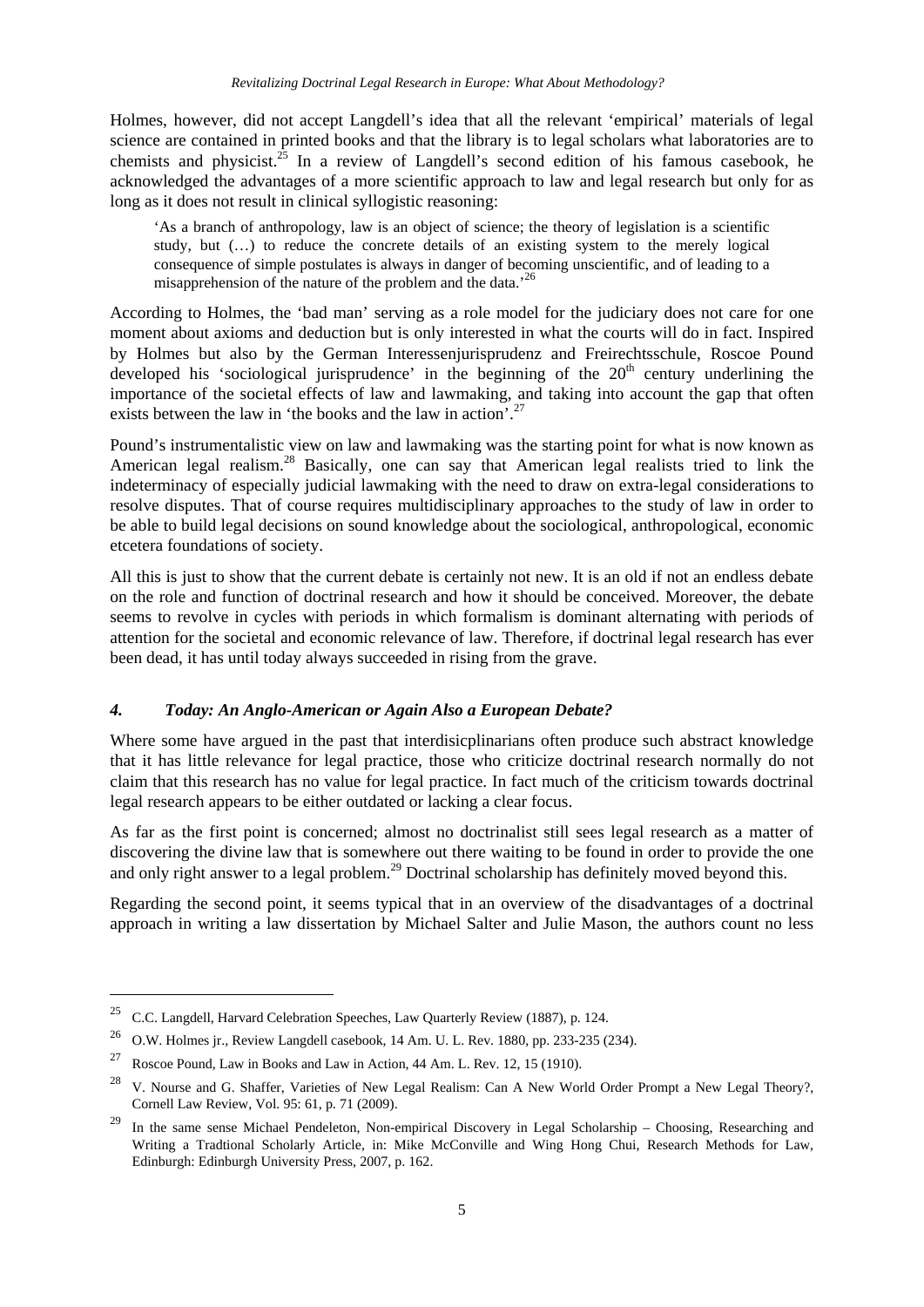than 42 'main objections'.30 These objections vary from being too close to legal practice, helping to disguise judicial discretion and political manipulation in the law-making process, to becoming out of touch with that same legal practice. The latter, because of not paying enough attention to new developments, such as the major challenges that European integration are posing for law and legal research.

At this point a comparison between legal scholarship in the U.S. and the EU seems in place. In the U.S. judge Harry Edwards started a debate in the early 1990s because he felt that legal scholarship and legal practice were moving in opposite directions.31 Edwards claimed: 'While the schools are moving toward pure theory, the (law) firms are moving toward pure commerce, and the middle ground – ethical practice – has been deserted by both.'32 Edwards' provocative article has not remained unchallenged though.<sup>33</sup> In an interesting and equally provocative book with the catchy title 'Saving the constitution from lawyers', Robert J. Spitzer criticizes the fact that most American law students, including the ones who become legal scholars, are still trained as practicing lawyers instead of as academics. Whereas academics examine a problem by collecting information, investigating alternative explanations and testing their assumptions, law students are in the eyes of Spitzer, trained to gather arguments and evidence that support a certain position or focus on a certain desired outcome; they specialize in what he calls the 'art of persuasion'. In the eyes of Spitzer, this 'advocacy scholarship' is not scholarship at all because it lacks the necessary intellectual openness and is not directed towards advancing the body of knowledge. It is about winning a debate.<sup>34</sup>

As we mentioned before, there also appears to be an emerging debate in Europe about the 'true nature' of law as a science and about the consequences for legal scholarship.<sup>35</sup> Until today, however, doctrinal legal research has managed to keep its dominant position both at the national and the European level. We believe this is not necessarily a bad thing as long as it implies that legal scholars in Europe are not cut-off from important developments in legal practice. Nonetheless, in this paper we will argue that as far as some of the most important developments with respect to European integration are concerned, many legal scholars are not asking the right questions simply because they focus too much on EU lawmakers who see European integration as an ongoing process with no horizon and few constitutional limits.

<sup>30</sup> Michael Salter and Julie Mason, Writing Law Dissertations, Harlow: Pearson Education Limited, 2007, pp. 112-118.

 $31$  H.T. Edwards, The growing disjunction between legal education and the legal profession, Mich. L. Rev. 34 1992-1993, pp. 34-70.

<sup>32</sup> Ibid, p. 34.

<sup>33</sup> P.D. Reingold, Harry Edwards' Nostalgia, Michigan Law Review, Vol. 91, No. 8 (Aug. 1993), pp. 1998-2009; Richard A. Posner, The Deprofessionalization of Legal Teaching and Scholarship, 91 Mich. L. Rev. 1921 (1993); Jack M. Balkin & Sanford Levinson, Legal Historicism and Legal Academics: The Roles of Law Professors in the Wake of Bush v. Gore, 90 GEO. L.J. 173, 176-77 (2001). For Judge Edwards' surrebuttal, see Harry T. Edwards, Another 'Postscript' to 'The Growing Disjunction Between Legal Education and the Legal Profession,' 69 Wash. L. Rev. 561, 567 (1994). Later on the debate shifted to the use of empirical methods in assessing judicial decision-making. See Harry T. Edwards, Collegiality and Decision Making on the D.C. Circuit, 84 Va. L. Rev. 1335 (1998) v. Richard L. Revez, Ideology, Collegiality, and the D. C. Circuit: A Reply to Chief Judge Harry T. Edwards, Virginia Law Review Vol. 85, No. 5 (Aug., 1999), pp. 805-851; K.M. Clermont & T. Eisenberg, Judge Harry Edwards: A case In Point, Washington University Law Quarterly, Vol. 80: 2002: pp. 1275-1289 responding to Harry T. Edwards & Linda Elliott, Beware of Numbers (and Unsupported Claims of Judicial Bias, 80 Wash. U. L.Q. 723 (2002); Harry T. Edwards & Michael A. Livermore, Pitfalls of Empirical Studies that Attempt to Understand the Factors Affecting Appellate Decisionmaking, 58 Duke L.J. 1895 (2009).

<sup>34</sup> Robert. J. Spitzer, Saving the Constitution from Lawyers: How Legal Training and Law Reviews Distort Constitutional Meaning, Cambridge University Press 2008, pp. 29-30.

<sup>35</sup> See for example M. Hesselink, A European Legal Method? On European Private Law and Scientific Method, European Law Journal, Vol. 15, No. 1, January 2009, pp. 20-45.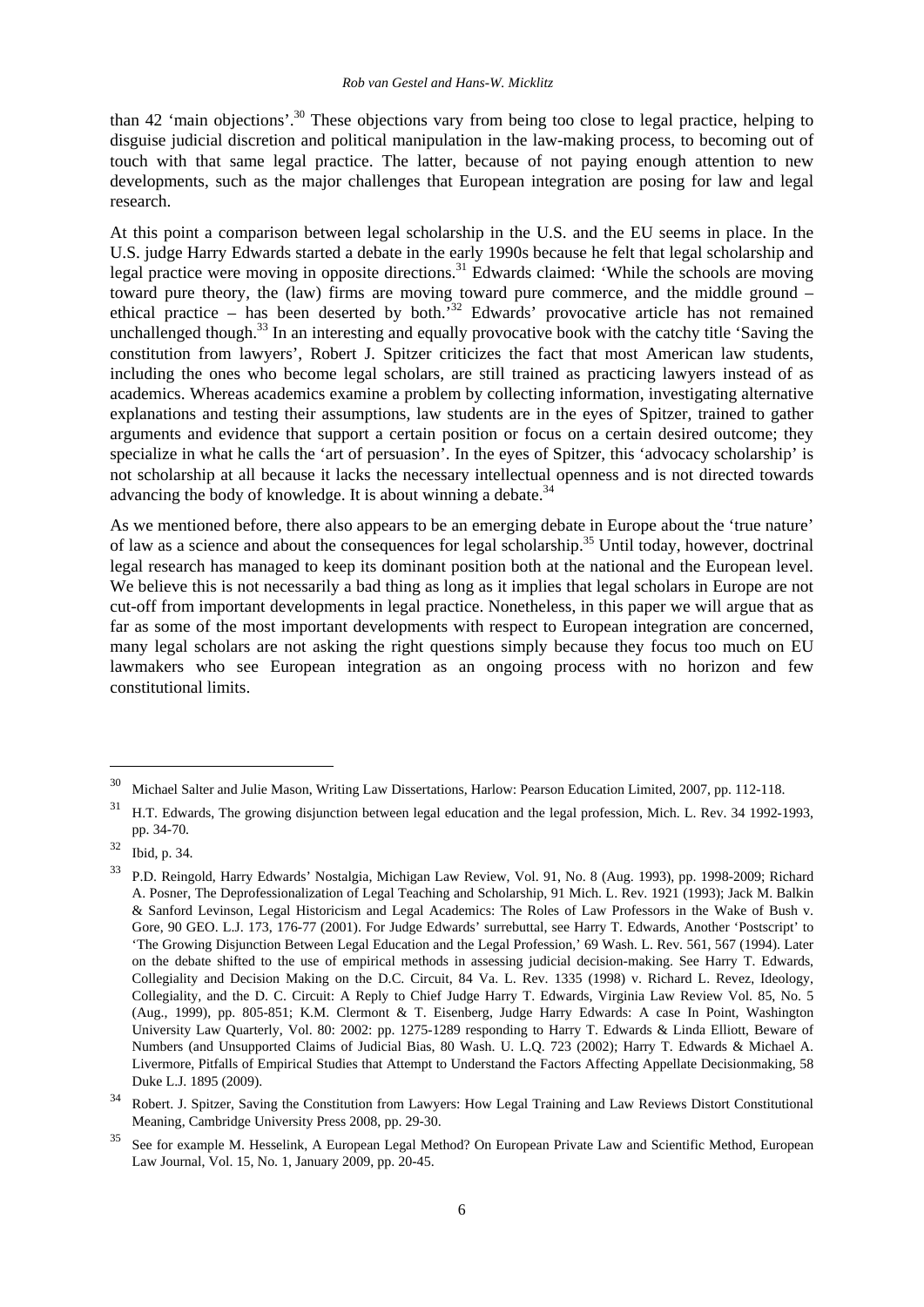We believe that raising methodological awareness can be an important antidote in the study of European law. It may encourage legal researchers not to limit themselves to recycling what the ECJ or other EU institutions have to say about European law and hence avoid 'Verzwergung der Rechtswissenschaft zur Rechtsprechungskunde<sup>'.36</sup> What is needed in Europe is not a schism between legal practice and legal scholarship or a wig between legal research and education as, for instance, Martin Scordato claims is taking place in the U.S.:

'Thus one can come to appreciate that the shift from a generally accepted formalist paradigm to the current post-realist instrumentalist paradigm has created a subtle but profound separation between the law professor's role as a legal scholar and her role as a law school instructor and service provider to the bar. In the former role, the scholar seeks to understand the nature of law and legal processes and to state what is true as she sees it. In the latter two roles, she is often obliged to abandon the more cynical or radical aspects of her understanding in an effort to help students and practitioners to work effectively within the existing faiths and conventional understandings of the current system.'

#### **II. Coping with the Problem**

-

#### *1. Is There Something Wrong with European Legal Scholarship?*

Taking into account the lessons from the U.S., a methodology debate in Europe should not start with what separates legal scholars from practitioners. It seems more fruitful to start with a debate about what may be the added value of a scholarly legal approach focussing on the development of positive EU law, compared to what EU institutions and legal practitioners think of it. What sort of new ideas, perspectives, theories and methods can legal scholars generate if they do not just follow law and policy makers but think about why EU law is developing as it does?<sup>38</sup>

Interesting questions emerge in that case. What exactly is the relationship between law, legal research and European integration? Why is European legal research so overwhelmingly policy driven? Why are there so many implicit assumptions in scholarly legal publications, such as: harmonization of laws is good and legal diversity is bad, human rights are a blessing for EU law but economic rights are a curse, consulting stakeholders over new EU laws and policies is right but listening to lobbyists is wrong, transparency in decision-making is good, secrecy bad, and so on. Is it not an important academic responsibility for legal scholars studying EU law to test these implicit assumptions instead of taking them for granted?

Moreover, where has all the academic tradition gone that led scholarly research and legal scholarship to discuss and reveal the relationship between 'Vorverständnis und Methodenwahl' (preconception and choice of legal methods), as developed by Josef Esser, whose work on this subject has unfortunately never been translated into English or any other language?<sup>39</sup> We think Josef Esser has being paradigmatic for a particular 'Zeitgeist'<sup>40</sup> that questioned the 'apolitical' character of law. He stands for a series of academics worldwide in the late 1960s and early 1970s who highlighted that law and legal systems cannot be disconnected from all sorts of implicit preconceptions that determine ones

<sup>36</sup> K. Riesenhuber (Hrsg.) Europäische Methodenlehre: Grundfragen der Methoden des Europäischen Privatrechts, De Gruyter Recht: Berlin 2004, p. 3, 2<sup>nd</sup> edition, Handbuch für Ausbildung und Praxis, 2010.

<sup>37</sup> Martin Roger Scordato, Reflections on the Nature of Legal Scholarship in the Post-Realist Era, Santa Clara Law Review, Vol. 48 (2008), pp. 353-440 (p. 380).

<sup>&</sup>lt;sup>38</sup> This comes close to the definition of science by the German Constitutional Court that defines science as: serious and systematic attempt to gain new insights, 'capable of' external review and criticism, and guided by the regulative ideal of truth. See BVerfG 35, 79/113 (2004) and BVerfG 90, 1 (13/14).

<sup>39</sup> J. Esser, Vorverständnis und Methodenwahl in der Rechtsfindung, 1972.

<sup>40</sup> G.W.F. Hegel, Vorlesungen über die Philosophie der Geschichte, Band 18, Frankfurt am Main, 1979.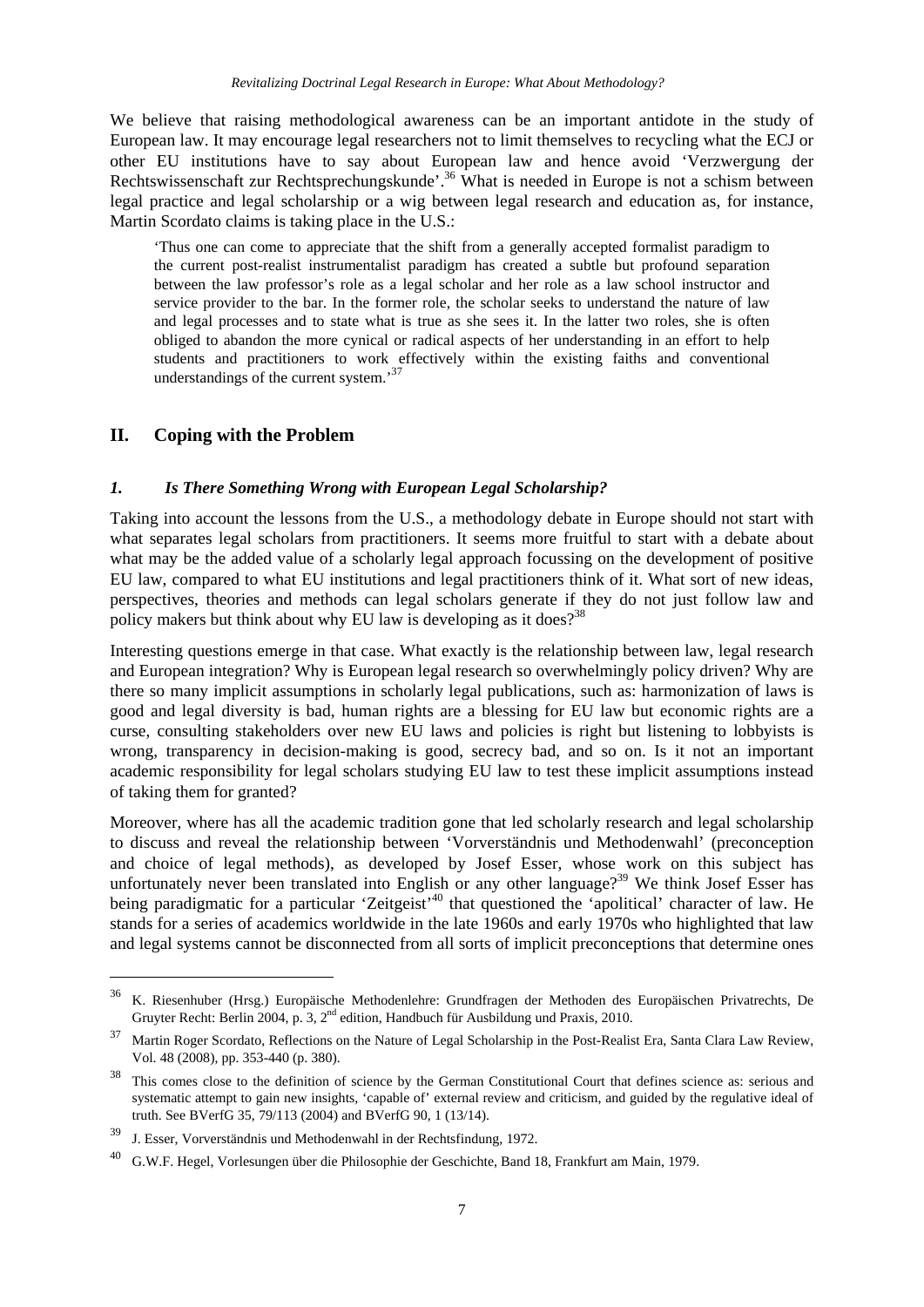perspective, including e.g. the prevalence of Western democracy over any other political system, the need to guarantee private property, to secure freedom of contract and maintain personal responsibility. These theorists did not advocate for a particular role that law and the legal function should meet. They left us with a strong message that the 'poet of the tramps' William Henry Davies<sup>41</sup> enshrined in the following:

'What is this life if, full of care, We have no time to stand and stare, A poor life this, if full of care, We have no time to stand and stare' (*emphasis added, R.v.G./H.-W.M*).

Stand and stare requires self-reflection and self-control of our own premises from where we start our research activities. Methodology can assist in getting a hold of one's own preconceptions, by challenging us to make our implicit (assumptions) explicit, by raising awareness so that we not only look for confirmation of what we (unconsciously) expect to be the outcome of the research, and by warning us to keep an open eye for alternative explanations and counter-evidence.

#### *2. Herd Behaviour and the Instrumental Use of Law*

1

Our hypothesis is that the answer to the suggested theoretical and methodological deficit that unites so much of today's legal scholarship are somehow related to the aforementioned developments that occurred in and around 1968, the year of what the French call a 'revolution', the Germans remember as a Studentenrevolte, and the Dutch associate with the 'opstand van arbeiders en studenten'. The events of May 1968, we think, initiated a change in the way the law was perceived not only in states where a political turmoil led to visible changes, but for Europe and the European Union as a whole. What happened is that legal scholarship, in the slipstream of law- and policymakers, gradually drifted away from a critical 'stand and stare approach' of Esser and others and slowly became more engaged with the idea that law is a political project and a vehicle for social change. For legislatures all over Europe, the latter resulted in a shift from *codification* (capturing in laws what grew bottom up from society) towards *modification* of human and corporate behaviour (legislation as a policy instrument).<sup>42</sup> It soon became clear, though, that it is impossible to steer a highly complex society with a rational central rule approach and detailed instructions.43 As a consequence, legislatures started to leave the judiciary with more and more discretion by reverting to open texture, legal principles and delegation of lawmaking powers to the executive. Some have even argued that Montesquieu's concept of the *Trias Politica* transformed into a *Duas Politica* in which the executive and the judiciary took over much of the power of the legislature resulting is a more partial and policy-oriented way of lawmaking.<sup>44</sup>

Much has been written about all this, but what has not been researched thoroughly is what the effects of these fundamental changes in lawmaking have been on doctrinal legal scholarship. Since legal research in Europe has always remained close to legal practice, is it not likely that at least some of this policy-orientedness rubbed off on doctrinal legal research? We think this is the case and believe that in particular those scholars studying European law were affected by it because European law had and

<sup>41 1871-1940;</sup> We borrowed this wonderful metaphor from our colleague Roger Brownsword, who used the poem as a paradigm for what he misses in the current debate on the theoretical foundations of European private law; see R. Brownsword/H.-W. Micklitz/L. Niglia/St. Weatherill (eds.) The Foundations of European Private Law, Hart Publishing Oxford, 2011 forthcoming.

<sup>42</sup> T. Koopmans, De rol van de wetgever, in: Honderd jaar rechtsleven, Nederlandse Juristen-Vereniging, 1870-1970, Zwolle: Tjeenk Willink, 1970, pp. 211-235.

<sup>43</sup> H.R. van Gunsteren, The Quest for Control: A Critique of the Rational-Central-Rule Approach in Public Affairs. By H.R. van Gunsteren, New York: John Wiley & Sons, 1976.

<sup>44</sup> M.G. Rood, Heeft de rechter een taak in zogeheten politieke zaken?, Zwolle: Tjeenk Willink 1975, p. 32; A.F.M. Brenninkmeijer, 'De plaats van de rechter in onze constitutionele rechtsorde', in: J.M. Polak e.a., De rechter als dictator? Dynamiek in de trias. Verschuivingen in de verhouding regelgeving, bestuur en rechtspraak, Lochem: Van den Brink & Co 1987, pp. 51-70; T. Koopmans, Courts and Political Institutions, Cambridge University Press 2003, p. 247.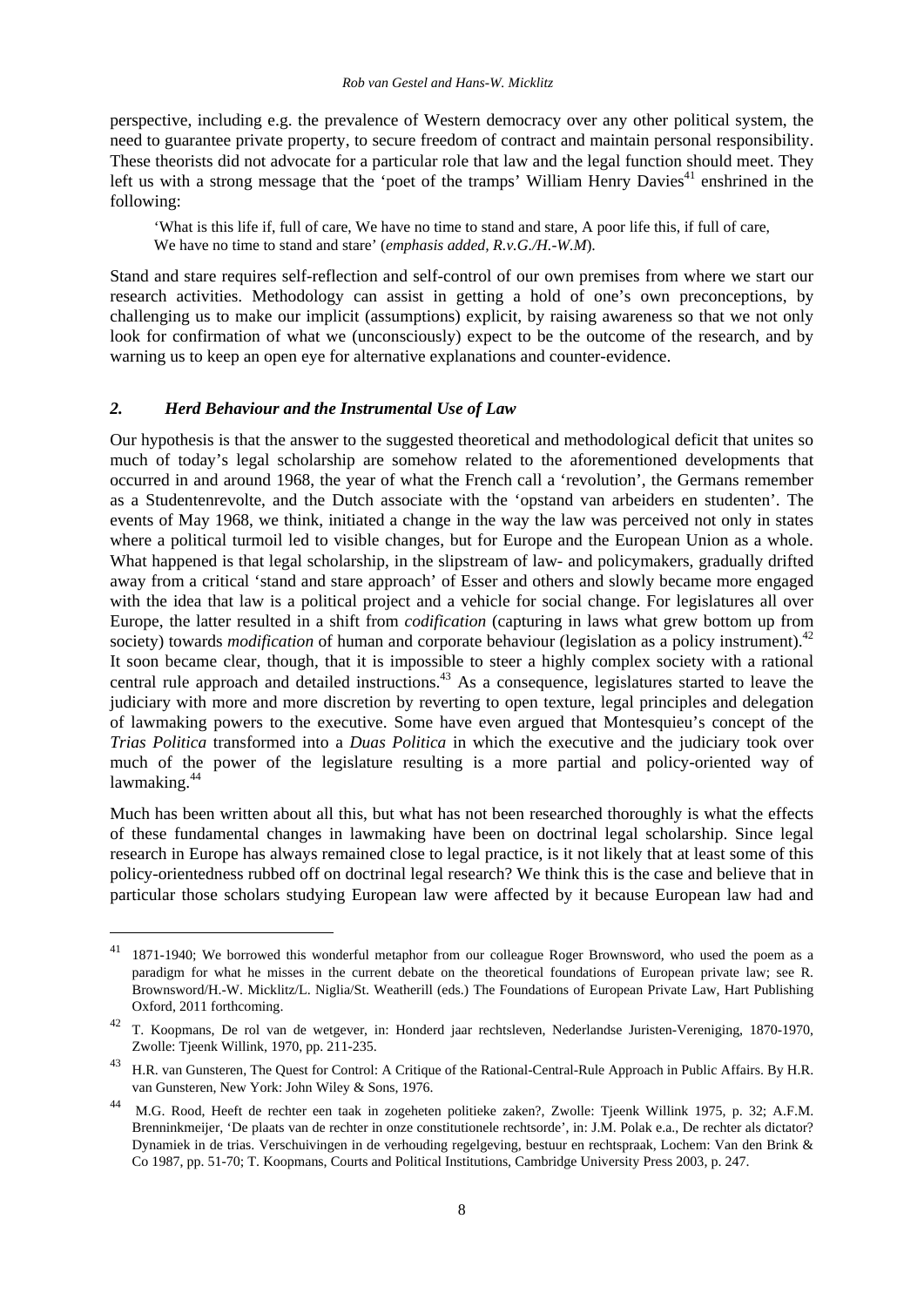still has no strong doctrinal roots that could have functioned as a barrier against the ongoing instrumentalization of European integration.

In our analysis we will focus on three stages of this development. We would like to distinguish *integration through law* – the first stage from 1968 until approximately 2002, *integration without law*, since 2002 and *integration beyond law*, spurred by the 2005 French and Dutch 'no' against a European Constitution, which indirectly underlined the role and function of the charter of fundamental rights. All three stages are united in a particular instrumental understanding of law, of legal scholarship and of legal methodology. We will argue that the instrumental perspective dominates all other possible perspectives on the role of EU law.

We have the feeling that the instrumentalization of European law has had important consequences for legal scholarship as well. It stimulated *'herd behaviour'.* This is a well-known phenomenon in behavioural economics.45 It describes a behaviour, which has first been identified in the Tulipmania in the  $17<sup>th</sup>$  century.<sup>46</sup> Herd behaviour means in essence that B follows A, although B has information that A might be wrong. C, D, E then follow B, as they mistakenly believe that A and B's decision is based on better or more convincing information than they posses themselves.<sup>47</sup> Herd behaviour also reminds us of the famous parable of the 'Tragedy of the commons' in which Garret Hardin describes the situation in which a pasture is open to all herdsmen of a village. In such a situation what may happen is that herdsmen keep adding cattle to the herd beyond the point of overgrazing. Most of the herdsmen will probably not (want to) notice that point has passed, simply because it still seems profitable to add extra animals, while the growing shortage of food is shared with the rest of the herd.<sup>48</sup> As a result the herdsmen follow each other until finally tragedy takes place.

For legal scholarship herd behaviour implies that researchers choose to follow 'hot topics' and trends, often initiated by policymakers (e.g. the European Commission) instead of developing their own agendas. What is worse is that they often do it without questioning the preconceptions on which these choices rest and also without realizing the importance of taking an autonomous approach that calls for: justification of the topic choice and for the development of a research design expressing what is new about the research and which methods will be applied. There is an endless list of dissertations, books, articles, etcetera, which simply follow mainstream ideas and ideologies, often developed by policymakers or judges, without questioning these. In many cases the authors do not even bother to explain on whose shoulders they stand, where they deviate from fellow researchers or from mainstream beliefs in practice or, more in general, to what extent they add something to the body of knowledge.

<sup>45</sup> See for example A. Banerjee, 'A Simple Model of Herd Behavior', Quarterly Journal of Economics 107 (3): 797-817 (1992).

<sup>46</sup> A. Maurits van der Veen, The Dutch Tulip Mania: The Social Politics of a Financial Bubble, March 2009.

<sup>47</sup> Garret Hardin, Tragedy of the Commons, Science 1968, pp. 1243-1248.

<sup>&</sup>lt;sup>48</sup> Hardin calls this a double P double C game: A privatizing of profits and communizing of costs. See G. Hardin, Filters against Folly. How to survive despite economists, ecologists, and the merely eloquent, Harissonburg/Virginia: Penguin 1985, chapter 10.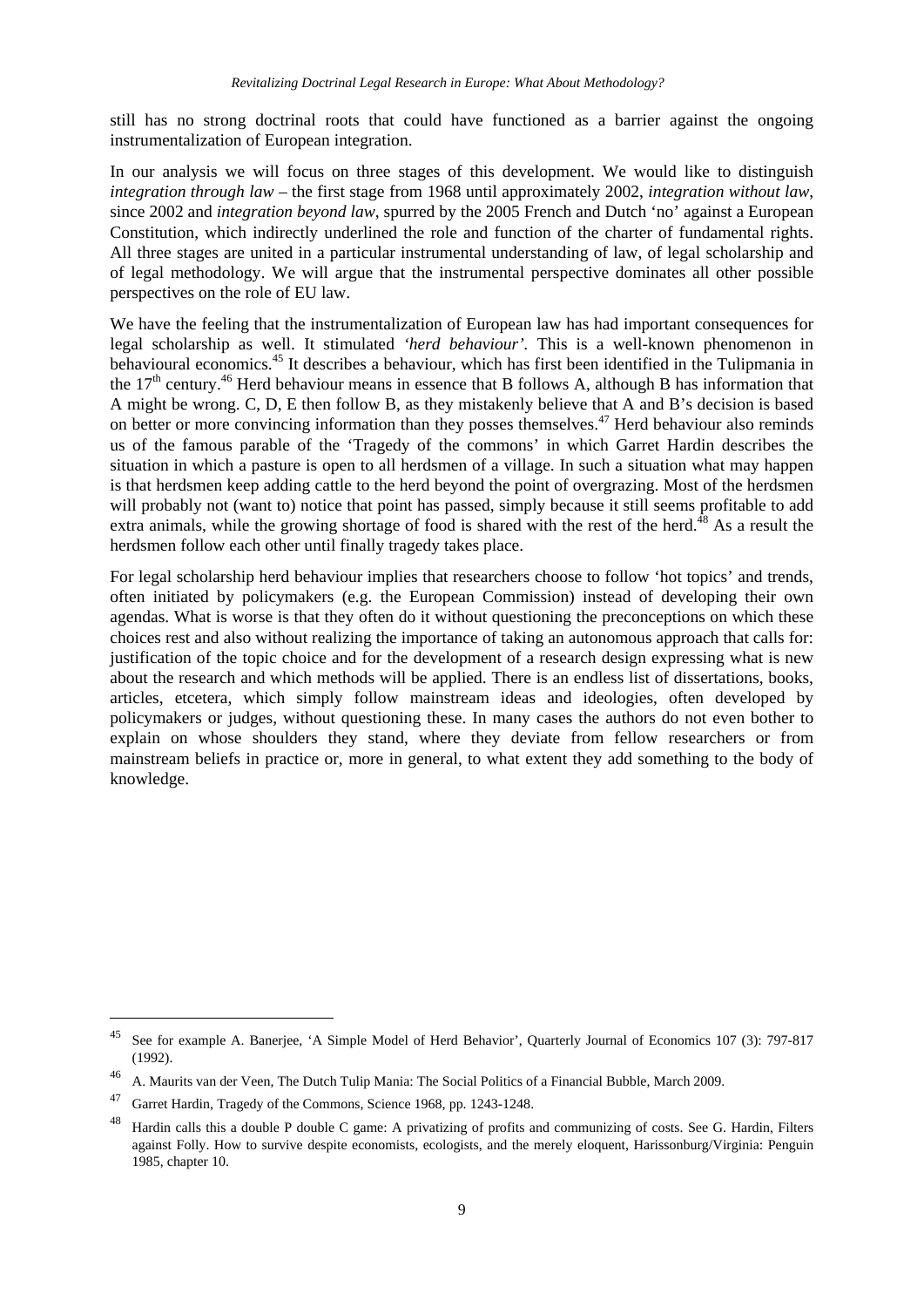Think of e.g. the current conflict around the scope of anti-discrimination rules. The European Union heavily contributed to making anti-discrimination one of its – perhaps even the – 'guiding' principle in which a genuine European dimension comes clear that reaches beyond its application in the Member States.<sup>49</sup> A conservative reading of the anti-discrimination principle tends to reduce its scope of application in order to keep the private legal order free from a concept, which is said to be alien to the idea that contracting partners can freely choose the contracting partner, whatever the motives and reasons behind the choice might be. $5<sup>5</sup>$ 

What many scholars tend to forget is that in this example one can also follow the opposite reformoriented approach in order to defend that the boundaries of the anti-discrimination principle should be stretched to submit private law issues to its application. Otherwise the protection against, for example unequal treatment on the basis of sex by insurance companies, which was recently at stake in case C-236/09 of the ECJ, would come to depend solely on the accidental private or public status of in this case the insurer.<sup>51</sup> One may cast doubts whether this is still justifiable in a context of increasing liberalization of markets and privatization of former public services. Unfortunately these sorts of questions are usually not brought to the foreground.

An important lesson for legal scholarship in this case is that one may sympathize with either position depending on our preconceptions and political preferences. What Josef Esser had in mind, however, even reaches beyond this. He was concerned with the question behind the question. Is discrimination really always bad? Do we not also need discrimination, for example, in order to stimulate competition?52What exactly constitutes discrimination (is age for example a relevant criterion since we are all aging?), and can law really impose anti-discrimination on deeply rooted social behaviour or can it only deal with some of the symptoms of unequal treatment that appear at the surface of the legal system?

The identification of herd behaviour does not entail that all researchers are constantly running in the same direction. There are, and always have been, exceptional researchers that do not follow the herd. We have already argued that the need for (further) harmonization of national laws and policies is often an implicit assumption in the work of those writing about European law ('harmonization is good, diversity is bad'). There are nevertheless scholars that explicitly stood back in order to stare at why so many others believe in harmonization so strongly and on what evidence they base their ideas that harmonization is in the general interest.

Katherina Sideri<sup>53</sup> and James Scott<sup>54</sup> stand for a methodological approach toward lawmaking that, if taken seriously, raises serious questions with respect to legislative policies that call for full harmonization in certain fields of EU law. Sideri's argument is that instead of top down harmonization in the EU we often need to start more bottom up and try to link EU policy to local practice. The same argument has been made earlier by sociologist James Scott. He has shown that most legal systems working with blue print plans and unification models, such as the former USSR, have dramatically

-

<sup>&</sup>lt;sup>49</sup> D. Kennedy, Three Globalisations, where he demonstrates that the nation states exempted family law from the scope of application of the anti-discrimination principle. It was for the European Union to enlarge the principle and to penetrate via citizen rights into national family law regimes.

<sup>50</sup> See e.g. J. Basedow, Grundsatz der Nichtdiskriminierung, ZEuP 2008, 230; F.-J. Säcker, Vertragsfreiheit und Schutz vor Diskriminierung, ZEuP 2006, 1.

<sup>51</sup> AG Kokott, 30.9.2010, ECJ, Case C-236/09 – Test Achats, nyr.

 $52$  In sports, for example, we do discriminate on the basis of sex on many occasions in order to make sure that men and women have their own competition in order not to discourage the members of the different groups. We even discriminate on many occasions in terms of payment between male and female athletes.

<sup>53</sup> Law's Practical Wisdom, the Theory of Law Making in the New Governance Structures of the European Union, Ashgate Farnham, 2007.

<sup>54</sup> Seeing it Like a State: How Certain Schemes to Improve the Human Condition Have Failed, New Haven, Yale University Press, 1998.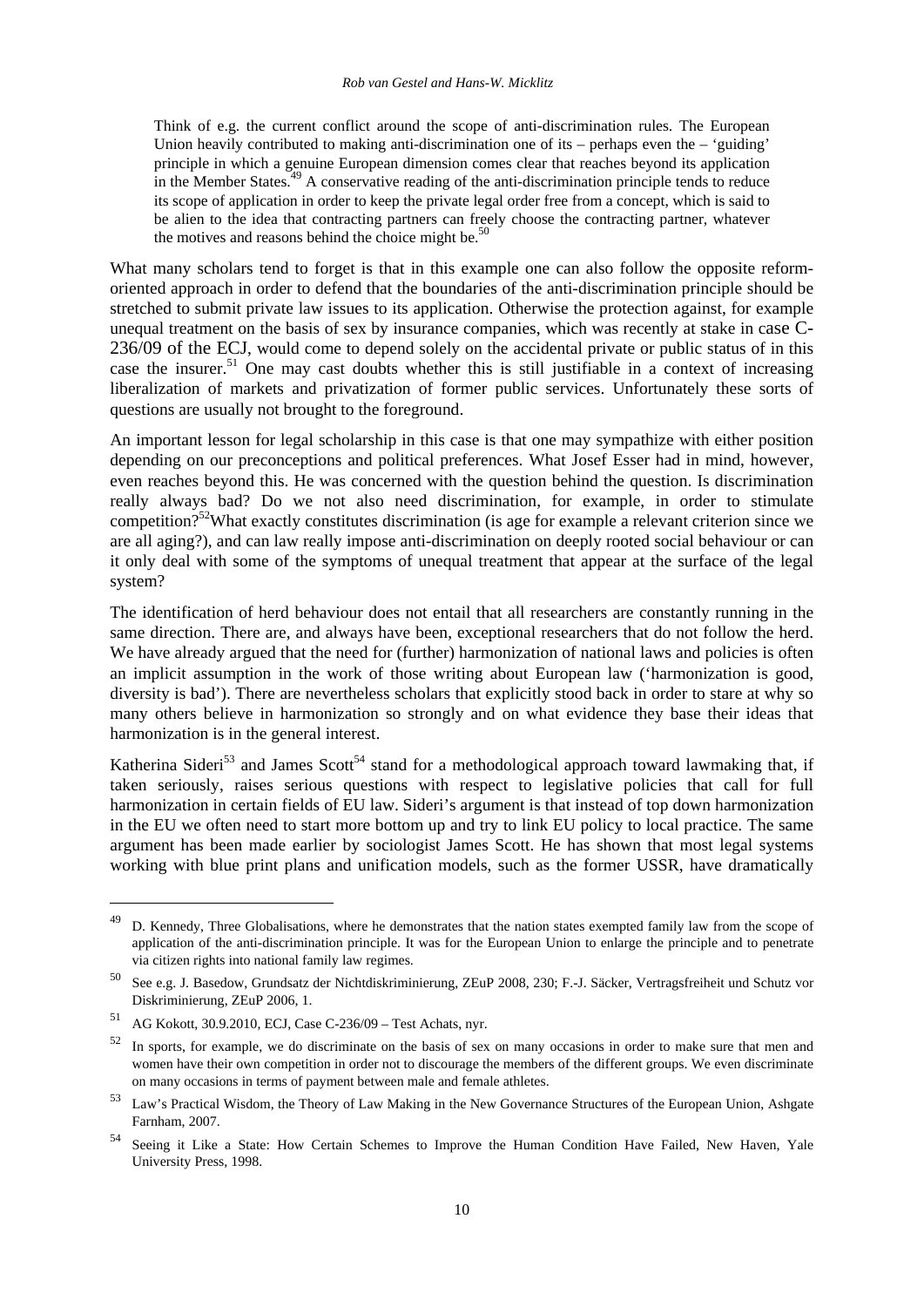failed in the end because they neglect the importance of 'Metis'. This is a type of knowledge that cannot be reduced to formulaic instructions. The word contrasts with the Greek word 'techne', which describes that knowledge and practice that 'may be logically derived from initial assumptions.'

We are not afraid that legal scholars following their own intuitions and interests are on the verge of becoming extinct. What worries us more is that there is a risk that those who do not want to follow a herd will nevertheless focus on policy-driven research because they feel pressured (by research foundations, faculty managers, publishers, and so on) to justify and explain why they are not ready to accept the overwhelming wisdom that law and hence legal research should have societal relevance. We refer to the current emphasis on 'valorization', on research programming, on matched funding of contract research, and more in general by the strong emphasis on the transfer of knowledge from one party (scholars) to another (business or government) for economic purposes (e.g. the direct link in the Seventh framework programme of the EC with the Lisbon agenda of becoming the most competitive economy in the world<sup>55</sup>).

We do not want to argue that herd behaviour is necessarily and automatically wrong. There might be good and valid reasons why the instrumental use of law is justified in many situations. However, the inherent preconceptions and the reasons lying behind such an assumption have to be disclosed. After all, the history of science shows that 'opting out', 'swimming against the tide', and 'picking the fruits of serendipity' have often resulted in a much deeper knowledge than much of the pre-programmed research that we can see today everywhere around us.

#### *3. Integration through Law*

We would like to repeat here that there probably is an ideological link between the French revolution and the German student revolt in 1968 and the adoption of the Single European Act in 1986.

1968 constitutes the break-even point in the European post war society, the year that became the start of a new era, a post war society, driven by a new generation that expected from the nation state more than securing a flourishing economy. It demanded from the state the establishment of a just society.<sup>56</sup> The May revolution also triggered a debate on the role and function of law and legal scholarship. In retrospect it seems as if the clock was turned backwards. Once again, the formalist character of (doctrinal) legal scholarship was attacked. And again Julius von Kirchmann,<sup>57</sup> Rudolf von Jhering,<sup>58</sup> Max Weber<sup>59</sup> and the Freirechtsschule<sup>60</sup> served as witnesses for considering the societal role and function of law afresh.

Law, was the overall message, should serve to redistribute wealth, to domesticize economic power and to secure liberty and justice for the weakest in society. Interestingly enough, this message united critical legal thought in Europe and the U.S. $<sup>61</sup>$  Legal scholarship was expected to take a political</sup> stance, legal scholarship should stand up for using the legal system for the transformation of the society. 1968 nourished the welfare state and F. Scharpf coined the term of the social-democratization

<sup>55</sup> See: http://cordis.europa.eu/fp7/understand\_en.html.

<sup>56</sup> At least this is what could be regarded as a common denominator for France and Germany.

 $57$  Ibid.

<sup>58</sup> Der Kampf ums Recht, in alluding to Darwin; see Wieacker, Privatrechtsgeschichte der Neuzeit, 2. neubearbeitete Auflage, 1967, p. 566.

<sup>59</sup> Wirtschaft und Gesellschaft. Grundriß der verstehenden Soziologie, 1922.

<sup>60</sup> Herrmann Kantorowicz, Der Kampf um die Rechtswissenschaft (unter dem Pseudonym Gnaeus Flavius), 1906.

 $61$  Ch. Joerges/D. Trubek (eds.), Critical Legal Thought, 1988. In the U.S. it led to the birth of the Critical legal studies movement. See about CLS: Mark Tushnet, 'Critical Legal Studies: A Political History,' Yale Law Journal 100 (1991), 1515-1544.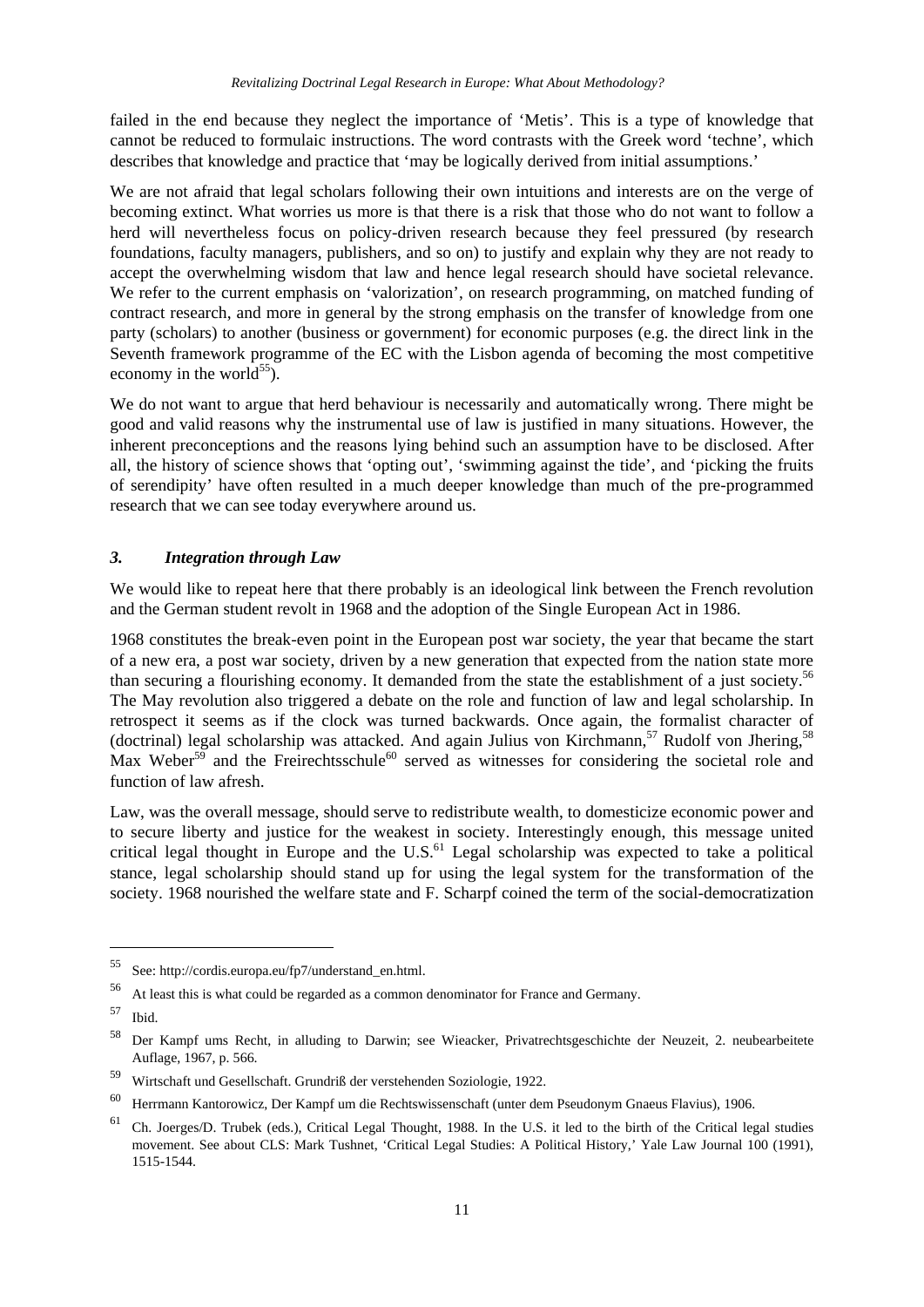of Member States, whatever their political regime looked like.<sup>62</sup> There is a strong ideological link in the instrumental use of law to transform the Member States' legal order in the aftermath of 1968 and the 1986 EU project to establish the Internal Market.<sup>63</sup> What is sometimes forgotten nowadays is that the establishment of this market was also a gigantic regulatory project. Around 300 directives and regulations should be and were adopted in about five years with the aim to create a market without frontiers. The focus laid on rules meant to guarantee access to the European market. Distributive justice was certainly not the main concern of the inventors of the single market, but completion of this market opened the door for the EU to formulate minimum standards for social protection.<sup>64</sup> Part of the ideological link between 1968 and 1986 lies in the fact that never before in the history of the EU has the law been so systematically used for a particular instrumental purpose; as a means to an end. In other words, there was no market without EU law and, at the same time, the most visible representation of this European market was a set of laws.

Based on the ground prepared by the ECJ in transforming an international treaty into a constitutional charter – integration should be achieved through legal means.<sup>65</sup> After 1986 legal scholars turned into co-drafters of the new Internal Market law. In the 1980s and 1990s the European Commission has benefited tremendously from the leeway in the academic research agenda. A close community, an alliance even, between the European Commission and Euro-friendly academics was constituted, and back then the tendering of research projects seldom took place. The envisaged social outlook of the, until then, very much market-based European legal policy facilitated close co-operation. It made EU legal research attractive for soixante-huitard scholars with social reform ambitions from all over Europe.

In the meanwhile the European Commission became one the most important sponsors of policy-driven research as we can witness today in the large European research programmes, such as ESF, KP7. The Member States themselves facilitated this by delegating not only lawmaking competences but also a lot of legal research to the EU. The foundation of the EUI in Florence, with which we as authors of this paper both have close ties, is perhaps the most visible proof of the transfer of research(ers) from the Member States to the EU. Each year around 50 young law students from the Member States start their career there as a PhD or LLM. After completing their projects they spread all over Europe again often ending up in leading positions in business and academia in which European law plays an important role.

An important by-product of 1986 was the increase in status of European law and legal research. Using *Sen*<sup>66</sup> we can speak of a certain hegemony of law over other sciences. Lawyers were omnipresent in the European Commission, law making was high on the agenda, and European legal scholarship was on its peak. Unfortunately though, a price had to be paid for all this. What we have witnessed is a shift from fundamental to applied research, from fully independent research to more hybrid forms of contract research where contractors set the agenda, and from sponsoring of research on the basis of trust and confidence towards tendering and competition. Moreover, research projects were not given to European academia by policymakers in order to learn that their targets could not be reached. The research question was 'how', not 'if'. Whatever the sub-categories might have been, all forces were directed to one major goal – completion of the Internal Market. We do not want to suggest some sort

-

<sup>62</sup> F.W. Scharpf, Crisis and Social Democracy in Europe, translated by R. Crowley and F. Thompsen, Ithaca, Cornell University Press, 1991.

 $63$  COM (1985) 310 final.

<sup>64</sup> H.-W. Micklitz argued elsewhere that the EU strives for a model of access justice – Zugangsgerechtigkeit, which differs from social distributive justice; see Social Justice and Access Justice in Private Law, EUI Working Paper 2011, forthcoming.

<sup>65</sup> See the research project undertaken at the EUI in Florence, 'Integration Through Law', M*.* Cappelletti, M. Seccombe & J. Weiler (eds.), Berlin–New York: Walter de Gruyter, 1986.

<sup>66</sup> Amartya Sen, The Idea of Justice, Cambridge, Mass.: Belknap Press/Harvard University Press, 2009.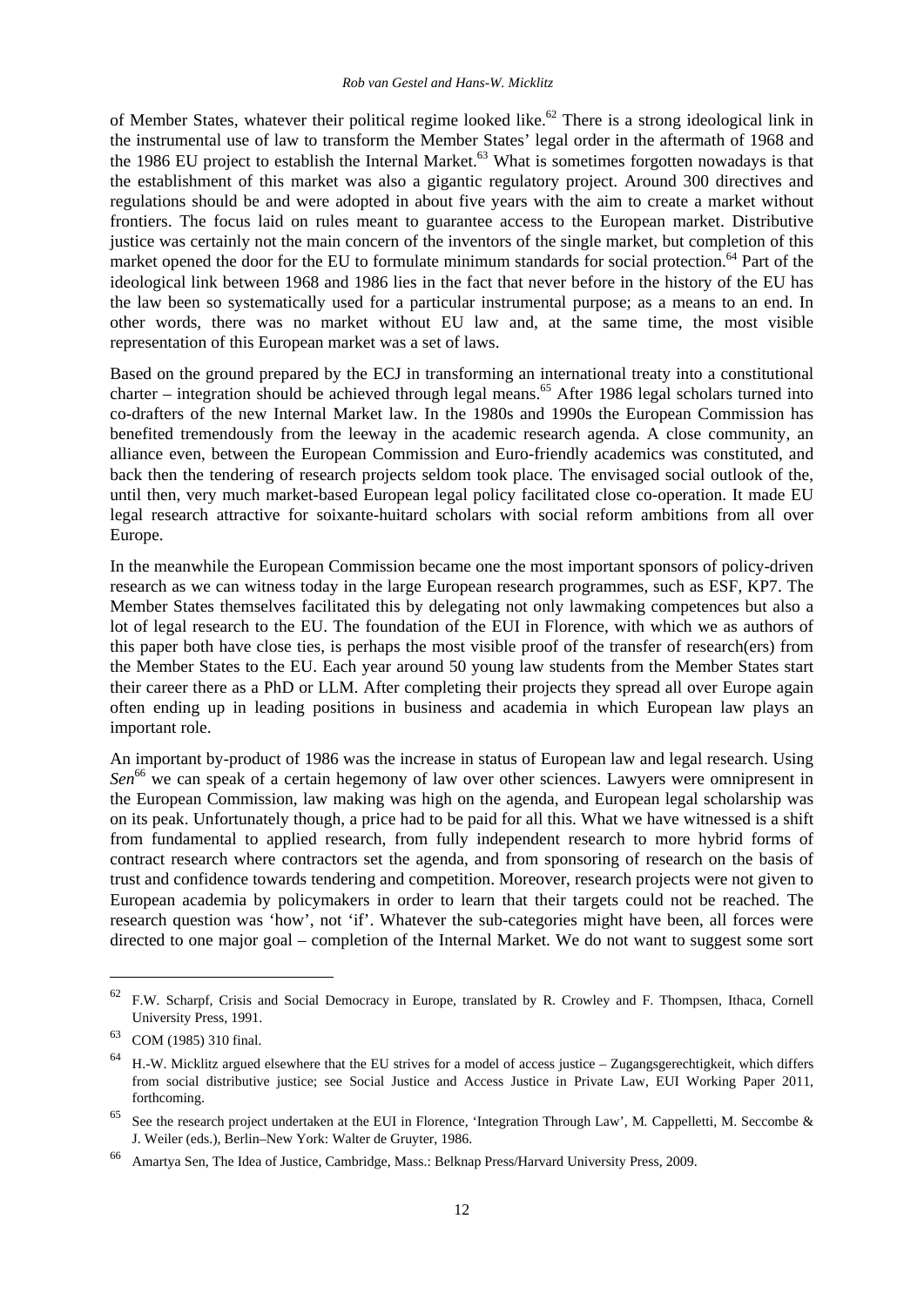of conspiracy here. The intentions may have been sincere; however, we are arguing that the Internal Market project created a particular research spirit, one where the instrumental use of law and the legal system dominated over any other possible objective. 'Stand and stare' was certainly not the credo Europe offered to its scholars. The outcome of the integration process was fixed in the sense that being very critical towards the integration process was an unwelcome message. Perhaps this is also part of the reason why groundbreaking research projects undertaken in the 1990s were executed outside Europe, mainly in the  $U.S.<sup>67</sup>$ 

#### *4. Integration without Law*

After completion of the Internal Market, the European Commission had to monitor the implementation process at the Member State level. Moreover, the newly adopted over 300 EU laws needed to be enforced. It is in this context that the notion of multi-level governance arose. It required a thorough management of who should be responsible for what in the Internal Market or European polity.<sup>68</sup> The most visible sign of the changing paradigm was the White paper on Governance adopted in 2002.<sup>69</sup>

We will not argue that the Internal Market programme yielded 'European Governance'. Indeed, one might even claim that both concepts emerged more or less simultaneously and that European governance has deeper and older roots (see e.g. hereafter the so-called 'New approach') than the White paper suggests. What is relevant here is the structural deficit in the capacity of the EU to promulgate rules and its lack of capacity and competence to enforce them.<sup>70</sup> As the Commission originally held executive power only in the fields of competition and agricultural policy, it is not surprising that it was here that the idea was born to establish committees uniting the expertise of national and EC officials.<sup>71</sup> From the midst 1980s onwards, one might therefore identify a growing awareness of the European Commission to use and to test regulatory techniques which are not just copying national instrumental laws, but introduce new modes of law-making and enforcement which fit into the category of multi-level governance.

The 1984 New Approach to Technical Standards and Regulations eventually led to the adoption of 'comitology' in 1987.<sup>72</sup> The former document and its interplay with comitology are paradigmatic in the coming together of Internal Market policy and what was later termed 'governance'. The New Approach and 'comitology' served as a blueprint for similar concepts, the 2001 Lamfalussy procedure, the Open Method of Co-ordination (OMC) launched in 2000 and last but not least coregulation in 2002. The Lamfalussy procedure established a four-step law-making and law enforcement mechanism in the field of financial services, which combines binding European standard-making at the first two levels and non-binding rule-making at the third level via national regulatory agencies, which must enforce the rules as well.<sup>73</sup>

The most striking evidence is the research project run by M. Cappelletti, who was a professor at Stanford Law School and the EUI in Florence, who designed the project and J.H.H. Weiler, today Professor at NYU, who joined and who shaped the project which until today stands a landmark in the research landscape. See 'Integration Through Law'*,* M*.*  Cappelletti, M. Seccombe & J. Weiler (eds.), Vol. 1, Book 1, Berlin–New York: Walter de Gruyter, 1986.

<sup>68</sup> W. van Gerven, The European Union: A Polity of States and People, Hart Publishing: Oxford 2005.

 $69$  European Governance, COM (2001) 428 final.

There is considerable discussion of the roots within the doctrine; see Ch. Joerges/M. Everson u.a., The European Turn to Governance and unanswered Questions of Legitimacy: Two Examples and Counterintuitive Suggestions, in Ch. Joerges/B. Strath/P. Wagner (Hrsg.), The Economy as Polity: The Political Constitution of Contemporary Capitalism, 2005, p. 159; O. de Schutter, The implementation of fundamental rights through the open method of co-ordination, in O. de Schutter/S. Deakin (eds.), Social rights and market forces: is the open method of co-ordination of employment and social rights the future of social Europe?, 2005, p. 279; M. Dawson, The OMC and the European Economic Constitution, 2007, PhD EUI Florence.

<sup>71</sup> E. Vos, The rise of committees, (1997) 3 European Law Journal, p. 211.

<sup>72</sup> Directive 99/468/EC, OJ L 184, 17.7.1999, 23.

<sup>73</sup> Th. M.J. Möllers, Lamfalussy-Verfahren und Europäisches Wirtschaftsrecht, ZEuP 2008, 480.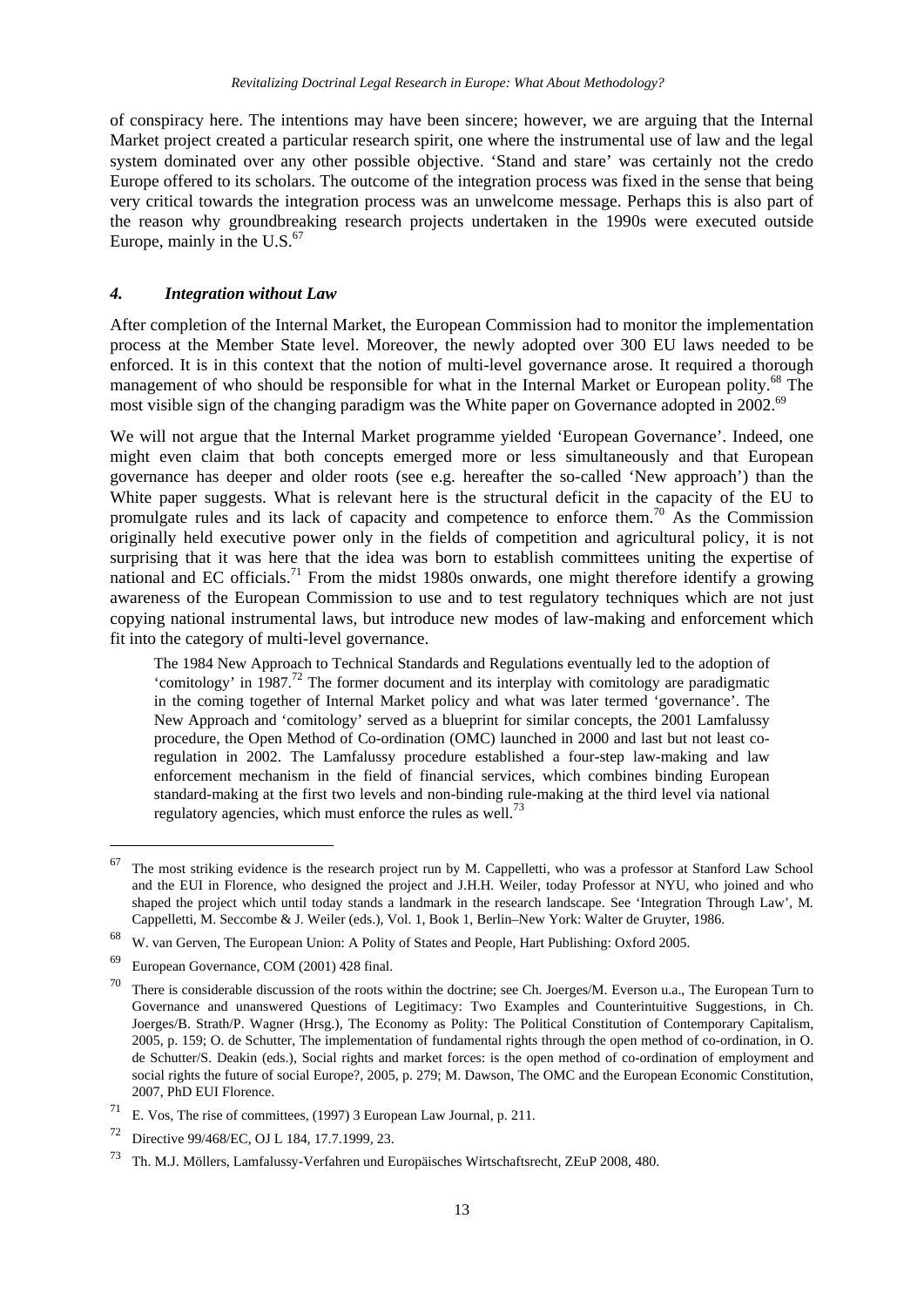Completion of the Internal Market yielded a paradigm shift in EU lawmaking in order to overcome a number of negative side effects of globalization. Especially the Lisbon Council promoted inter alia *social inclusion* as a means to compensate those citizens, workers, consumers who are not able to meet the challenges resulting from a globalizing economy and run the risk to be cut off from the labour market and the consumer market. Social exclusion, this is the overall message, shall be overcome. So the transition from the Internal Market to globalization yielded the need to respond to social concerns and was an important driving force behind the introduction of the European social model.

The European social model is supposed to form a solid basis for the transformation of the EU into a knowledge economy. However, national legal systems also need to be adapted as part of an active welfare state to ensure that work pays, to secure long-term sustainability in the face of an ageing population, to promote social inclusion and gender equality, and to provide quality health services. More specific with regard to the information society, different means of access must prevent from info-exclusion. The combat against illiteracy must be reinforced. Special attention must be given to disabled people. 74

Especially the OMC and the 'Social dialogue'<sup>75</sup> operate in those areas of social policy, where the European Union has no competences. National governments remain the key actors, able to control the process. In particular the OMC does not produce binding results and exclusion of the ECJ was vital for its establishment. There is now a rich academic debate on the success or failure of the OMC, on the practical effects, on the role and function of Member States, the European Commission and on the NGO's, and on the impact on European integration.<sup>76</sup>

For the community of legal scholars throughout Europe, however, all these attempts remained for a long time widely unnoticed, as they took place in rather remote areas of EU law and did not (yet) reach the higher level of a more general debate on implementation and enforcement. All this changed after the launch of the 2002 White Paper on Governance. It changed not only the political landscape, but also reshaped the research agenda.

Governance led to a far-reaching politicization of lawmaking and enforcement, politicization here being understood as circumventing or overruling 'law' as the decisive means for shaping the European integration process. Traditional legislation became less popular to the advantage of self-regulation, $^{77}$ co-regulation78 and other 'new' modes of governance.79 And politics and political scientists 'replaced' law and lawyers in many of these new areas. Legislative studies (Gesetzgebungslehre), once dominated by jurists/public lawyers, lost terrain to new disciplines, such as regulation and governance, $80$  where political scientists now rule the game.<sup>81</sup> New sub-fields emerged, such as risk

-

 $74$  At p. 1.

<sup>75</sup> The European social dialogue refers to discussions, consultations, negotiations and joint actions involving organizations representing the two sides of industry (employers and workers). It takes two main forms – a tripartite dialogue involving the public authorities, and a bipartite dialogue between the European employers and trade union organizations. It has resulted in over 300 joint texts by the European social partners, which are included in a database.

<sup>&</sup>lt;sup>76</sup> For an overview of the arguments, M. Dawson, 2009. For a critical account, see in particular D. Trubek & L. Trubek, Hard and Soft Law in the Construction of Social Europe: the Role of the Open Method of Co-ordination, European Law Journal 11 (2005), p. 343.

<sup>77</sup> F. Cafaggi (ed.), Reframing self-regulation in European private law, 2006.

<sup>&</sup>lt;sup>78</sup> A. Héritier and S. Eckert, New modes of governance in the shadow of hierarchy: self-regulation by industry in Europe, RSCAS 2007/20.

<sup>&</sup>lt;sup>79</sup> Colin Scott has argued that many of the new modes of governance are not really new and as far as they are new, they are often not all that innovative; Governing Without Law or Governing Without Government? New-ish Governance and the Legitimacy of the EU, European Law Journal, 15 (2):160; see more comprehensively F. Cafaggi/H. Muir Watt (eds.), Making of European Private Law: Governance Design, 2008; F. Cafaggi/H. Muir Watt (eds.), The regulatory functions of European private law, 2009.

<sup>80</sup> See the journal Regulation & Governance that mentions political scientist as its first target group.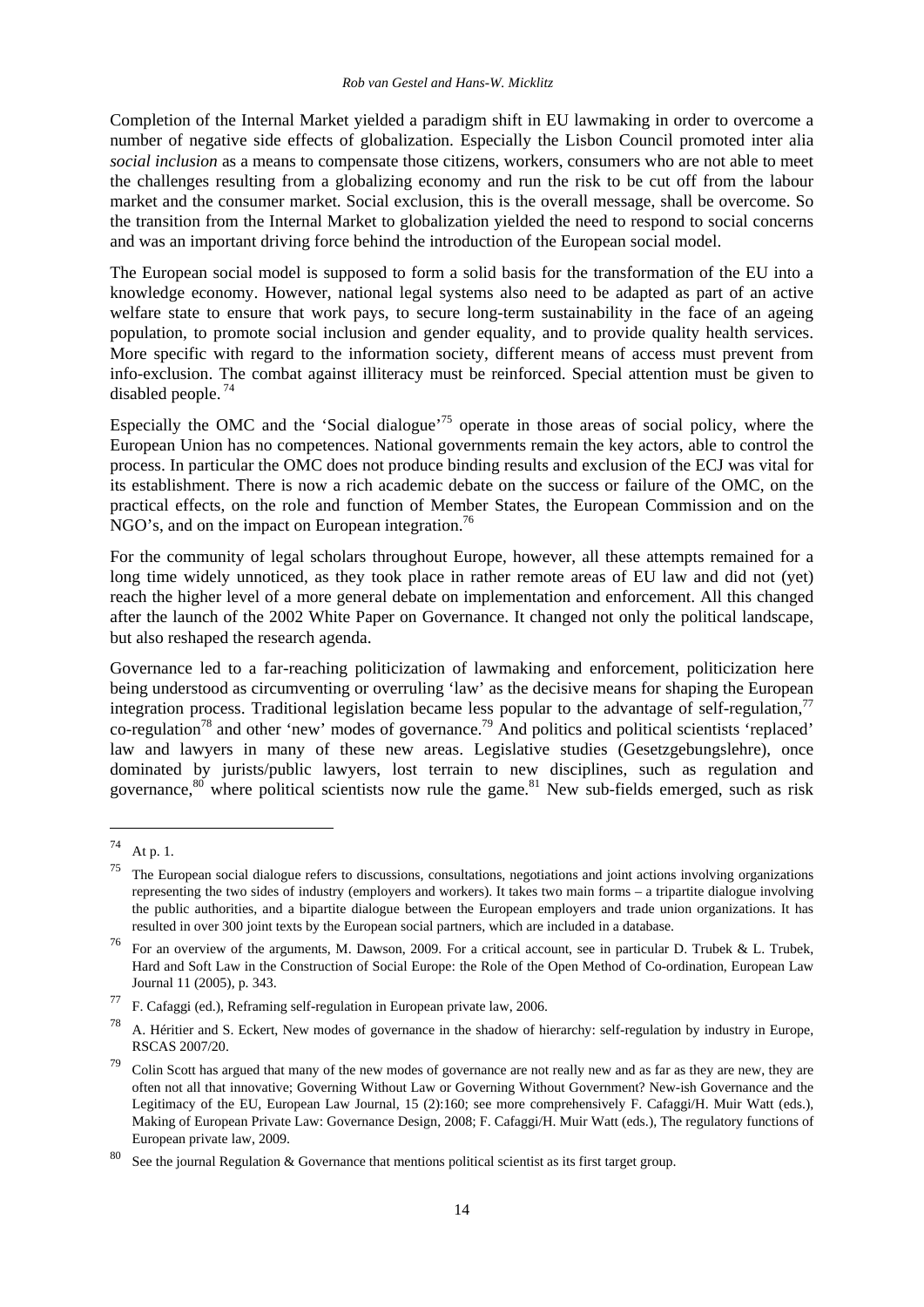regulation, ICT-regulation, energy and transport regulation, and so on. What all these fields have in common is that, as far as law still plays a role, doctrinal legal research is usually replaced by multidisciplinary law and… approaches requiring different methods and theories.

'Integration through law' of course did not come to an end, but as the dominant paradigm it was replaced by 'integration without law'.<sup>82</sup> Political scientists were upgraded and lawyers were downgraded. That this has repercussions also for legal practice can be demonstrated by referring to the involvement of political scientists in the law-making process. A key element of the 2002 White Paper on Governance is the better-regulation programme. $83$  An important part of this programme is the introduction of ex ante evaluation and impact assessments, which should forestall the adoption of new rules. Impact assessments are in practice often executed by political scientists (or economists), lawyers play an auxiliary role only. Their competence is needed to fill in templates designed by political scientists and economists. Also the task of the legal service of the European Commission in the legislative drafting process is changing more and more into a role of offering technical-legal assistance.

From the late 1990s onwards, legal scholarship was also faced with the theoretical implications of integration without law. The new modes of governance raise first and foremost a problem of legitimacy. How can the drift away from established law-making procedures, from traditional sets of regulatory instruments, from hard judicial and/or administrative enforcement to softer forms be given democratic legitimacy? The normative side of this academic debate is whether governance may only be democratically legitimated if basic procedural requirements, such as transparency, participation and accountability, are safeguarded and if the enforceability of these parameters is secured via individual or collective rights. $84$ 

These are of course all interesting and highly relevant questions, but where is the legal research about what all this means for the development of positive law? What happens for example as soon as parties disagree on the interpretation of codes of conducts, certification schemes, covenants or other hybrid forms of governance? What 'rule of recognition' should the EJC adopt in order to determine if and when these rules are (ir)relevant for the legal system? Or what is (or will be) the function of impact assessments, Internet consultations, and other better regulation tools for the ECJ in the interpretation of directives and regulations once a conflict arises about how EU law has to be applied or enforced?<sup>85</sup> At the beginning of the new millennium, integration without law dominated not only legal practice but also legal scholarship. If and as far as lawyers embarked on topics related to regulation and governance, they were faced with the methodological problems and the theoretical approaches in political science. Again we can witness herd behaviour. Legal scholarship silently shifted its focus, without much resistance. Unfortunately, little has been written on the relationship between law and political science, $86$  about why the shift occurred, what the possible methodological implications resulting there from are, whether the quality of multidisciplinary research has suffered from translation problems between different disciplinary approaches.

*<sup>(</sup>Contd.)* 

<sup>81</sup> See for example the ECPR standing group on regulatory governance: http://regulation.upf.edu/

<sup>82</sup> Ch. Joerges, Integration durch Entrechtlichung? Ein Zwischenruf, ZERP-Diskussionspapier 1/2007.

<sup>83</sup> S. Weatherill, Better regulation, Oxford, Hart, 2007. There is a huge academic debate in this area; see more generally Weimar, 2007 as well as various publications from Joerges, inter alia with Everson, in Joerges/Strath/Wagner (eds.), 2005, pp. 159 et seq. and on the legitimacy of soft law, L. Senden, Soft Law in European Community Law, 2006.

<sup>84</sup> This is the argument Hans-W. Micklitz made in 'The Politics of Judicial Co-operation', 2005, p. 479 et seq.

<sup>85</sup> See A.C.M. Meuwese, Impact assessment in EU Lawmaking, Alphen a/d Rijn: Kluwer Law International, 2008, and A. Alemanno, The Better regulation initiative at the judicial gate: A trojan horse within the Commission's walls or the way forward?, European Law Journal 2009, Vol. 15, nr. 3, p. 396 versus R. Munday, In the wake of 'good governance': impact assessments and the politicisiation of statutory interpretation', Modern Law Review 2008, nr. 3, 385-412.

<sup>86</sup> But see K.J. Alter/R. Dehousse/G. Vanberg, Law, Political Science and EU Legal Studies: An interdisciplinary Project? European Union Politics 2002, 113.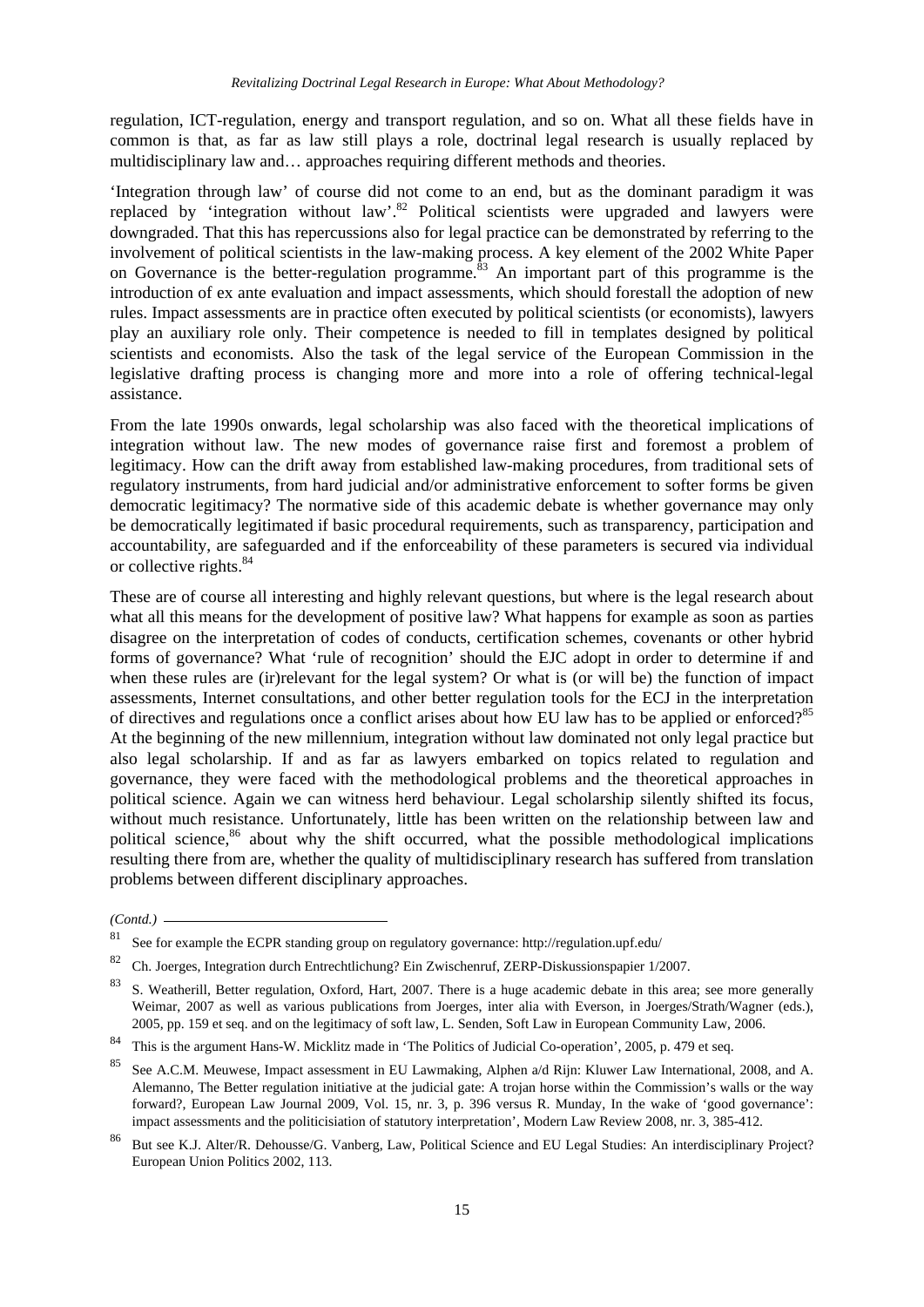#### *5. Integration beyond Law*

1

Integration through law and integration without law are in a way self-explanatory. Integration beyond law deserves a deeper investigation. It is only against this background that the tendency towards herd behaviour in EU-legal scholarship and the impact of integration beyond law on legal methodology become clearer.

We are referring here to the current state of EU law, EU methodology and EU legal scholarship. The lacking distance makes it more difficult to so clearly structure mainstream thinking. However, we would identify two developments emerging from the idea of 'integration beyond law'. First, there is the efficiency paradigm dating back to the Lisbon declaration in 2000. Second, we have seen a paradoxical acceleration of the constitutionalization process in the aftermath of the 2005 French and Dutch 'no' to the EU Constitution. Where one would expect EU institutions, such as the ECJ, to be more careful and reserved in their lawmaking ambitions, almost the opposite seems the case; the credo appears to be: 'full speed ahead' with the integration process and with the constitutionalization of EU law with or without a formal constitution.

Why then 'integration beyond law'? Where is the 'beyond'? Or hypothesis is that the current integration paradigm can no longer be associated to one dominant ideology. It is the combination of the aim to become 'the most competitive and most dynamic knowledge-based economy' in the world, as formulated in the Lisbon agenda, with the need to redress the negative consequences of globalization that stamp the European integration process. Constitutionalization beyond the borders of the Lisbon treaty ('creeping constitutionalization<sup>587</sup>) will probably be necessary to guide the future integration process, which has no clear border or horizon. Constitutionalization turns into a substitute for a formal constitution. Fundamental and human rights, to be located somewhere in between 'law' and 'politics' have already gained and may gain an ever stronger impetus, legally and politically (ideologically). We believe to observe that the current trend in legal scholarship may be caught in the paradigm of integration beyond law that enshrines the main stream paradigms of 'efficiency in law' and 'constitutionalization through fundamental and human rights', and that poses new challenges to the methodology of law.

Let us begin with the first strain. The efficiency doctrine is linked to what might be called the economization of European law, a process that started with the ECJ using the market freedoms to build a European legal order separate and distinct from the national orders. Economization of the legal order has found its most prominent expression in the concept of the European Economic Constitution, a concept borrowed from post-war Germany.<sup>88</sup> A strong competition law should shield the private law society (Privatrechtsgesellschaft) against regulatory intrusion guided by various policy purposes, be they industrial, social or environmental policies. The concept of a European Economic Constitution introduced economic theory into the way in which law should be used in the European integration process, here in down-grading regulatory law but likewise requesting strong legal rules to guarantee market freedoms and freedom of contract. However, the introduction of economics into the European integration process may unfold various effects on the role and function of law in the integration process. Economics may strengthen the role of law, but economics may also undermine the role of law. There is a hidden link between ordo-liberalism requesting a tight legal frame and law & economics putting the role and function of law into question (Posner), which definitely deserves more attention. Ordo-liberalims opens the floodgate for economics into law. Seen this way the Internal Market Programme, in combination with various Treaty amendments, turned law into a regulatory tool, not to 'shield' the private law society but to 'shape' private law society. The underpinning

<sup>87</sup> G. Teubner, Constitutionalism and transnational governance, in: Christian Joerges, Inge-Johanne Sand and Gunther Teubner (eds.), Oxford Press, pp. 3-28, 2004.

<sup>88</sup> D. Gerber, Constitutionalising the Economy: German Neo-Liberalism, Competition Law and the 'New' Europe, AJCL 1994, 25.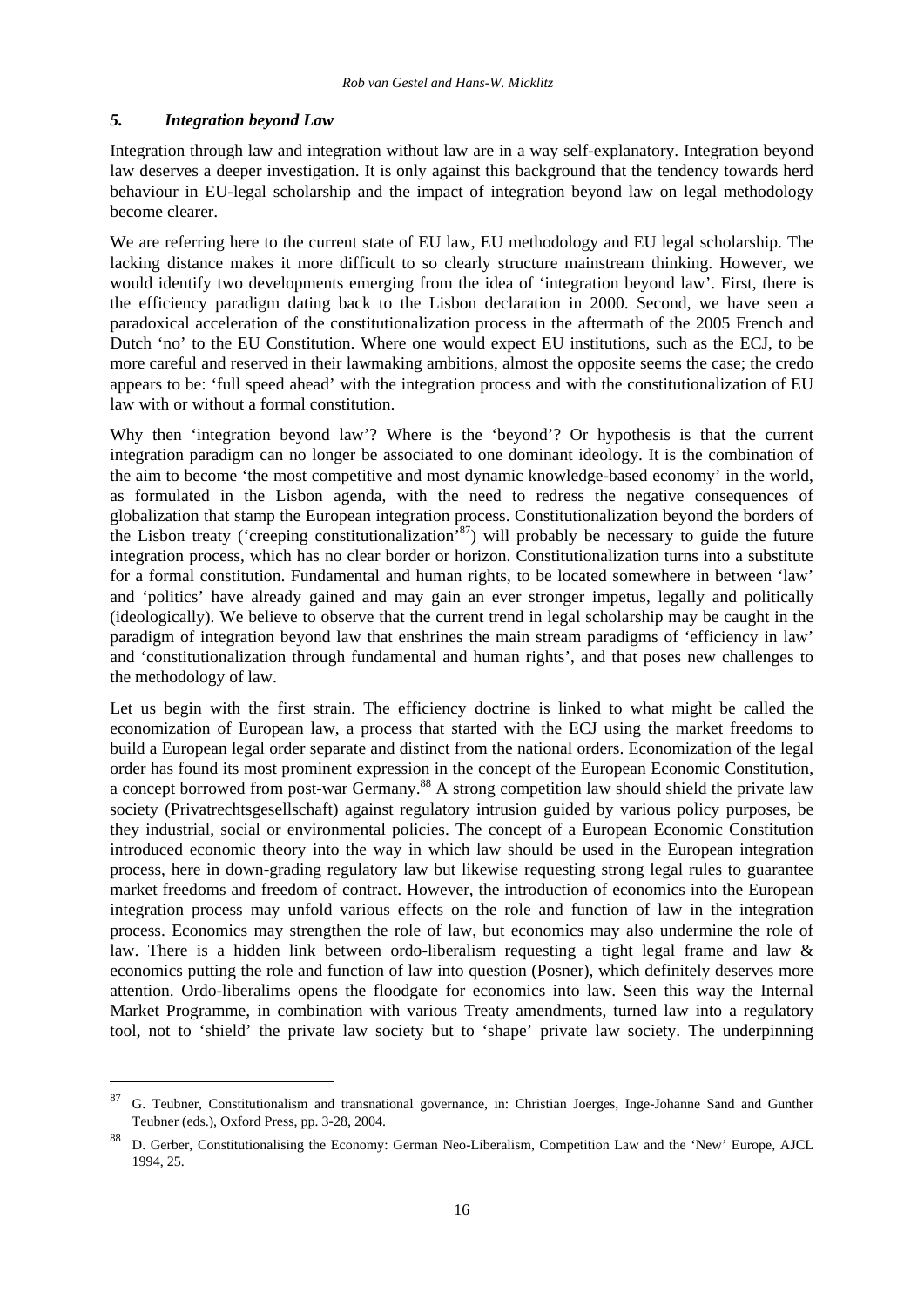economic ideology enshrined in the Internal Market programme was the suggested set of market failures of a 'Common Market' that could not further European integration and that could not yield the necessary social dimension. The concept of the European Economic Constitution outlasted the regulatory wave in the aftermath of the Internal Market programme, in a somewhat revised form though. But the story of economization went on, though in a new form. Law and regulation became subject to one major ideology – economic efficiency. Here law is not upgraded, but submitted to a yardstick, one which fits to the law & economics type of thinking. Here is the gate through which the herd of law & economics lawyers could enter the backyard of (European) law.

The 2000 Lisbon Council declaration, although not an official legally binding document, heavily affected the spirit of the law-making process in the EU, in its content and its procedure. Despite its soft character the Lisbon Council 2000 must be regarded as the backbone of the economic efficiency doctrine till today, at least the one which is favoured and advocated for by the European Commission, while traces of it can also be found in the case law of the ECJ. $89$  In the presidential conclusion of the Lisbon Council decision we may find the following statement:

'An effective framework review and improvement based on the Internal Market Strategy endorsed by the Helsinki Council, is essential if the full benefits of market liberalization *are to be reaped* (emphasis added). Moreover, fair and uniformly applied competition and state aid rules are essential for ensuring that business can thrive and operative effectively on a level playing field in the internal market.'

The so-called 'new economic approach' (state aid, $91$  competition $92$  and consumer contracts $93$ ) could have been understood as a revival and reinvigoration of the Internal Market programme, though in light of the  $21^{st}$  century<sup>94</sup> it has taken on a slightly different connotation. In short, the European Commission shapes<sup>95</sup> *industrial* policy through state aid law, competition law and consumer law, to mention just a number of key areas.<sup>96</sup> The downgrading of competition policy raised much concern with German academics who fear for the European Economic Constitution.<sup>97</sup> Tied to the efficiency doctrine, it seems as if these fears are justified to a certain extent.

<sup>89</sup> St. Smismans, From Harmonisation to coordination? EU law in the Lisbon governance architecture, Journal of European Public Policy, forthcoming.

 $90$  At p. 3.

<sup>&</sup>lt;sup>91</sup> See Kroes, Commissioner for Competition Policy, The refined economic approach in state aid law: a policy perspective, 21st September 2006.

 $92$  H. Ulrich (ed.), The Evolution of European Competition Law, 2006.

<sup>93</sup> The very same thinking may be found in COM (2006) 744 final, Review of the Consumer Acquis; see H.-W. Micklitz, Der gemeinschaftsrechtliche Verbraucherschutz-Acquis. Rechtspolitischer Überblick und Zukunftsperspektiven, in: Wagner/Wedl, Bilanz und Perspektiven zum europäischen Recht, Nachdenkschrift anlässlich 50 Jahre Römische Verträge, 2007, pp. 293-323; first condensed in the Draft on Consumer Rights COM (2008) 614 final, thereto H.-W. Micklitz/N. Reich, Crónica de una Muerte Anunciada: The Commission Proposal for a Directive on Consumer Rights, CMLR 46 (2009) 471–519; see for broader perspective K. Soper/F. Trentmann (eds.), Citizenship and Consumption, 2008. The EU is about to adopt the Consumer Rights Directive, but limited to a revision of the Directive 85/577/EEC on doorstep selling and Directive 97/7/EC on distant selling.

<sup>&</sup>lt;sup>94</sup> COM (2007) 724 final, 20.11.2007.

<sup>95</sup> A prominent candidate is certainly the field of regulated markets; see H.-W. Micklitz, The Visible Hand of European Private Law, in Yearbook of European Law 2009, volume 28, P. Eeckhout/T. Tridimas (eds.), 2010, 3.

<sup>96</sup> One could easily think of other policy areas, such as environmental policy, where the European Commission uses emission standards to urge the German car industry to engage in the production of small cars.

<sup>97</sup> J. Drexl, Wettbewerbsverfassung*,* in: von Bogdandy, Armin/Bast, Jürgen (Hrsg.), Europäisches Verfassungsrecht, 2. Auflage, Dordrecht etc., Springer, 2009, p. 905.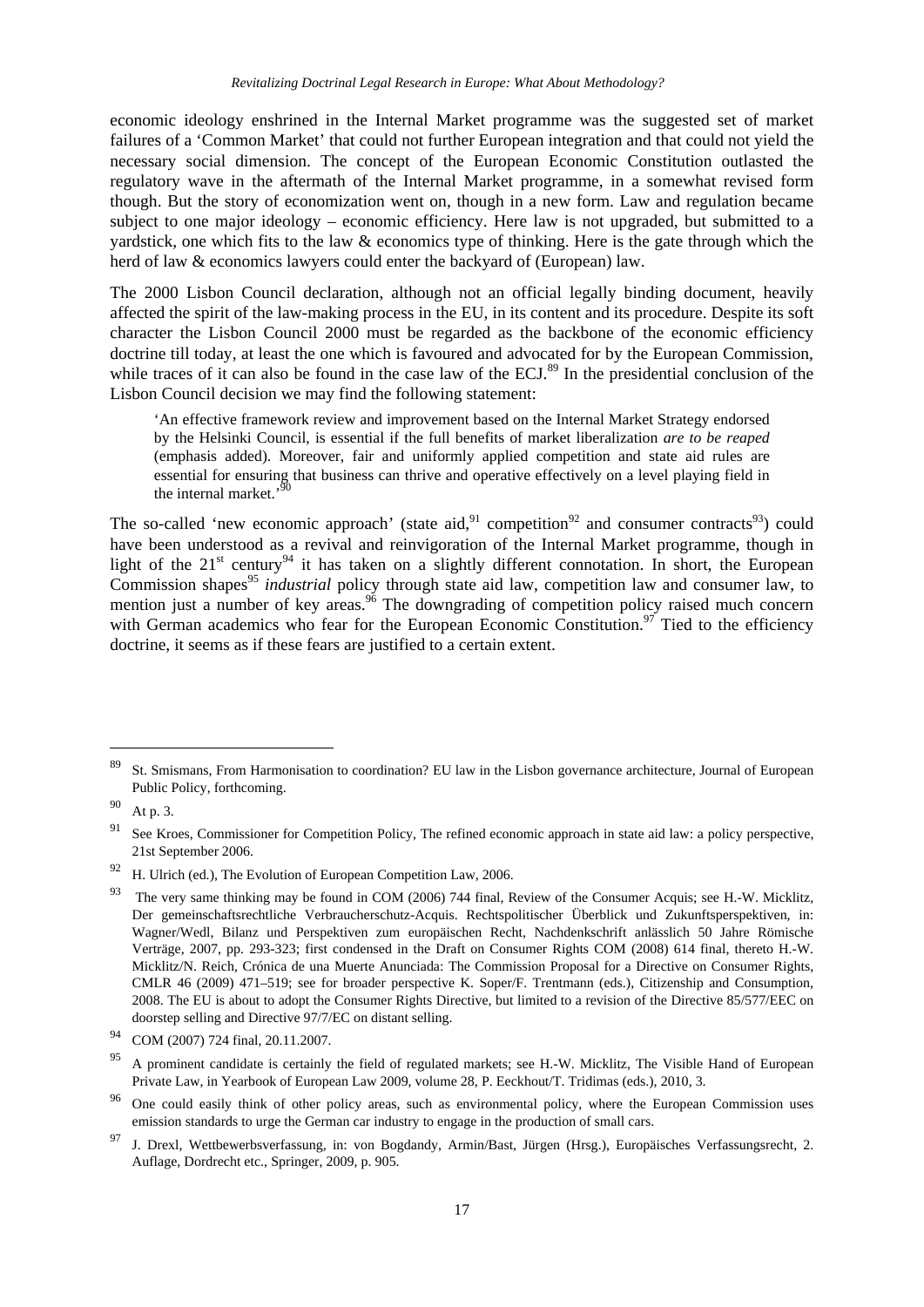A new initiative of the European Commissioner for industry and entrepreneurship to submit draft laws to an EU competivity test fits all too well into such a perspective.<sup>98</sup> Here it is not the law providing a framework for competition, but competition setting the boundaries for law(s). Another visible expression of the new economic approach is the much-favoured concept of full harmonization. Full harmonization is claimed to increase economic efficiency. Consumer law here stands at the forefront of the debate and may serve as an example of paradigmatic importance.<sup>99</sup>

'The Green Paper on Consumer Protection (COM 2001, 531 final) set out options for the further harmonization of rules on commercial practices, either on a case-by-case basis or supplementing this through framework legislation. There is also a need to review and reform existing EU consumer protection directives, to bring them up to date and progressively adapt them from minimum harmonization to 'full harmonization' measures. The Green Paper and the Commission's strategy on services (COM 2000, 888) make it clear that the simple application of mutual recognition, without harmonization, is not likely to be appropriate for such consumer protection issues. However, provided a sufficient degree of harmonization is achieved, the country of origin approach could be applied to remaining questions'.

The incriminated draft on consumer rights is written within the spirit of the Lisbon Council, of shifting regulation from minimum to maximum harmonization, of increasing economic efficiency of consumer protection to the benefit of traders and service providers. This vision might fail, but what remains is the powerful attempt to submit a particular area of European policy, which is said to represent the social dimension of the Internal Market, to the dominance of economic efficiency. A similar type of thinking might be found in the discussion around the European Civil Code. The solution the European Commission seems to have in mind should and must meet the efficiency rhetoric.<sup>100</sup>

The increasing importance of economic efficiency led to major changes in legal scholarship and legal research in European law. Europe legal scholarship seen as whole has been relatively reluctant to integrate law and economics into its research design, at least until recently. It is fair to assume that contrary to the United States, law and economics does not represent the mainstream thinking in European scholarly research. The inner reason might indeed be that legal doctrine in Europe is traditionally much deeper anchored in legal science and scholarly research than in the United States.<sup>101</sup> However, here again the wind seems to change. The European Commission is shifting the focus more and more to using law and economics type of thinking for shaping and testing the feasibility of European rule making. Even the DCFR has been submitted to a 'economic efficiency test'.<sup>102</sup> And again the academic herd seems to follows suit. Today good scholarly research often seems to require familiarity with law & economics. This is particularly true whenever information or tort turn up as potential regulatory tools. Whilst there is nothing to criticize here, as legal scholars have to be acquainted with mainstream thinking, the basic assumptions of law and economics, the theoretical preconceptions behind this major strain in legal scholarship today, often remain unscrutinised.<sup>103</sup>

The second current mainstream results from the constitutionalization process. On the surface there is a link between the increasing attention given to new forms of governance in the EU, the initial project to adopt a European Constitution and the ever stronger drift towards constitutionalization via

<sup>98</sup> http://www.europeanvoice.com/article/imported/draft-laws-to-be-put-to-eu-competitivity-test/69238.aspx

<sup>99</sup> OJ C 137, 8.6.2002, 2.

<sup>&</sup>lt;sup>100</sup> See Website of DG Justice on the expert committee that is currently reviewing the DCFR

http://ec.europa.eu/justice/policies/consumer/policies\_consumer\_intro\_en.htm

 $101$  K. Grechenig/M. Gelter, Divergente Evolution des Rechtsdenkens – Von amerikanischer Rechtsökonomik und deutscher Dogmatik, RabelsZ 72 (2008), 513.

<sup>&</sup>lt;sup>102</sup> See G. Wagner (ed.), The Common Frame of Reference, A View from Law and Economics, 2009.

<sup>103</sup> But see E.J. Mestmäcker, A Legal Theory without Law, Posner v. Hayek on Economic Analysis of Law, 2007. One might wonder whether the question to be raised should not be whether law and economics is downgraded in practices to an economic instrument without legal theory behind.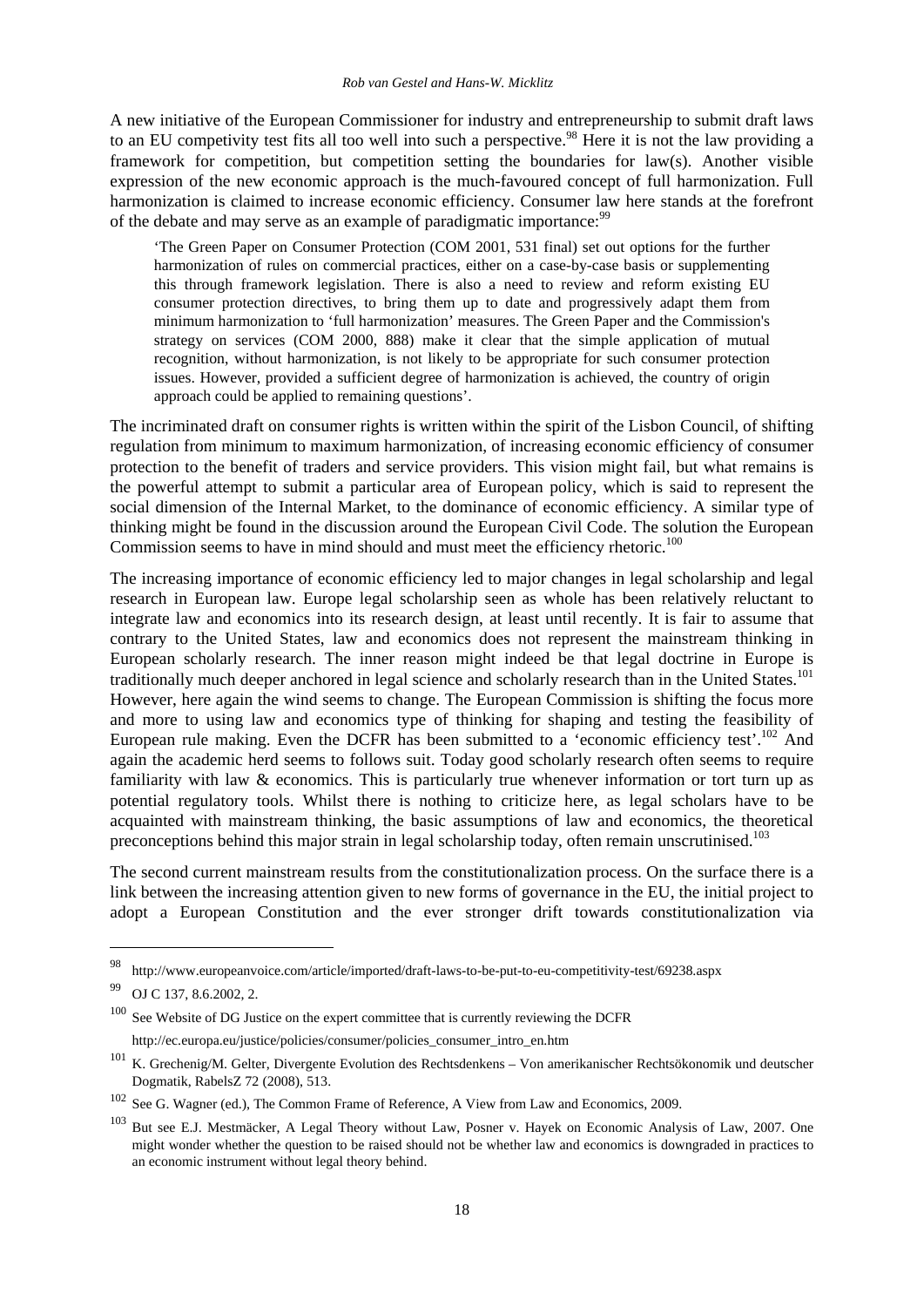fundamental and human rights. One might even wonder whether the human rights' rhetoric must also be regarded as a late heritage of the 1968 revolt/revolution. Looking back, fundamental rights and human rights have gained ground in scholarly legal research in the last decades. Today they begin to dominate legal scholarship in whatever area of the law, including private law which in the ordo-liberal thinking should be kept separate from the constitutional order.<sup>104</sup>

Let us roughly reconstruct the European constitutionalization from scratch. The ECJ started speaking of a constitutional charter in Les Verts in 1986.105 However, it never used the word Constitution with a big 'C'.<sup>106</sup> The White Paper on Governance enhanced a scholarly debate on how the constitutionalization process should and might look like. L. Azoulai<sup>107</sup> distinguished four forms of constitutionalization: 1) federalization, 2) multi-pluralism, 3) conflictual constitutionalization and 4) dualistic constitutionalization in an attempt to structure the current debate. K. Tuori uses the metaphor of the many constitutions of Europe very much in line with constitutional pluralism but going beyond that debate in looking in the substance of the different constitutions, e.g. the political, the economic and the social constitution. The big 'C' was introduced via the political debate in the constitutional assembly.

The 'failure' of the Constitution deprives us of the need to discuss whether the project could be regarded as a constitution at all. What remains, however, and what seems to be the most important outcome of the Treaty of Lisbon is the integration of the Charter of Fundamental Rights into the European legal order. Secondary community law will now have to be tested whether it complies with fundamental rights. The opinion of the Advocate General Kokott<sup>108</sup> sheds light on the potential of the Charter. It is not difficult to predict that the academic attention will focus on the constitutionalization process, in its various forms and its potential impact on the legal system per se.

The fundamental rights are dominating and will dominate scholarly research. Just like economic efficiency human rights issue are omnipresent today in scholarly research. Good scholarly research is hardly unthinkable without giving due account to the human rights dimension. The situation resembles to the economic efficiency doctrine. Whilst there is little to say against such a pressure on the scope of scholarly research, a lot has to be said on the sometimes even unreflected instrumentalization of human rights. Scholarly research turns on the question whether this and that 'right' should and must be understood as a subjective enforceable right – and not be left in the realms to politics – and once the existence of a right has to be identified – how far the newly established human or fundamental right can be stretched. What is missing is a deeper reflection of the role and function of human rights and fundamental rights in a European legal order, and not in the European legal order alone.<sup>109</sup>

<sup>&</sup>lt;sup>104</sup> E.J. Mestmäcker, E. Böhm, Canaris, and the recent research in Constitutionalisation of Private Law, Cherednychenko, Fundament Rights, Contract Law and the Protection of the Weaker Party, A Comparative Analysis of the Constitutionalisation of the Contract Law with Emphasis on Risky Financial Transactions, 2008; Ch. Mak, Fundamental Rights in European Contract Law, A Comparision of the Impact of Fundamental Rights on Contractual Relationships in Germany, the Netherlands, Italy and England, 2008; A. C. Ciachhi/G. Brüggemeier/G. Commandé (eds.), Fundamental Rights and Private Law in the European Union, Volume I and II, Comparative Analysis of Selected Case Patterns, Cambridge University Press 2010.

<sup>105</sup> ECJ, 26.9.1984, Case 294/83 (1986) ECR 1339 at 23.

 $106$  N. Walker, Big (C' or small (c', ELJ 2006, 12.

<sup>&</sup>lt;sup>107</sup> Intégration iuridique et légitimité, in L. Fontaine (dir.), Droit et légitimité, collection 'Droit et justice', Bruylant, Bruxelles, forthcoming.

<sup>108</sup> AG Kokott, 30.9.2010, ECJ, Case C-236/09 – Test Achats, nyr.

<sup>&</sup>lt;sup>109</sup> There are exceptions to the rule. A. Sen, Elements of a Theory on Human Rights, Philosophy and Public Affairs, 2004, 315; H. Collins, The Constitutionalisation of Private Law as a Path to Social Justice in H.-W. Micklitz (ed.), The Many Faces of Social Justice in Private Law, Elgar, forthcoming.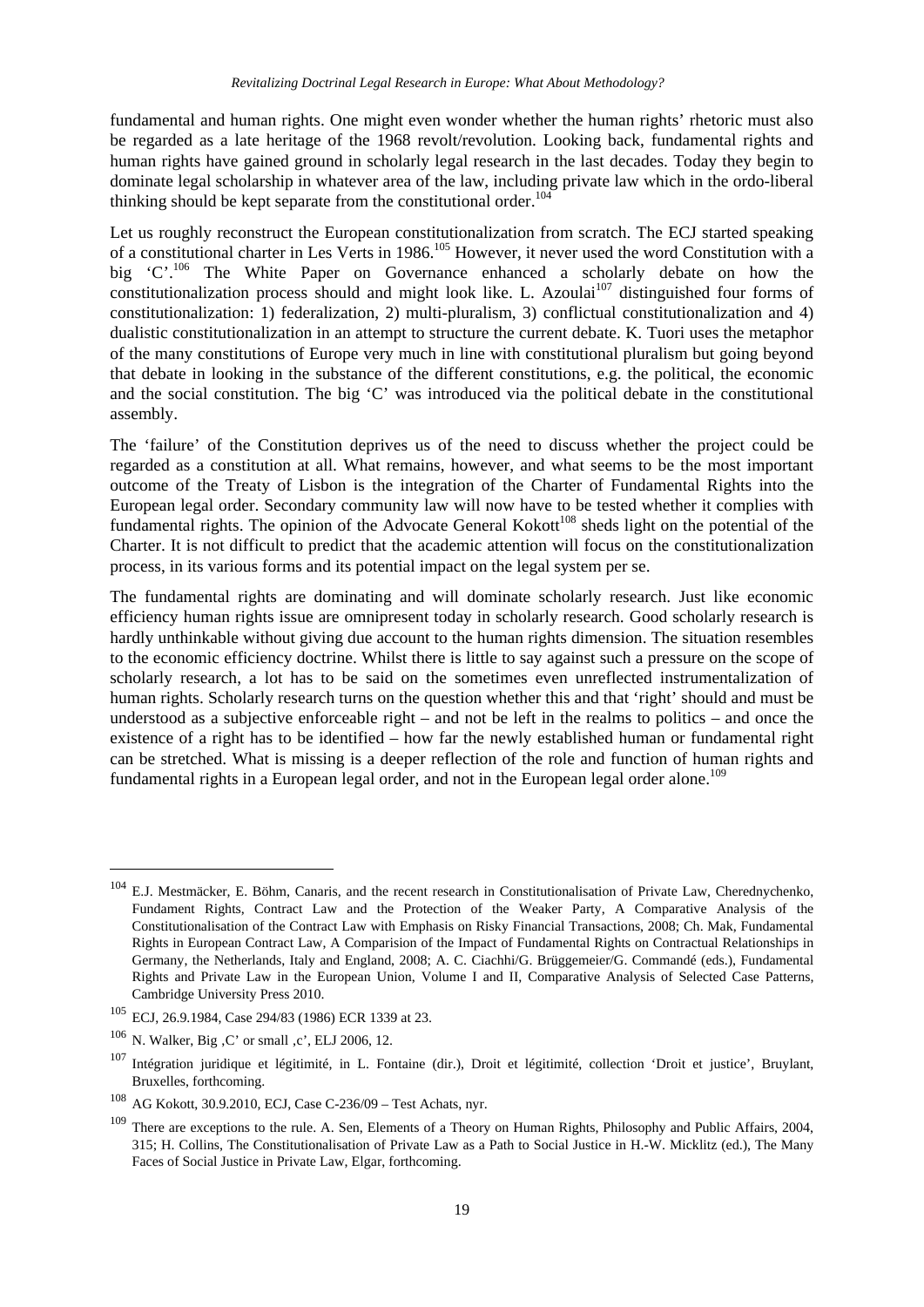#### *6. An Interim Remark*

The analysis of herd behaviour in European legal scholarship should be understood as a lesson on how legal scholarship might be caught in one major understanding of how the law can be used for all sorts of social, political and economic purposes. It is the blatant and unquestioned instrumentalization of law over the last decades in whatever form which raises our concern as legal scholars. The instrumental use of law as a means to shape the European integration process has left deep traces in legal scholarship and in legal methodology. The solution is not to return to the past, to set aside the instrumental use of law and to understand law as a formal system that should not be inflicted with politics and economics, a system that stands on its own, disconnected and a-political. The 1968-1986 paradigm taught us the political character of the law, in both directions, as a means to transform and change society or as a means to preserve and conserve society. Whilst the 1968 'revolution' started a process in scholarly legal research to disclose ideological pre-conceptions, it has itself triggered a new ideology, one which first overstretched the belief in 'law' and then 'undermined' the belief in law. The instrumental use of law yielded the need for legal methods that could cope with the law and… disciplines, be they law and politics, or law and economics, just to mention those which had the major impact on European scholarly research. Much, maybe too much emphasis has been put on the law and… disciplines, on the somewhat helpless search for a legal method, which allows for the integration of non-legal disciplines into the legal system.110 What has gone somewhat lost in the overall mainstream is the role and function of legal doctrine. The second part of the paper is meant to analyse how legal doctrine might be revitalized against the backdrop of the law & disciplines.

#### **III. Ways Out**

1

#### *1. The Role and Function of Legal Methods*

#### 1.1. Why methods: globalization and legal education

The first reason why we need a European debate on a European methodology results from the Europeanization of legal education. Both the Bologna process with its mutual recognition of credits and the Erasmus/Socrates programme grant system has stimulated student mobility throughout Europe. But since legal scholarship and teaching have always had close ties with legal practice, the recognition directives 89/48/EEC and 98/5 EEC, allowing lawyers established in one Member State to practise law in another one under their own academic title have probably been even more important in creating a European legal market.<sup>111</sup> What we can witness today is a growing competition between law schools in offering students an education that prepares them for an international career. These law schools are responding to the demands of the market where multi-national law firms, multinational corporations, but also NGO's are becoming increasingly active in setting up offices in different Member States and competing with each other in order to recruit the best young lawyers with a diverse and multi-national training. $112$ 

An essential part of the training and education of lawyers who want to pursue an international career will be European law. As Miguel Maduro has argued, it is today no longer possible to teach contract law, consumer law or environmental law, to name just a few, without at least some basic knowledge

<sup>110</sup> See the analysis of V. Nourse and G. Shaffer, Varieties of New Legal Realism: Can A New World Order Prompt a New Legal Theory?, Cornell law review, Vol. 95 (2009) pp. 61-139.

<sup>&</sup>lt;sup>111</sup> N. Reich, Recent trends in European legal education: the place of the European Law Faculties Association 21 Penn St Int'l L Rev, 2002, pp. 21-38.

<sup>&</sup>lt;sup>112</sup> See for example G. Morgan and S. Quack, Institutional Legacies and Firm Dynamics: The Growth and Internationalisation of UK and German Law Firms, Organization Studies 26 (12): pp. 1765-1785.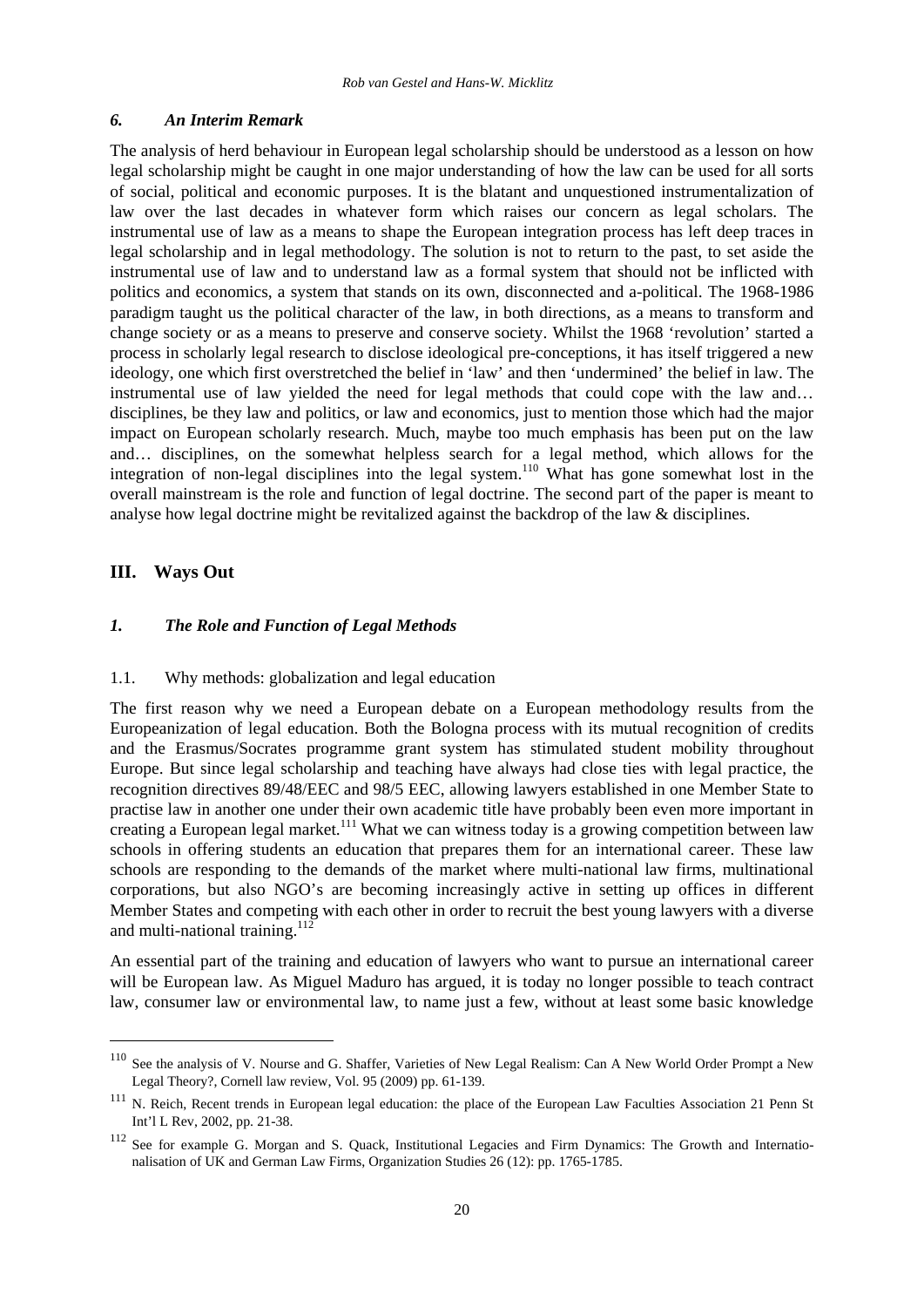about the nature and function(s) of EU law, its unique system, its general principles and methods of interpretation developed by, among others, the CFI and ECJ.<sup>113</sup> EU law cuts across through traditional boundaries of private and public law; EU law is both and does not care about national legal thinking in boxes and categories.<sup>114</sup> Simultaneously, however, it is not enough for students to acquire 'just' a minimum understanding of how EU law works. Because of the fact that EU law and national law are becoming more and more intertwined, the challenge is to develop a better understanding of different sorts of legal arguments deriving from both national and EU law. In most law suits before national courts, European courts and international arbitrations in which a dispute over EU law plays a role, for example, require a firm knowledge of at least two, but more often three or more, legal systems.

In reality most of the research in nationally bound legal subjects takes a vertical perspective, in that legal scholars just pick out of the 'supreme' legal order the bits and pieces they need for the understanding of the problem at stake. The EU legal order, however, is a horizontal order that rests on the 27 vertical national legal orders, which necessarily implies to look into the European dimension of each and every question concerned and does not fit to the particular national context in which the European question arises.

Even if one does not believe in convergence of legal systems or an ongoing process of European integration, it seems hard to deny that, for instance, methods and techniques of comparative law have an important role to play in facilitating intercultural legal communication between both practicing lawyers and academics in order to build bridges across jurisdictions and between domestic legal traditions. Therefore, as Esin Örücü has stated, research has to go beyond 'juxtaposing, contrasting and comparing'. This strengthens the call for comparative lawyers to be trained in interdisciplinary research problems, to have knowledge of and familiarity with different legal cultures, to have a good command of languages, knowledge of history, economics and politics, and also to receive training in methodology'.<sup>115</sup> Unfortunately though, most handbooks do explain how difficult comparative legal research is but offer little guidance on how to do it. Could it perhaps be that we do not really have a well-developed methodology of comparative law yet because we as researchers rely so heavily on the craftsmanship, the common sense and practical wisdom that is given centre-stage in law school? The rising importance of comparative history<sup>116</sup> could provide promising ground for linking history and law into a joint concept.

Notwithstanding this, one of the major benefits of making lawyers and legal scholars familiar with methods of comparative law could be that it pushes the analysis of legal problems to broader levels of abstraction.117 After all, comparative law is not first and foremost about finding similarities and differences but about explaining *why* there are different answers to (functional) equivalent legal questions and *what* the argumentation is behind those answers. The quest for explanations guides legal researchers in a natural way towards hypothesis and theory-building. As we will argue hereafter, this is exactly where both legal scholarship and legal practice can benefit from it. Comparative law opens new perspectives on European law and questions. Add to this that, especially in many smaller European countries, the academic forum is too limited for a broad scholarly debate on European lawrelated issues and the fact that there is still no relatively 'unified, cross national community' of

-

<sup>113</sup> M. Maduro, The Europeanization and Globalisation of Law, Contraditorio, Policy Paper 10/1, February 2010, p. 5. (see: http://www.contraditorio.pt/admin/source/files/1276200432-

PolicyPaper10\_01\_LegalEducationandtheEuropeanizationandGlobalisationofLaw-Original.pdf).

<sup>114</sup> See, N. Reich, The public/private divide in European law in H.-W. Micklitz/F. Cafaggi (eds.), European Private Law after the Common Frame of Reference, 2010, p. 56; L. Azoulai, Sur un sens de la distinction public/privé dans le droit de l'union européenne, RTD eur. 48 (2010), 853.

<sup>&</sup>lt;sup>115</sup> Esin Örücü, Looking at convergence through the eyes of a comparative lawyer, EJCL, Vol. 9.2 2005, p. 11.

<sup>&</sup>lt;sup>116</sup> There is even a journal under that title, comparative history, which provides an account for the research undertaken.

<sup>117</sup> John C. Reitz, How To Do Comparative Law, 46 Am. J. Comp. L. 617 (1998), pp. 625-626.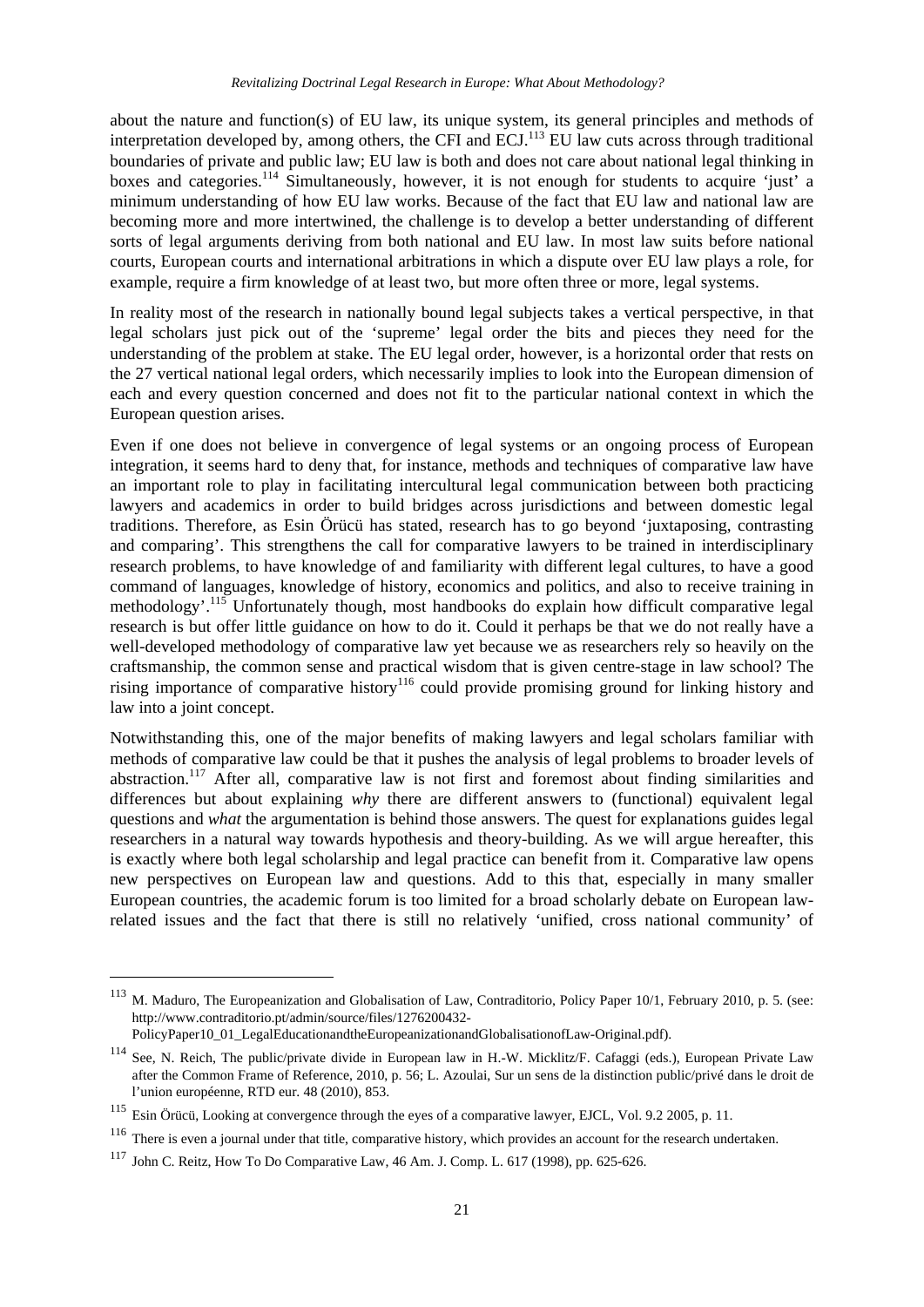scholars specialized in European law,  $118$  and one will understand the importance of comparative research for building bridges between legal scholars.

#### 1.2. Why methods: Americanization of EU law? What about Europeanization of American law?

In the early 1990s, Wolfgang Wiegand reported about the growing importance of a 'reception of American law in Europe'.<sup>119</sup> Wiegand even went as far as comparing the Americanization of European law with the medieval reception of Roman law throughout Europe, which started in Bologna in the eleventh century. He concluded, among other things, that the political and economic dominance of the U.S., the spread of the English language in science,<sup>120</sup> together with the fact that lawyers occupying leading positions in academia, law firms, major banks and private industry increasingly display a strong leaning towards American legal thinking. Wiegand believed that would have fundamental effects on European law even if the powerbase of the U.S. were going to fade because of the rise of other economic super powers.

Whilst most legal scholarship is focusing on some sort of comparison between national law and EU law or between EU law and U.S. law, we do not know whether and to what extent Americanization of the legal systems in Europe has really taken place, and where and how. There is some evidence that the OECD served as a catalyst for the transferral of U.S. law to Europe, in particular in fields such as environmental law and consumer law. After 1990, however, the EU got more and more involved in external relations and took gradually over a similar task, though in a more discrete form in that the EU used the American legal order as a blueprint and channelled regulatory models through the common law systems to continental Europe. The liberalization and privatization of former public services may serve as evidence for such a transformation process. But again, even where such an influence is hard to neglect, we do not know exactly how the European legal order differs from its counterpart, whether the legal transplants work only in one direction or whether the EU law also influences the U.S. legal system and be it in a rather remote form.

Even for those who do not believe in the Americanization of European law because of tremendous cultural differences and deviating styles of regulation and litigation<sup>121</sup>, which lead to differences in the application even if the legal system resemble each other at the first hand sight, it is hard to deny that European legal scholarship as such has undergone major changes over the last thirty years. Comparative legal analysis under exclusion of U.S. law has become hard to justify. But the changes reach beyond the formal broadening of the subject matter under investigation. In an eloquent article in honour of Sir Francis Jacobs, former Advocate General at the ECJ, Anthony Arnull convincingly argues that, since the 1980s, European scholars of EU law have clearly travelled part of the way down the path that moves away from legal technicalities, which is followed by academics across the Atlantic, who often display a dismissive attitude towards traditional doctrinal legal analysis.<sup>122</sup>

We would not deny such a finding, but we would argue that contrary to the U.S., in Europe there is no mainstream legal scholarship that shies away from legal dogmatics. Quite to the contrary, we would very much insist on the side-by-side of two different strains of legal scholarship, one which is still tied

<sup>118</sup> B. de Witte, European Union Law: A Unified 'Academic Discipline'? (EUI Working Papers RSCAS no. 34, 2008) Retrieved from: http://cadmus.eui.eu/dspace/handle/1814/10028).

<sup>119</sup> Wolfgang Wiegand, The Reception of American Law in Europe, J. COMP. L. 229 (1991), Vol. 39, nr. 2 pp. 229-248.

<sup>&</sup>lt;sup>120</sup> L. Borghans & F. Cörvers, The Americanization of European Higher Education and Research, Research Centre for Education and the Labour Market, Maastricht University, NBER Working Paper No. w15217, August 2009, http://papers.ssrn.com/sol3/papers.cfm?abstract\_id=1454933##

<sup>121</sup> Robert A. Kagan, Globalization and Legal Change: The Americanization of European Law, Regulation & Governance, Vol. 1, no. 2 (2007) pp. 99-120.

<sup>&</sup>lt;sup>122</sup> A. M. Arnull, 'The Americanization of EU law scholarship', in A. M. Arnull, P. Eeckhout and T. Tridimas (eds.), Continuity and Change in EU Law: Essays in Honour of Sir Francis Jacobs (OUP, 2008), pp. 415-431 (424).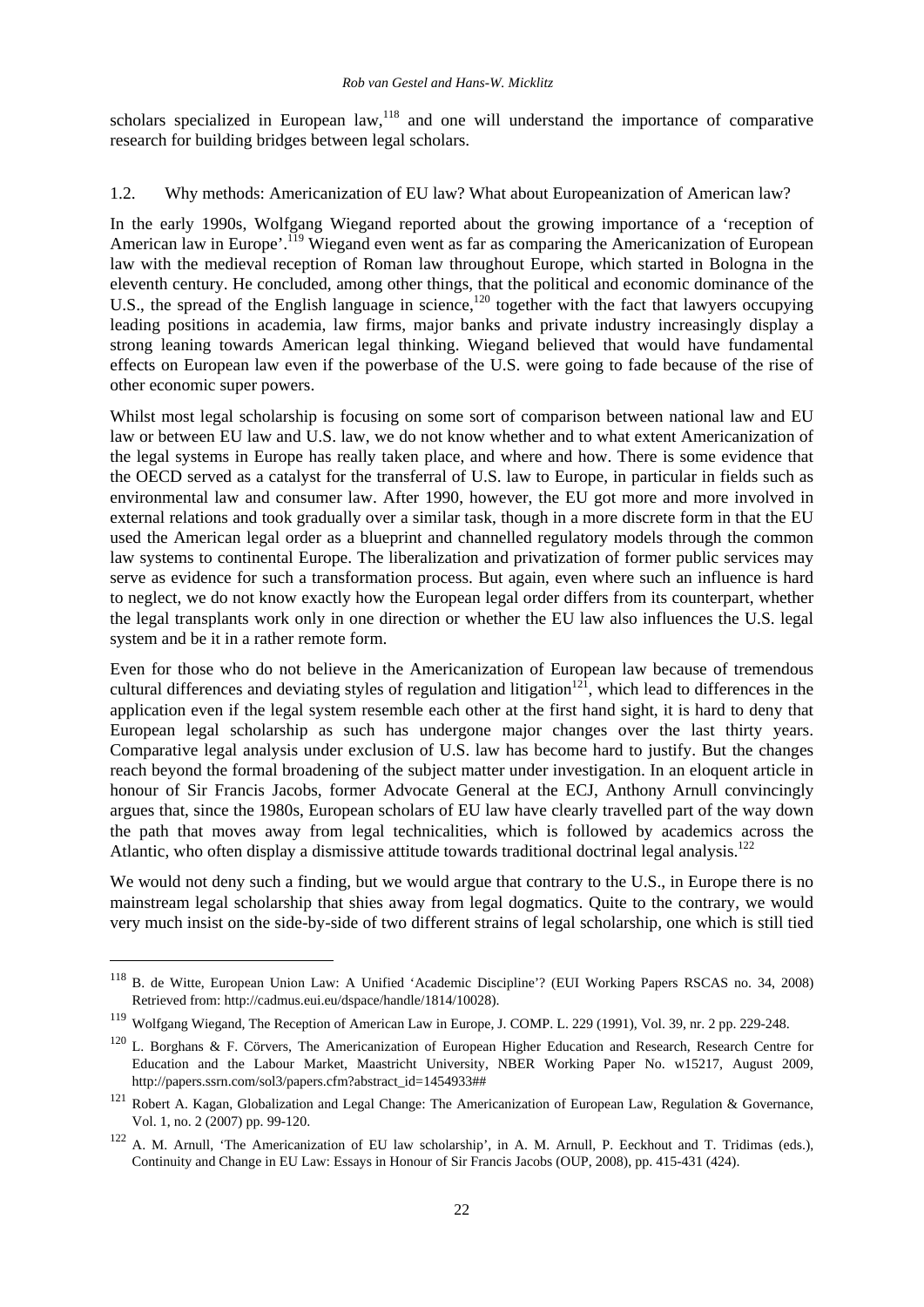to legal dogmatics and another one that reaches beyond legal dogmatics and follows the current main stream trend in focusing on law and economics, and increasingly also on other law and …disciplines.

The big question remains, however, if this trend is the result of Americanization of European law or of intra-European developments which have their roots in the Member States, in internationalization more in general, or in a growing competition between law and (other) social sciences for research funding requiring clarity about what distinguishes fundamental legal research from applied research, to name just a few possible explanations.

#### *2. Have European Legal Scholars to Learn from American Empiricism? Or Have American Legal Scholars to Learn from European Legal Dogmatics?*

The dominant perspective is that European scholars look to the U.S. as a source of inspiration. There is this well-known bonmot that the U.S. is always five-ten years ahead of us and that the EU is still following American trends when these have already lost pace in the US and are replaced by new patterns of legal scholarship. The more serious question is whether Richard Posner's plea to enhance legal dogmatics brings U.S. legal scholarship closer to Europe, in that Europe preserved a tradition that has lost ground in U.S. scholarship.

One lesson that European legal scholars can learn from experiences in the U.S. is that there is a lot of added value in the introduction of multidisciplinary law and… approaches on top of a tradition of sophisticated doctrinal research as long as this does not lead to self-indulgence and the tendency to neglect or disparage legal scholarship that is unfashionable for the time being.<sup>123</sup>

An interesting case in point of both innovation and naivety is the rise of empirical legal scholarship in the U.S. From a European perspective this looks like a revitalization of the so-called Rechtstatsachenforschung as founded by Max Weber in the 1920s and as reinvigorated in the 1970s in most Western European democracies. Seen this way, behavioural economics is just a variant of what has been called Verhaltensforschung in the 1920s and 1970s. As Lawless, Rubbenolt and Ulen noticed, American legal scholars have done much borrowing from other disciplines lately in order to enrich their theoretical understanding of the law with two major results for the legal academy.<sup>124</sup>

First, successful interdisciplinary approaches have led to an explosion of attention for empiricism from law professors keen on illuminating under researched questions, such as judicial biases, adverse effects of laws and regulations, and matters of causation like the (unintended) behavioural effects of strict liability regimes. Second, this attention resulted in also borrowing research methods and techniques from other disciplines, such as economics, sociology, psychology, biology and political science.

Especially this second trend has had a number of unintended side effects that do not concern the quantity of empirical legal research but relate to the average quality of that work. V. Nourse and G. Shaffer have forcefully demonstrated<sup>125</sup> that all these investments into empirical research did not find their way into a legal methodology that allows for a using of social facts in the interpretation of the legal system.

What legal scholarship did, however, is to reveal the methodological weakness of empirical research undertaken under the new regime. That serious concerns exist regarding the quality of empirical legal research in the U.S. is shown in a seminal article by Lee Epstein and Gary King, two experts in

<sup>123</sup> Ibid, p. 431.

<sup>&</sup>lt;sup>124</sup> Robert M. Lawless, Jennifer K. Robbenolt, Thomas S. Ulen, Empirical Methods in Law, Aspen Publishers, New York 2010, pp. 3-4.

<sup>&</sup>lt;sup>125</sup> Varieties of New Legal Realism: Can A New World Order Prompt a New Legal Theory?, University of Minnesota Law School, Legal Studies Research Paper Series, Research Paper No. 09-17.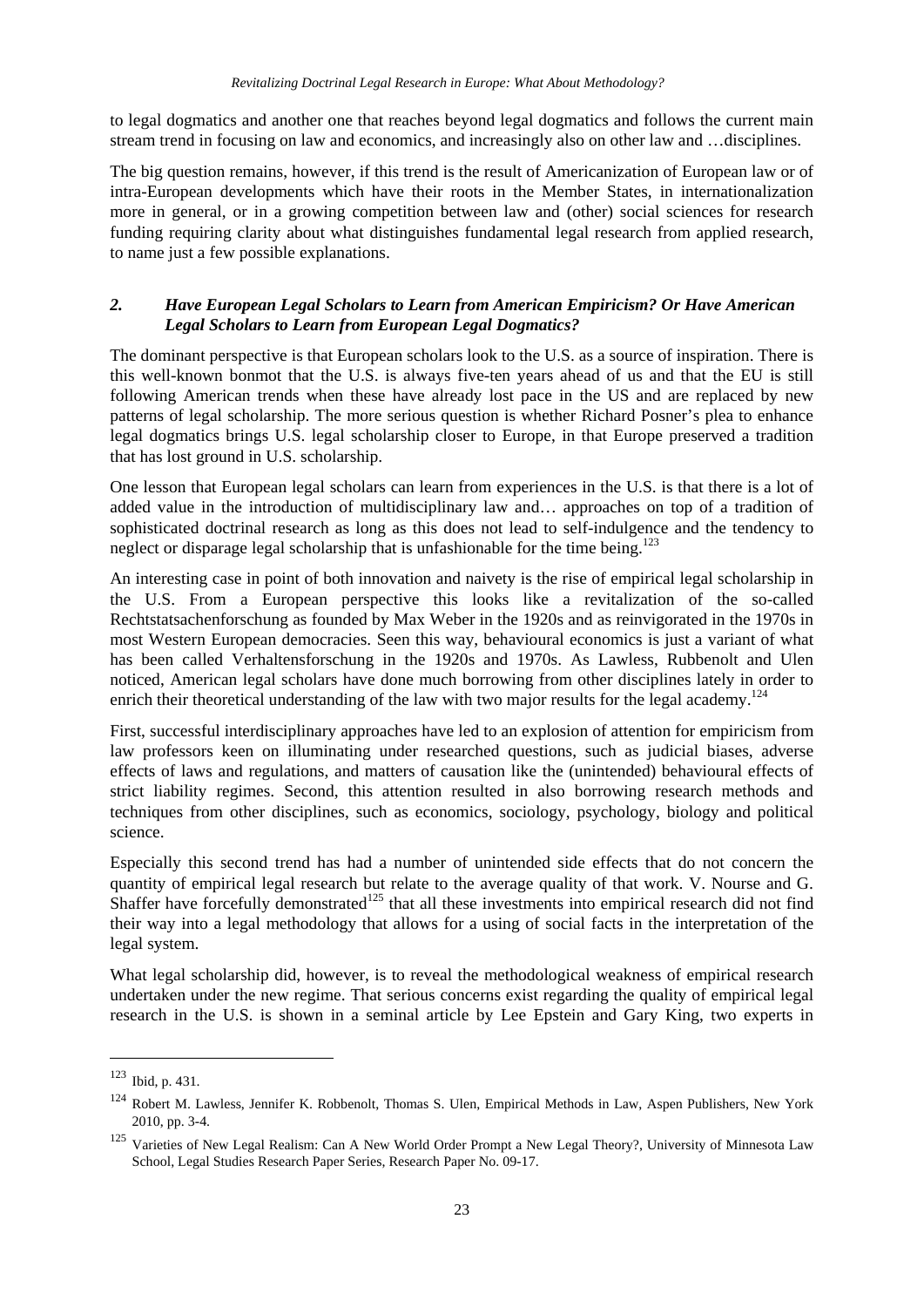research methodology who studied around 350 journal articles with empirical ambitions published in American law journals between 1990 and 2000, including 50 of the most cited articles according to the SSRN legal scholarship network. The overall conclusion of Epstein and King was that 'the current state of empirical legal scholarship is deeply flawed'.<sup>126</sup> While they admit that some articles in law reviews are better than others, the authors claim that every single one of them violated at least one of the methodological rules of inference that guide empirical research, such as rules on data collection, causation, replicability, etcetera. $127$ 

As could be expected, Epstein and King's article aroused a lot of debate. Some opponents accused them of violating their own rules of inference.<sup>128</sup> Others claimed that many of the methodological ills that they attributed to legal scholarship, such as explaining in detail how cases are coded or how data are archived, are problems that are certainly not exclusive to legal scholarship.129 This objection is a strange one since it is hard to comprehend how methodological pitfalls in other disciplines could ever make up for similar shortcomings in scholarly legal publications. Perhaps even stranger, though, is the critique by two well-known Harvard law professors that 'particular versions of the truth' ventilated in journal articles that are tendentious when taken separately may, at the systemic level, produce close approximations of the truth because advocacy legal scholarship will probably raise criticism of 'opposing camps'.130 This is a peculiar way of arguing that there is not so much wrong with empirical legal scholarship. Epstein and King refute this argument convincingly by noting that adversary scholarship might work in theory in the sense that in the end anything is possible, but that they have never seen examples of academic disciplines trying to make progress through such an adversial approach.<sup>131</sup> In fact, the argument that the validity of empirical legal articles depends on the exposition by fellow scholars of a one-sided or coloured presentation of empirical evidence seems to support Epstein and King's claim that too many lawyers engaged in scholarly legal work behave more like advocates than as independent researchers who are willing to be surprised by reality.

Is there no truth whatsoever in the critique that Epstein and King treat all empirical legal research too much alike? Perhaps there is. Jan Smits has, for example, argued that one could regard law as a 'normative-empirical' science in which existing legal systems are sources of law.132 National laws and court decisions can then be treated as empirical data, according to Smits, in order to explain how different arguments are being used to respond to certain legal questions and problems.<sup>133</sup> If we view empiricism in this way, Epstein and King's strict demands of replicability may simply go too far because the collection of data is not first and foremost a matter of finding the truth. According to Smits, legal research should be about dealing with (conflicting) arguments that have been tested elsewhere in practice and comparative law becomes an empirical endeavour.<sup>134</sup>

<sup>126</sup> Lee Epstein & Gary King, The Rules of Inference, 69 U. Chi. L. Rev. 1, p. 6 (2002).

<sup>127</sup> Ibid p. 17. The rules of inference are worked out in parts III-VIII of the article.

 $128$  Frank Cross, Michael Heise & Gregory C. Sisk, Above the Rules: A Response to Epstein and King, 69 U. Chi. L. Rev. 135 (2002).

<sup>129</sup> Richard L. Revesz, A Defense of Empirical Legal Scholarship, 69 U. Chi. L. Rev. 169, p. 184 (2002).

<sup>130</sup> Jack Goldsmith and Adrian Vermeule, Empirical Methodology and Legal Scholarship, 69 U. Chi. L. Rev. 153, 156 (2002).

<sup>131</sup> Lee Epstein & Gary King, A Reply, U. Chi. L. Rev. 69, 194 (2002).

<sup>132</sup> Jan M. Smits, Redefining Normative Legal Science: Towards an Argumentative Discipline, in: F. Coomans, F. Grünfeld & M. Kamminga (eds.), Methods of Human Rights Research, Antwerpen-Oxford: Intersentia, 2009, pp. 45-58.

<sup>133</sup> Jan Smits, Omstreden rechtswetenschap, BJU, Den Haag 2009, p. 114.

 $134$  Ibid, p. 160.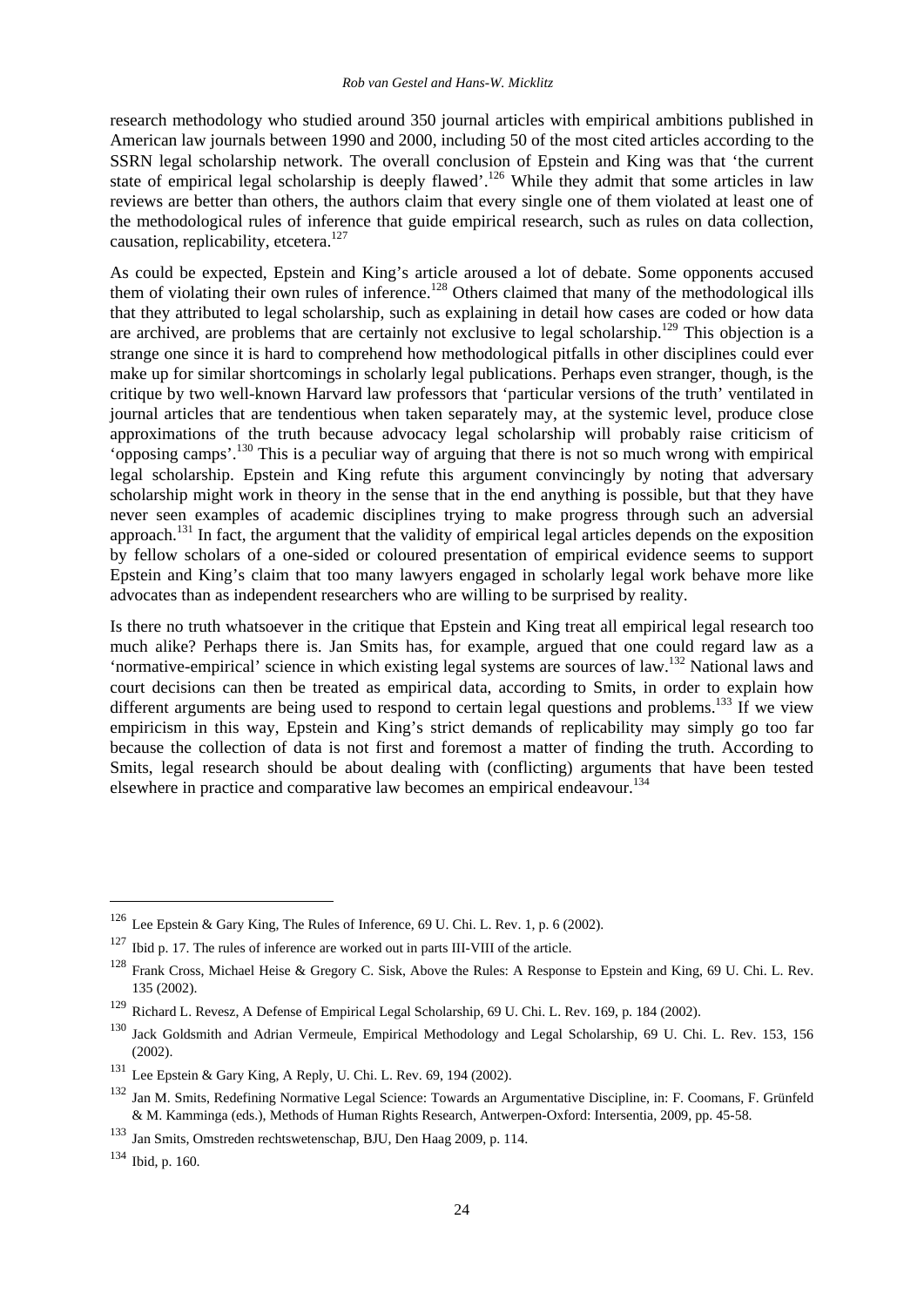Even if one does not share Smit's liberal opinion about what counts as empirical legal research,<sup>135</sup> it is still possible to have fundamental doubts about the extent to which it is possible or desirable to apply empirical methods to answer legal questions. Interesting in this respect is Robin Feldman's observation that law's fascination with science in order to make law and legal research more 'neutral' reaches back at least two hundred years in American legal history.<sup>136</sup> She describes how throughout history American legal scholars have always cast doubts about whether law is capable of resolving difficult social and moral conflicts and there has been a constant hope that science can do better. The attention for empirical research by legal realists, members of the critical legal studies movement and adherents of new legal realism is closely related to this fixation on scientific methods. According to Feldman, there is a constant return to the same well, despite the fact that scientification has never succeeded in rescuing legal scholars from the discomfort and uncertainties that go along with legal research.<sup>137</sup>

Does the latter imply that European legal scholars better refrain from empirical or socio-legal research? The answer is definitely no. There is nothing wrong with interdisciplinary approaches and applying social-science research methods on legal questions as such. On the contrary, we would say. European law can benefit tremendously by paying close attention to, for example, political sciences in order to get more grip on the legal politics (Rechtspolitik) that play such an important and role in law and policymaking.<sup>138</sup> However, we may not forget that doctrinal legal expertise is often crucial in order to be able to raise the right questions and determine which variables should be tested in attempting to explain a particular legal phenomenon.<sup>139</sup> Moreover, one has to realise that normative questions concerning how the law should read can never be fully answered through empirical or sociolegal research. One will always need interpretation and argumentation to bridge the gap between facts and norms.

Is this what American legal scholarship can learn from European legal scholarhip – a more balanced going together of legal dogmatics with extra-legal empirical research? In the U.S. hardcore law & economics is on the decline, which, however, never gained the same ground in Europe as legal dogmatics rested in place for the good and for the bad.<sup>140</sup> European legal scholarship is not following the different mainstreams of legal scholarship to the same extreme as it happens in the U.S. Nobody would claim the death of legal dogmatics or the death of empirical research. There are ups and downs too, but the ups and the downs are less high, respectively less low. It is true legal dogmatics is back on the agenda, here termed the revival of legal formalism. On the other hand, however, there are more and more legal scholars that engage into social empirical legal research that reaches beyond law. The problem we see is that empirical legal research in Europe is discredited by the attempts of the European Commission to equate empirical analysis with impact assessments. It suffices to contrast the superficial analysis of collective actions in Europe<sup>141</sup> as initiated by the European Commission with

<sup>&</sup>lt;sup>135</sup> The problem is that laws, court decisions and scholarly legal publications have no direct link with the real world but only an indirect one in the sense that only after the implementation or enforcement of legal rules, law's impact becomes clear. This explains why there can be such a thing as a gap between the law in the books and the law in action.

<sup>136</sup> Robin Feldman, The Role of Science in Law, Oxford University Press 2009.

<sup>137</sup> Robin Feldman, Law's Misguided Love Affair with Science, Minn. J.L. Sci. & Tech. 2009;10(1): 95-116 (97, 115).

<sup>&</sup>lt;sup>138</sup> Karen J. Alter, Renaud Dehousse, Georg Vanberg, Law, Political Science and EU Legal Studies, European Union Politics, Volume 3 (1): 113–136 (126) 2002.

<sup>139</sup> Matthias Siems, The Taxonomy of Interdisciplinary Legal Research: Finding the Way Out of the Desert' Journal of Commonwealth Law and Legal Education 7 (2009): 5-17.

<sup>140</sup> K. Grechenig/M. Gelter, Divergente Evolution des Rechtsdenkens – Von amerikanischer Rechtsökonomik und deutscher Dogmatik, RabelsZ 72 (2008), 513.

<sup>&</sup>lt;sup>141</sup> 'Evaluation of the effectiveness and efficiency of collective redress mechanisms in the European Union'; http://ec.europa.eu/consumers/redress\_cons/finalreportevaluationstudypart1-final2008-11-26.pdf and the problems faced by consumers in obtaining redress for infringements of consumer protection legislation, and the economic consequences of such problems' http://ec.europa.eu/consumers/redress\_cons/docs/finalreport-focusgroup2-final.pdf.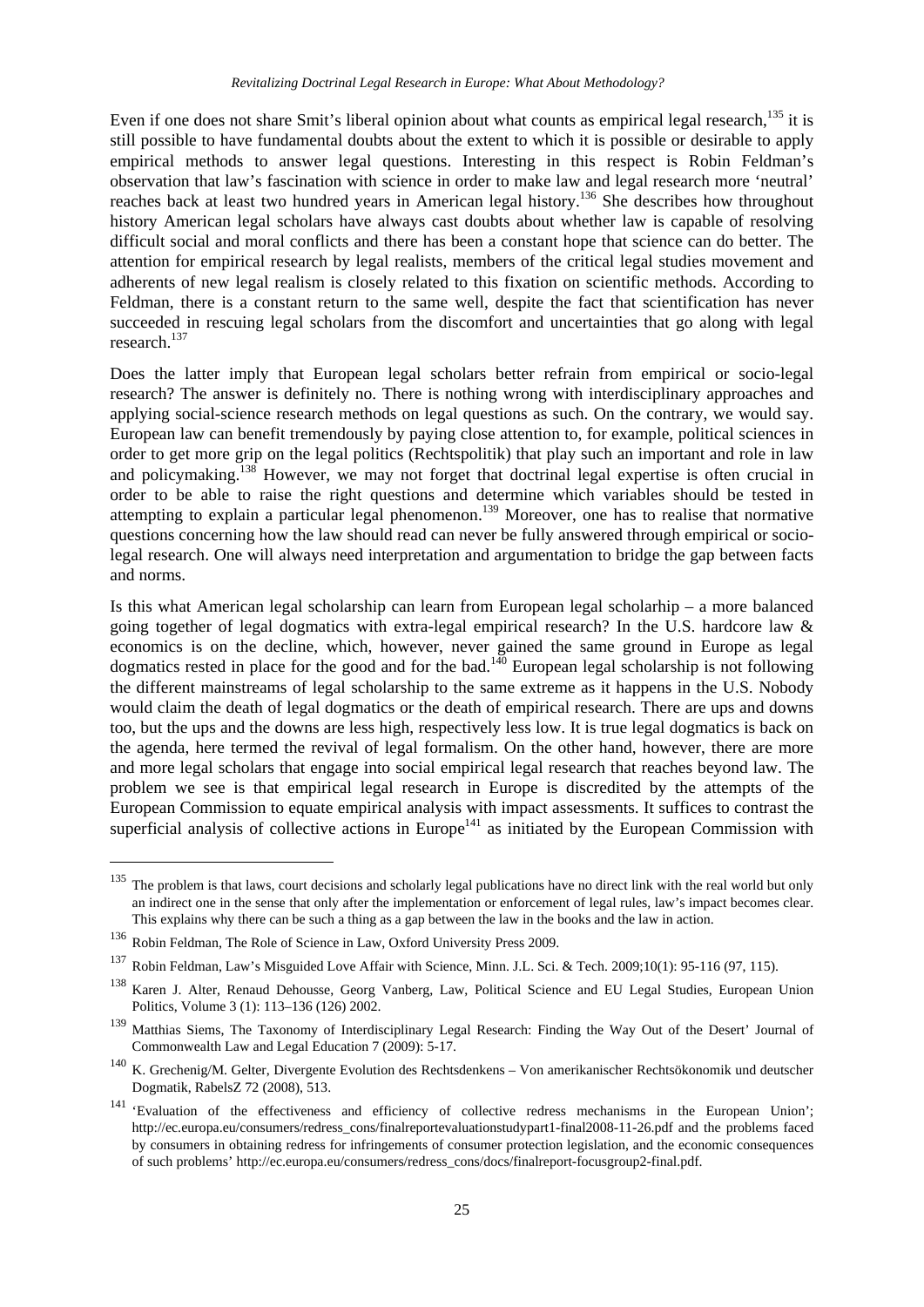the carefully and methodologically sound analysis of US class actions.<sup>142</sup> In so far Europe remains behind the U.S. standards on empirical legal research. One may nevertheless recognize a stronger approximation of scholarly research in these two parts of the world, which allows for a stronger exchange of ideas in both directions.

#### *3. What is Doctrinal Legal Research and Why Is It Still Important for the Study of European Law?*

It is difficult, if not impossible, to come up with one generally accepted definition of doctrinal legal research in Europe. The characteristics of legal doctrine are certainly not identical in every country. The role that legislation or precedents fulfil in legal dogmatics is, for example, obviously not identical in common law and civil law countries. Nevertheless, there appear to be some core features that most doctrinal research has in common, both in European countries and even across the Atlantic in the U.S. The most important ones are:

- In doctrinal work, arguments are derived from authoritative sources, such as existing rules, principles, precedents, and scholarly publications
- The law somehow represents a system. Through the production of general and defeasible theories, legal doctrine aims to present the law as a coherent net of principles, rules, meta-rules and exceptions, at different levels of abstraction.143
- Decisions in individual cases are supposed to exceed arbitrariness because they have to (be) fit into the system. Deciding in hard cases implies that existing rules will be stretched or even replaced but always in such a way that in the end the system is coherent again.

Contested is the view whether doctrinalists need to take an internal perspective in studying the law. Undoubtedly many scholars still do it, but it is exactly this feature that is nowadays often considered to be too narrow. That is why so many think it should be replaced by a 'law in context' approach.<sup>144</sup> Other views on what doctrinal legal research entails have evolved over the years. In the past most scholars associated legal doctrine first and foremost with a faithful and consistent application of legal rules and principles by the judiciary. According to Emerson Tiller and Frank Cross, however, academics increasingly recognize that law is not applied with perfect neutrality.<sup>145</sup> This, however, is not really new for European scholars who are familiar with the methodological discussions in the aftermath of 1968. Again we would like to point to J. Esser. How the law is found and shaped is influenced by many internal and external (societal) factors, including personal biases and preconceptions, judicial ideology and socio-economic consequences of court decisions (Folgenorientierung). This again is an old issue, widely discussed in the  $1970s$  and  $1980s$ .<sup>146</sup>

While we started this paper with the assertion by Posner ir, that doctrinal legal research is dead in the U.S., Rubin and Freeley claim that a new doctrinal approach emerged in the U.S., which is a product of both judicial ideology and pre-existing legal principles upon which judges must build their argumentation.<sup>147</sup> They believe that, not in the least because of the multidisciplinary research with

-

<sup>142</sup> See e.g. T. Eisenberg/G. Miller/E. Sherwin, Arbitration's Summer Soldiers: An Empirical Study on Arbitration in Consumer and Non-Consumer Contracts, 41 U. Mich. Law Reform, 871 (2007-2008); J. Coffee, Law and The Market, The Impact of Enforcement, http://cbe.anu.edu.au/capitalmarkets/papers/COFFEE-CAPITAL-MARKETS.pdf

<sup>143</sup> A Pecznick, A Theory of Legal Doctrine, Ratio Juris, Volume 14, Issue 1, pp. 75–105 (2001).

<sup>144</sup> Fiona Cownie*,* Legal Academics: Culture and Identities, Hart Publishing, Oxford and Portland/Oregon 2004, pp. 197- 198.

<sup>&</sup>lt;sup>145</sup> Emerson H. Tiller & Frank B. Cross, What is Legal Doctrine?, Northwestern University Law Review Vol. 100, No. 1, (2006) pp. 517-534 (522).

<sup>146</sup> E. Schmidt, Der Umgang mit Normtatsachen im Zivilprozeß, in FS Wassermann (1985), S. 807.

<sup>147</sup> Edward Rubin & Malcolm Feeley, Creating Legal Doctrine, 69 S. Cal. L. Rev 1989 (1996).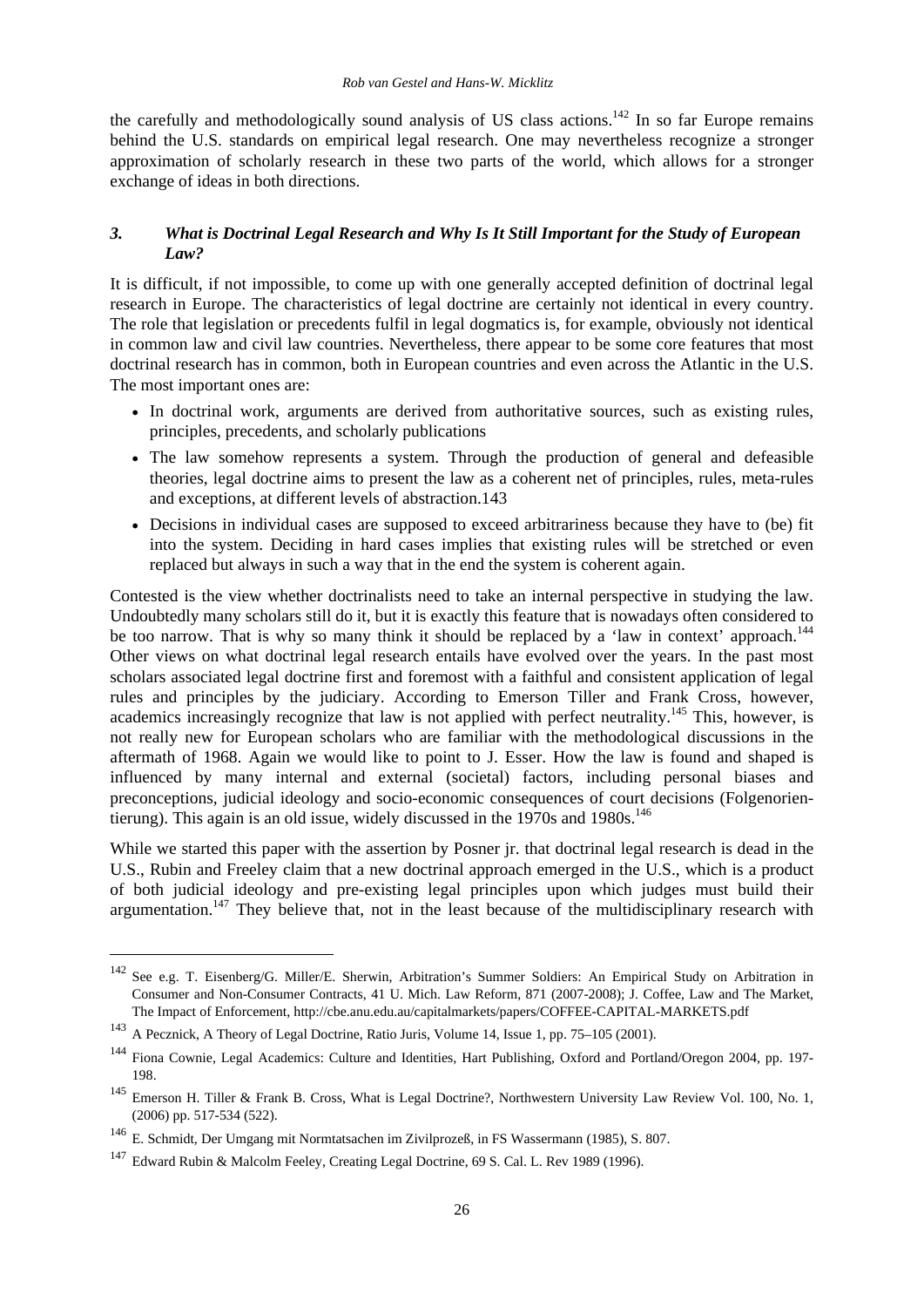respect to judicial lawmaking, both legal scholars and social scientists increasingly recognize the independent significance of legal doctrine. Social scientist may remain more focused on what is the driving force behind judicial outcomes, but there is a growing awareness that doctrine is certainly not irrelevant, according to Rubin and Freeley. The other way around, doctrinalists in the U.S. also seem to have learned to understand and appreciate how important extralegal influences on court decisions can be and why it is better to realise this than to try to hide it.<sup>148</sup> The same holds true for European scholarship, where Maduro has shown how the role of the European Court of Justice is increasingly impacted by, and needs to be adapted to, a context of constitutional pluralism and multiplicity of legal sources.<sup>149</sup>

What can we say with respect to the development of European doctrinal legal research? First of all, we should make clear at the outset that there is no 'methodological ius commune Europaeum'.150 There are, and always have been, many different doctrinal traditions in the Member States of the EU. However, the story does not end here. First of all, each and every Member State has to deal with a growing plurality of legal sources since EU law and European human rights law are increasingly pervading both public and private law in the Member States. This has a direct influence on the methodology of legal research since the interpretation of national legal rules is more than ever before affected by multiple legal sources, on multiple levels of government (e.g. International treaties, Council of Europe/ECHR, primary and secondary EU law, including the interpretation of EU law by the ECJ, and national law). Not only national courts and local governments, but also legal scholars, increasingly have to interpret national law in accordance with EU law and European legal doctrine.

Secondly, EU law knows its own system and fundamental principles. In many cases that system deviates from the Member States' legal systems. Hence EU law irritates an autonomous systematization of national law. So not only do doctrinalists have to learn to find the right sources of EU law, which is not always easy because EU law is also increasingly a combination of hard and soft law (e.g. co-regulation), but they also have to understand the distinct features of the EU legal system. One of those features is that the EU legislature(s) sometimes deliberately uses ambiguous language in order to reach a compromise between conflicting Member States. Other typical features are the autonomous interpretation of legal concepts by the ECJ and the relative insignificance, compared to the situation in most Member States, of legal history, travaux preparatoires, and legal doctrine itself as a source of law.

The aforementioned challenges the idea of guaranteeing certainty through a consistent application of legal methods. There is no longer one pyramid-like organized national legal system in which judges and legal scholars function as 'gatekeepers' who are supposed to guard and maintain the consistency of the system. Instead a plurality of legal systems ('an archipelago instead of an island') has developed in which hierarchy plays a less prominent role<sup>151</sup> and the interpretation of EU law in country A can affect the way how the law in country B should be applied with the preliminary rulings procedure of the ECJ functioning as an intermediary. The other side of the coin is that EU institutions increasingly the ECJ functioning as an intermediary. The other side of the coin is that EU institutions increasingly use comparative law methods in the drafting of new EU law and in the decision-making by the ECJ.<sup>1</sup>

<sup>&</sup>lt;sup>148</sup> Emerson H. Tiller & Frank B. Cross, What is Legal Doctrine?, Northwestern University Law Review Vol. 100, No. 1, (2006) pp. 517-534 (522) at p. 527.

<sup>149</sup> Miguel Maduro, Interpreting European Law: Judicial Adjudication in a Context of Constitutional Pluralism, 1 Eur. J. Leg. Stud. (Dec. 2007), available at http://www.ejls.eu/.

<sup>&</sup>lt;sup>150</sup> J. Smits, The Europeanisation of national legal systems: some consequences for legal thinking in civil law countries, in: M. van Hoecke (ed.), Epistemology and Methodology of Comparative Law, Oxford: Hart Publishing 2004, pp. 229-245 (229).

<sup>151</sup> Especially with respect to constitutional law, the idea of a 'constitutional dialogue' between several 'highest' courts (ICJ, ECHR, ECJ, national Supreme Courts) is gaining terrain.

<sup>&</sup>lt;sup>152</sup> K. Lenaerts, Interlocking Legal Orders in the European Union and Comparative Law, International & Comparative Law Quarterly, (2003), 52: 873-906.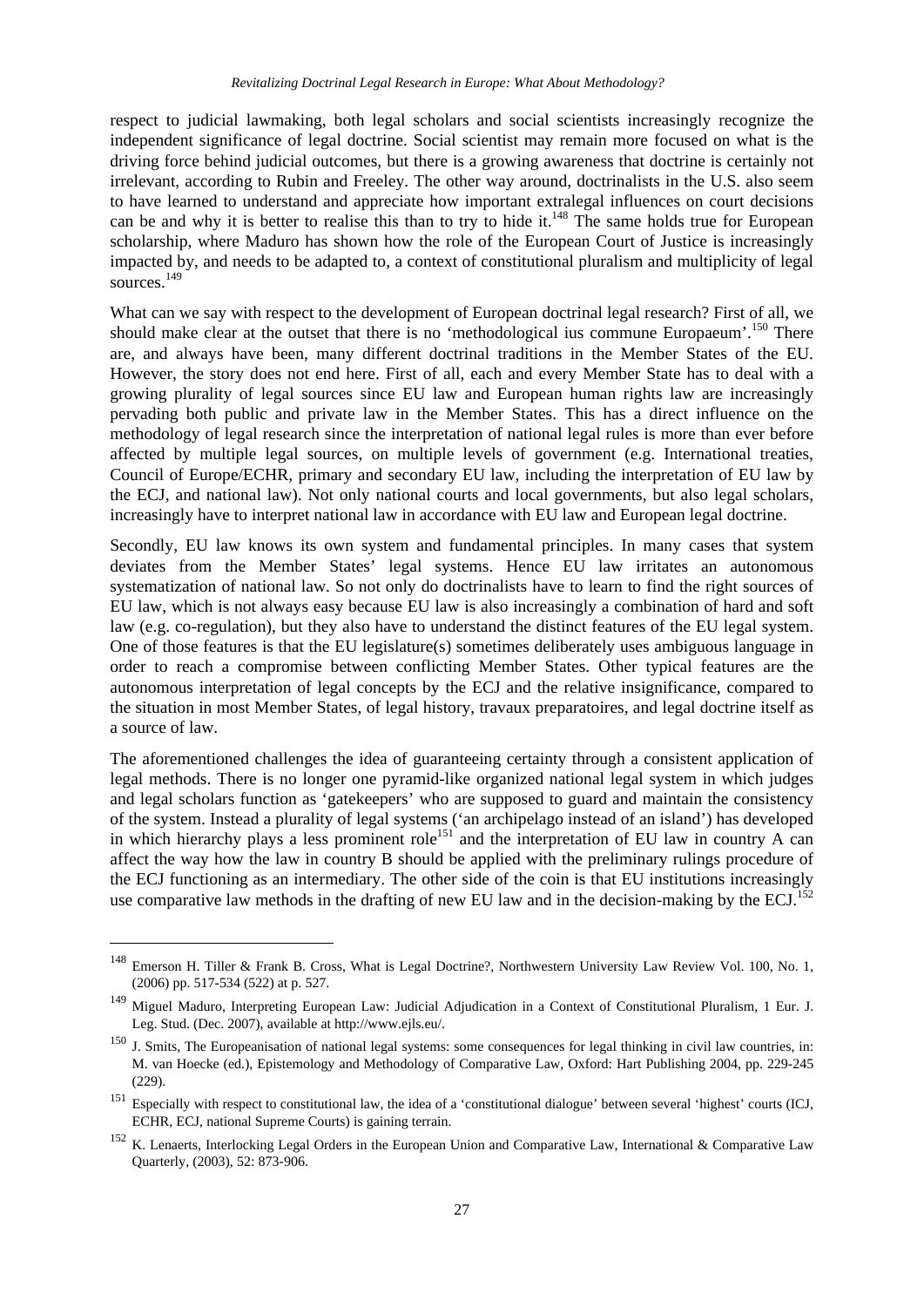Comparative law, using a doctrinal approach, is important for EU lawmakers in order to assess ex ante some of the implications of new European rules for the different Member States.

We believe there are also more fundamental reasons why doctrinal legal research will become of growing importance for EU law. A vigorous debate between Armin von Bogdandy and Matthias Kumm on the past and future of European (constitutional) scholarship demonstrates this.<sup>153</sup> Von Bogdandy has argued that a European legal research area is emerging and that due to the fact that European law has long passed the stage of occasional 'irritation' of national legal systems, a European doctrinal legal scholarship is likely to occur sooner or later.<sup>154</sup> He believes the litmus test for a common European scholarship should not be the emergence of more comprehensive and fragmented doctrinal patterns. Instead, the best response to growing heterogeneity of legal sources should be matched with a strengthening of theoretical (and so we add methodological) components, where possible drawn from the common European heritage in legal theory and spurred by transnational scientific legal communities.

Kumm, from his part, claims that it is misleading to characterize mainstream European legal scholarship as 'doctrinal constructivism' as Bogdandy does. According to him, European scholars in the course of history have rejected three extremes in legal scholarship trying to reduce it to its moral, its empirical/factual, or its formal/conceptual dimension.<sup>155</sup> If anything characterizes European legal scholarship, Kumm argues, it would be the continuous attempts to integrate the formal, the empirical and the moral dimensions of law. At the same time, he acknowledges: 'There might not be much agreement on how, exactly, the various elements complement one another and why.<sup>156</sup> We believe Kumm is right in pointing to disagreement here, but wonder whether this is not where methodology should come into the picture?

Kumm seems to admire the methodological pluralism in the U.S., where he feels legal scholars to a large extent apply the methodologies of other disciplines to law.<sup>157</sup> As we have demonstrated above by referring to the debate on methodology in empirical legal scholarship, this is exactly where the problems in U.S. legal scholarship have come to the surface; lawyers neglecting the rules of inference that accompany the methods and techniques of the social sciences. We also have serious doubts whether the answer to this is the outsourcing of legal research to scholars with a non-legal background, as Kumm argues is already taking place in the elite law schools in the U.S. We believe it is just as impossible to undertake good multidisciplinary or empirical research without a proper understanding of legal doctrine as it is to conduct solid doctrinal research with at least some knowledge of facts and fact finding. One needs this understanding, not in the last place, in order to be able to raise the right questions without making a mockery of law and legal theory. If the opposite were true, things would be a lot easier and there would probably not have been such a long history of frictions between legal formalism, naturalism and (new) legal realism in the U.S. and in Europe.

#### *4. An Agenda for Revitalization of European Doctrinal Research*

One of the great advantages of the study of European law from a methodological viewpoint is that it does not have this long history of battles between formalism, naturalism and legal realism. Moreover, traditional doctrinal legal scholarship is already changing because of the Europeanization of different

<sup>&</sup>lt;sup>153</sup> A. von Bogdandy, The past and promise of doctrinal constructivism: A strategy for responding to the challenges facing constitutional scholarship in Europe, ICON, July 2009, pp. 364-399. M. Kumm, On the past and future of European constitutional scholarship, ICON, July 2009, pp. 401-415.

<sup>154</sup> A. von Bogdandy, ibid, p. 399.

<sup>155</sup> P. 407.

<sup>156</sup> P. 408.

 $^{157}$  P. 410.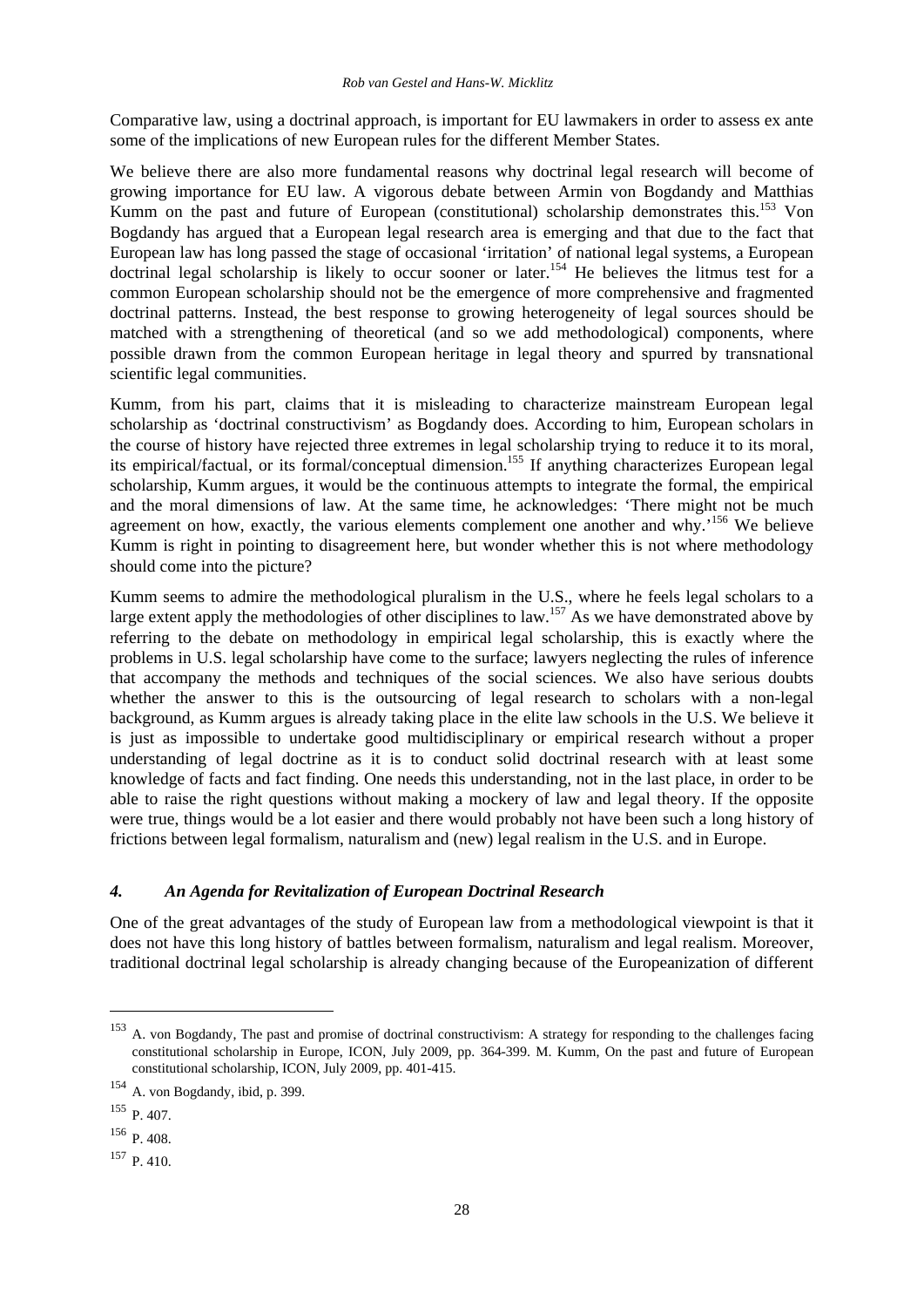legal fields. This should facilitate in making our spirits ready for a revitalization of doctrinal legal research with more emphasis on methodology (!) *and* theory (!).

We do not have the illusion that we can come up with a simple blueprint for a European methodology of law and legal research. What we will sketch hereafter are some thoughts and ideas that need further research and debate. We sincerely believe, however, that such a methodology debate is useful and necessary and should not be postponed simply because it implies a willingness to take a long ride on a bumpy and winding road. 'Reflexion auf Eigenes Tun' is never easy, but European law has a lot to gain from it. Having said this, what are some of the implications of the revitalization of European law we are supposing?

- 1. European legal research, doctrinal or not doctrinal should start with a disclosure of ideological preconceptions. This is the major lesson we can learn from the instrumental use of law in the aftermath of 1968, by legal leftist lawyers who intended to change society via law and by rightist lawyers who intended to preserve the status quo or even wanted to turn the clock back to the  $19<sup>th</sup>$  century. Emphasis has to be put on 'disclosure', as we all start as legal scholars from preconceptions in our research. What is needed is a constant process of 'Selbstvergewisserung' and of 'Hinterfragen' of these pre-conceptions, whatever they are. This will not be possible without having a sound background in legal methodology, which cannot be understood without reference to legal theory. Methodology determines how one looks at legal problems. It sets the 'rules of the game'. An interesting case in point is the debate on the legal origins thesis – the thesis that legal origin impacts economic growth and the common law is better for economic growth than the civil law – challenging traditional approaches to comparative law that have not paid much attention to the economic consequences of legal regimes and how these can be explained.<sup>158</sup>
- 2. European doctrinal legal research should be *freed from the role model and research methods of the judge* as its sole point of reference and look for answers to the question what can be the added value of a legal scholarship that goes beyond being a service for legal practice.<sup>159</sup> We believe this indicates that academic legal research should primarily be engaged with trying to understand what is behind the law on a certain subject, why lawmakers operate as they do, why they look for legal answers to (certain) societal problems instead of pursuing alternatives to law, and why the law says what it says instead of pondering about how the answer to a legal problem can be embedded in the legal system. Legal practitioners are capable of doing the latter, but they are usually not interested or do not have the time to look for the answers to these 'why' questions. $160$
- 3. Since European lawmakers are increasingly emphasizing the importance of *evidence-based lawmaking* (impact assessments, consultations, expert advice etcetera), a doctrinal legal scholarship that wants to stay in touch with legal practice without being lured into 'herd behaviour' should start *asking critical questions*, such as: how is the empirical evidence on which new EU laws are being based collected and what guarantees are build into the process to prevent 'policy-based evidence making'? What are, or should be, the legal consequences if EU institutions neglect their own rules, guidelines and procedures for lawmaking and facilitate integration without or beyond law? What 'rules of recognition' could or should the ECJ apply

<sup>&</sup>lt;sup>158</sup> R. Michaels, Comparative Law by Numbers, Legal Origins Thesis, Doing Business Reports, and the Silence of Traditional Comparative Law, 57 AM. J. COMP. L. 765-795 (2009), M. Siems, The End of Comparative Law', Journal of Comparative Law 2: (2007) 133-150.

<sup>159</sup> J.B.M. Vranken, Exploring the Jurist's Frame of Mind, Kluwer Law International, 2006.

<sup>&</sup>lt;sup>160</sup> M. McConville and W. Hong Chui (ed.), Research Methods for Law, Edinburgh University Press: Edinburgh 2007, p. 2.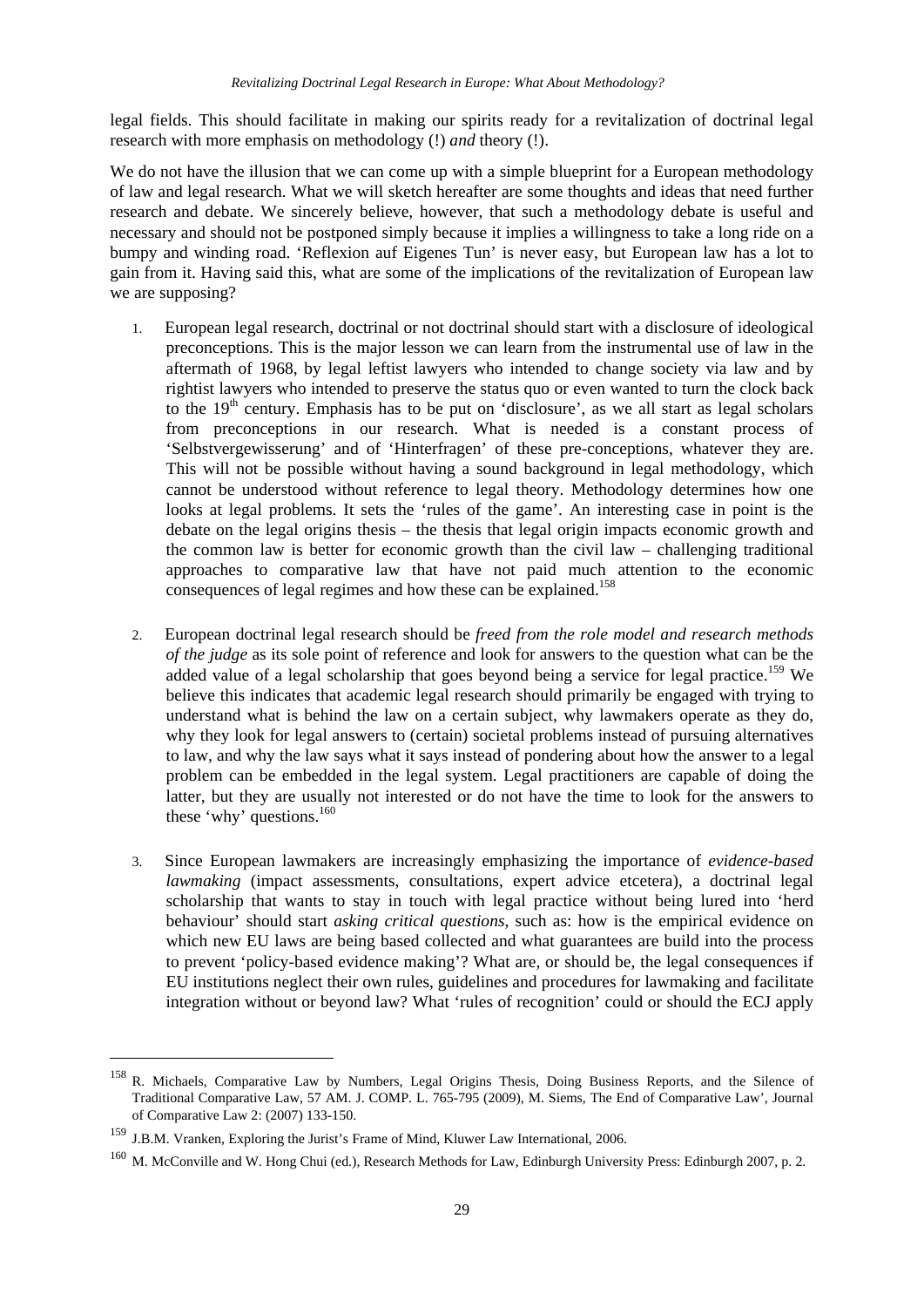when deciding over the question whether alternative modes of governance are legally relevant and how can the legitimacy of those rules can be assessed?

- 4. If consensus can be reached, now or in the future, about the importance of a 'law in context' approach as, for instance, advocated by Francis Snyder, the founding father and editor in chief of the European Law Journal, this needs to be reflected in legal education in order to ascertain that lawyers and legal researchers are cognisant of the most important parameters of political science, law & economics, comparative law and empirical legal research methods. We can quote Kyle and Hutchinson here, who have stated: '*More extensive training needs to be offered in fundamental research*. This is 'Research deigned to secure a deeper understanding of law as a social phenomenon, including research on the historical, philosophical, linguistic, economic, social or political implications of law.' […] Fundamental research, which can include empirical and social science models, needs to be part of the graduating lawyers' research skills and attributes.'<sup>161</sup>
- 5. It is of vital importance that the introduction to these other *'non-legal' research methodologies does not replace the training in doctrinal research but come on top of that training and that they are taught in combination with doctrinal methods.* Again this is a lesson to be drawn from the revision of legal education initiated in the aftermath of 1968 in many European countries.<sup>162</sup> If one of the major problems of doctrinal research(ers) is that they do not possess a good understanding of how normative and empirical arguments interact, then that is exactly what we should work on. As far as we are concerned, this should not imply that we want to turn law students into amateur social or political scientists or economists, but they should at least be able to understand (some of) the language and methods that other (social) sciences apply in order to learn more about the value, validity and reliability of non-doctrinal research methods and techniques. Moreover, law students should be taught how facts and fact finding play a role in legal decision making in, for example, teleological interpretation, considerations of proportionality and subsidiarity in the interpretation and application of European law and in 'Normkonkretisierung' or the filling in of open norms and legal principles.<sup>163</sup>
- 6. For doctrinal research itself the latter means raising awareness as to what methodology actually entails and why it is particularly important for those scholars who focus on European law in their research. We believe that especially European legal scholarship can no longer rely on the informal 'elephant paths' earlier generations may (or may not) have laid down for others to follow. The plurality of sources on which European law rests, the interrelation between national and European law, the blurring of the public private divide in EU law and the introduction of new modes of government and governance have made the system extremely complex, fluid and unstable. Moreover, the instrumentalization of European legal scholarship has led to a lack of critical distance towards the object of legal research. In combination these developments underline the importance of methodological rules that can help to *filter out poor research and function as 'a mediator between the researcher's*

<sup>&</sup>lt;sup>161</sup> K. Burns and T. Hutchinson, The impact of 'empirical facts' on legal scholarship and legal research training, The Law Teacher, Vol. 43, No. 2, July 2009, pp. 153-178 (159).

<sup>&</sup>lt;sup>162</sup> See the experience in Germany with the so-called Einstufige Juristenausbildung, E. Schmidt, Theorie/Praxis-Verknüpfung und künftige Einheitsausbildung, DRiZ 1982, 47.

<sup>&</sup>lt;sup>163</sup> Niels Petersen, Braucht die Rechtswissenschaft eine empirische Wende?, Max Planck Institute for Research on Collective Goods, Bonn 2010/10. Http://www.coll.mpg.de/pdf\_dat/2010\_10online.pdf.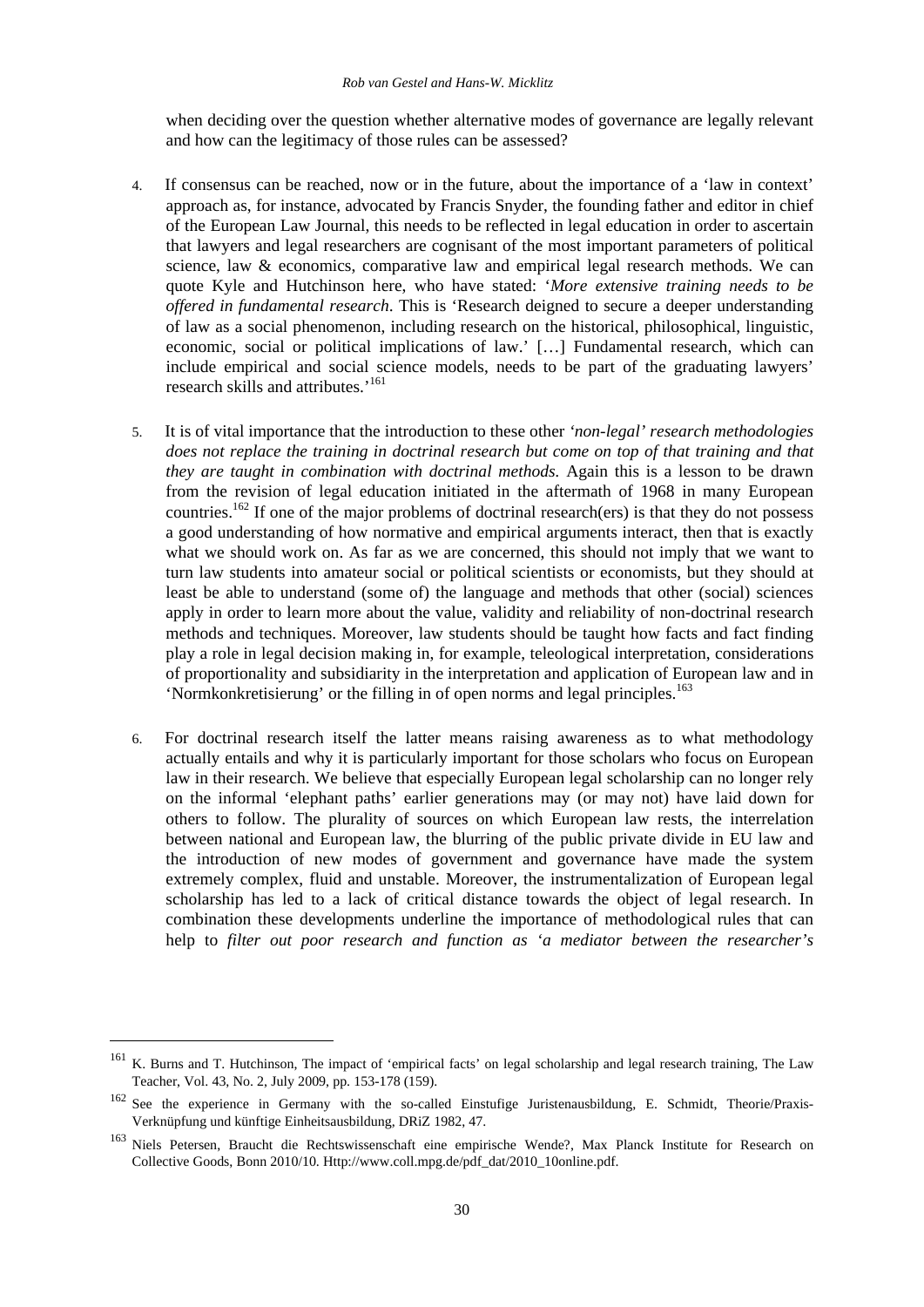*subjective beliefs and opinions* and the data and evidence that he or she produces through research.'164

- 7. Revitalization entails, among other things: *more attention from legal scholarship for the advantages of a solid research design, with special attention for the formulation of a good research question/hypothesis*, which: challenges researchers to embed their research in a scholarly debate by showing on whose shoulders they stand and where they deviate from mainstream thinking; explains what the theoretical relevance of their research is, in other words, what doctrinal positions or other theories are being attacked, adjusted or strengthened, or how certain developments in positive law can be explained or predicted; highlights ones research aim with respect to what will be added to the existing body of knowledge on the subject, and to explain what methods or techniques will be used to answer the research question and justifies why this approach is suitable for that purpose.
- 8. A revitalized doctrinal European legal scholarship should not be mistaken for 'methodological fetishism' or for a strict separation between methods of legal scholarship and methods of law and policymaking. On the contrary, if 'policy' means 'a course of action adopted or proposed by an organization or person, more specifically an action which implies a choice of one action among others<sup>165</sup>, especially doctrinalists should be interested in the parallels and disparities between methods of lawmaking by EU institutions and methods of legal research. Both doctrinal legal scholars and lawmakers increasingly have to overcome similar sorts of 'translation problems', such as giving legal meaning to facts and empirical evidence, making sense of what foreign legal concepts learn for the EU legal context ('Member States as laboratories') and assessing the credibility of a steadily growing amount of electronic legal sources. What are the underlying values and methods that guide these policy choices? How can legal scholars and lawmakers avoid 'tunnel vision', overcome cognitive biases (e.g. misperceiving risks) and how do they balance intuition and practical wisdom with counter intuitiveness and a consistent application of methods?

To be continued

<sup>164</sup> M. McConville and W.H.Chui (eds.), Research Methods for Law, Edinburgh: Edinburgh University Press, 2007, p. 22.

<sup>&</sup>lt;sup>165</sup> W. van Gerven, Politics, Ethics & the Law, Legal Practice & Scholarship, LSE Law, Society and Economy Working Papers 20/2008, p. 20.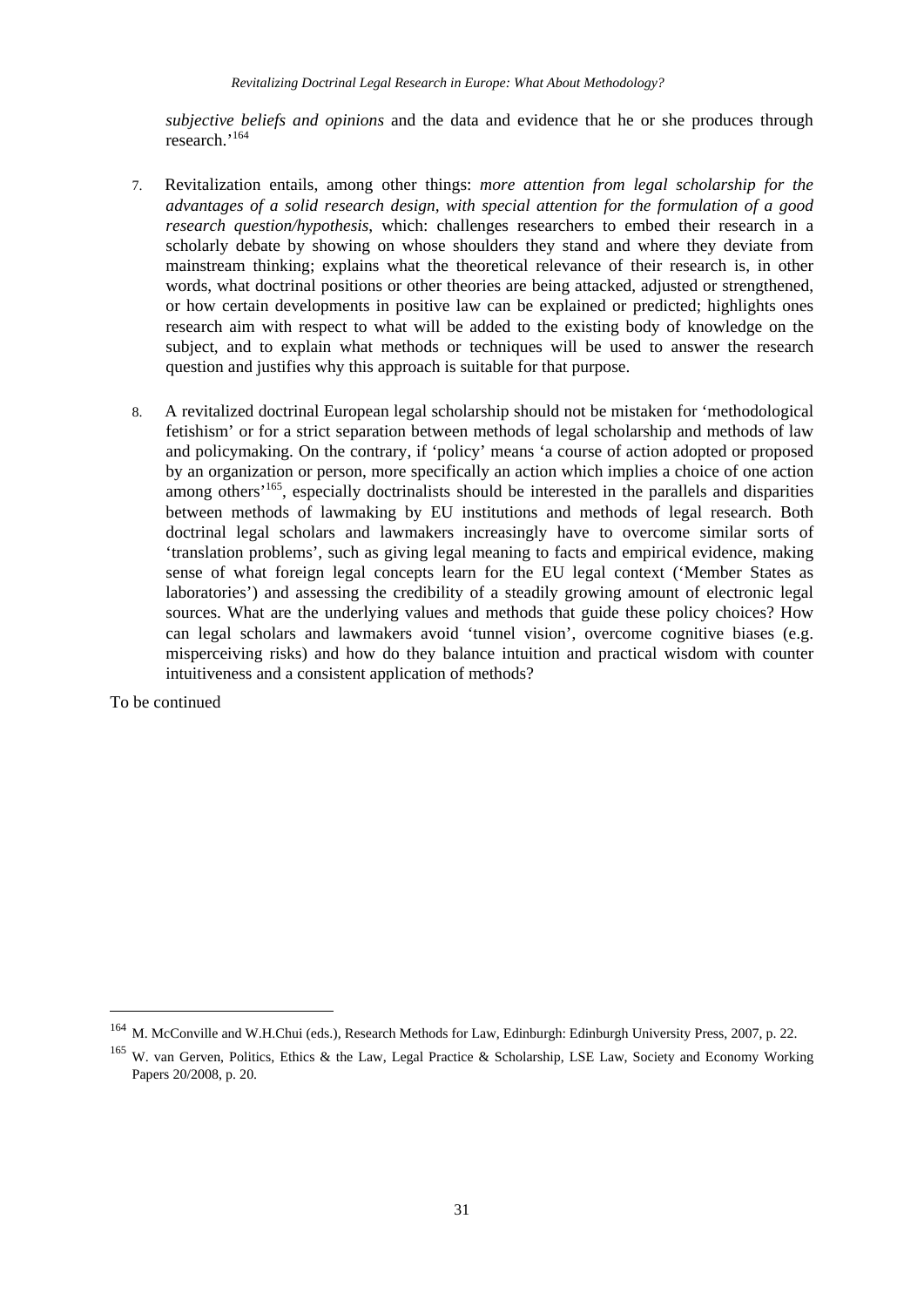#### **Bibliography**

- A. Alemanno, The Better regulation initiative at the judicial gate: A trojan horse within the Commission's walls or the way forward?, European Law Journal 2009, Vol. 15, nr. 3, p. 396.
- K. J. Alter/R. Dehousse/G. Vanberg, Law, Political Science and EU Legal Studies, European Union Politics, Volume 3 (1): 113–136 (126) 2002.
- A. M. Arnull, The Americanization of EU law scholarship, in: A. M. Arnull/P. Eeckhout/T. Tridimas (eds.), Continuity and Change in EU Law: Essays in Honour of Sir Francis Jacobs (OUP, 2008), pp. 415-431.
- L. Azoulai, Sur un sens de la distinction public/privé dans le droit de l'union européenne, RTD eur. 48 (2010), 853.
- L. Azoulai, Intégration juridique et légitimité, in: L. Fontaine (dir.), Droit et légitimité, collection 'Droit et justice', Bruylant, Bruxelles, forthcoming.
- J. M. Balkin/S. Levinson, Legal Historicism and Legal Academics: The Roles of Law Professors in the Wake of Bush v. Gore, 90 Geo. L.J. 173, 176-77 (2001).
- A. Banerjee, A Simple Model of Herd Behavior, Quarterly Journal of Economics 107 (3): 797-817 (1992).
- J. Basedow, Grundsatz der Nichtdiskriminierung, ZEuP 2008, 230.
- A. v. Bogdandy, The past and promise of doctrinal constructivism: A strategy for responding to the challenges facing constitutional scholarship in Europe, ICON, July 2009, pp. 364-399.
- L. Borghans/F. Cörvers, The Americanization of European Higher Education and Research, Research Centre for Education and the Labour Market, Maastricht University, NBER Working Paper No. w15217, August 2009, http://papers.ssrn.com/sol3/papers.cfm?abstract\_id=1454933##
- A. F. M. Brenninkmeijer, De plaats van de rechter in onze constitutionele rechtsorde, in: J. M. Polak e.a., De rechter als dictator? Dynamiek in de trias. Verschuivingen in de verhouding regelgeving, bestuur en rechtspraak, Lochem: Van den Brink & Co 1987, pp. 51-70.
- R. Brownsword, An introduction to legal research, www.wellcome.ac.uk/assets/wtx030897.pdf.
- R. Brownsword/H.-W. Micklitz/L. Niglia/St. Weatherill (eds.) The Foundations of European Private Law, Hart Publishing Oxford, 2011 forthcoming.
- K. Burns/T. Hutchinson, The impact of 'empirical facts' on legal scholarship and legal research training, The Law Teacher, Vol. 43, No. 2, July 2009, pp. 153-178 (159).
- F. Cafaggi (ed.), Reframing self-regulation in European private law, 2006.
- F. Cafaggi/H. Muir Watt (eds.), Making of European Private Law: Governance Design, 2008.
- F. Cafaggi/H. Muir Watt (eds.), The regulatory functions of European private law, 2009.
- M*.* Cappelletti/M. Seccombe/J. Weiler (eds.), Integration Through Law, Vol. 1, Book 1, Berlin–New York: Walter de Gruyter, 1986.
- O. O. Cherednychenko, Fundament Rights, Contract Law and the Protection of the Weaker Party, A Comparative Analysis of the Constitutionalisation of the Contract Law with Emphasis on Risky Financial Transactions, 2008.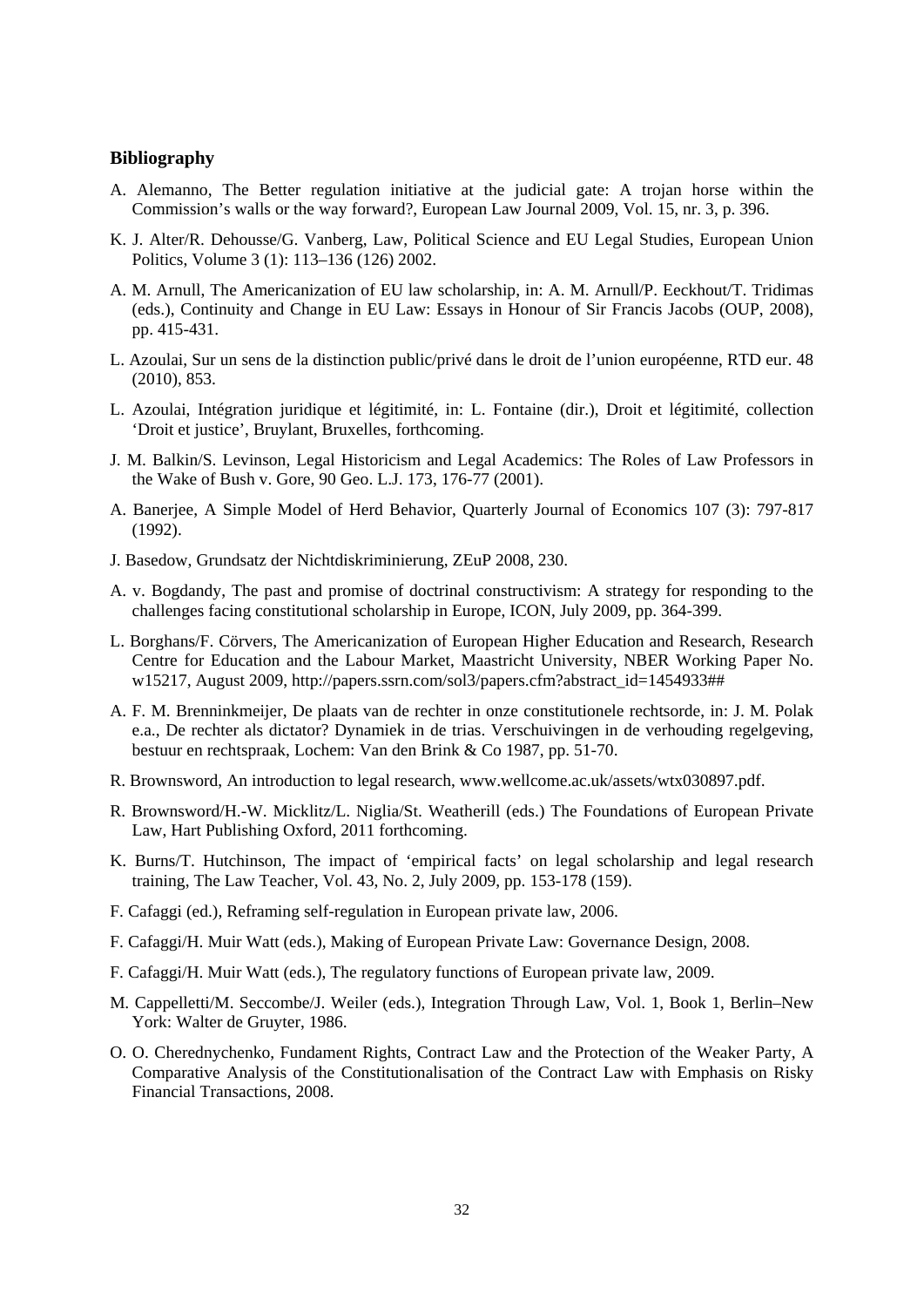- A. C. Ciachhi/G. Brüggemeier/G. Commandé (eds.), Fundamental Rights and Private Law in the European Union, Volume I and II, Comparative Analysis of Selected Case Patterns, Cambridge University Press 2010.
- K. M. Clermont/T. Eisenberg, Judge Harry Edwards: A case In Point, Washington University Law Quarterly, Vol. 80: 2002: pp. 1275-1289.
- J. Coffee, Law and The Market, The Impact of Enforcement,

http://cbe.anu.edu.au/capitalmarkets/papers/COFFEE-CAPITAL-MARKETS.pdf

- H. Collins, The Constitutionalisation of Private Law as a Path to Social Justice, in: H.-W. Micklitz (ed.), The Many Faces of Social Justice in Private Law, Elgar, forthcoming.
- R. Cotterell, Subverting Orthodoxy, Making Law Central: A View of Sociolegal Studies, Journal of Law and Society, Vol. 29, p. 633 (2002).
- F. Cownie, Legal Academics: Culture and Identities, Hart Publishing, Oxford and Portland/Oregon 2004, pp. 197-198.
- F. Cross/M. Heise/G. C. Sisk, Above the Rules: A Response to Epstein and King, 69 U. Chi. L Rev. 135 (2002).
- M. Dawson, The OMC and the European Economic Constitution, 2007, PhD EUI Florence.
- J. Drexl, Wettbewerbsverfassung*,* in: von Bogdandy/Bast (Hrsg.), Europäisches Verfassungsrecht, 2. Auflage, Dordrecht etc., Springer, 2009, p. 905.
- F. Dugiut, Méthode d'Interprétation et Sources en Droit Privé Positif, 1899/2nd edition 1919.
- H. T. Edwards, The growing disjunction between legal education and the legal profession, Mich. L. Rev. 34 1992-1993, pp. 34-70.
- H T. Edwards, Another Postscript to The Growing Disjunction Between Legal Education and the Legal Profession, 69 Wash. L. Rev. 561 (1994).
- H. T. Edwards, Collegiality and Decision Making on the D.C. Circuit, 84 Va. L. Rev. 1335 (1998).
- H. T. Edwards/L. Elliott, Beware of Numbers (and Unsupported Claims of Judicial Bias, 80 Wash. U. L.Q. 723 (2002).
- H. T. Edwards/M. A. Livermore, Pitfalls of Empirical Studies that Attempt to Understand the Factors Affecting Appellate Decisionmaking, 58 Duke L.J. 1895 (2009).
- T. Eisenberg/G. Miller/E. Sherwin, Arbitration's Summer Soldiers: An Empirical Study on Arbitration in Consumer and Non-Consumer Contracts, 41 U. Mich. Law Reform, 871 (2007-2008).
- L. Epstein/G. King, The Rules of Inference, 69 U. Chi. L. Rev. 1, p. 6 (2002).
- J. Esser, Vorverständnis und Methodenwahl in der Rechtsfindung, 1972.
- R. Feldman, The Role of Science in Law, Oxford University Press 2009.
- R. Feldman, Law's Misguided Love Affair with Science, Minn. J.L. Sci. & Tech. 2009,10(1): 95-116 (97, 115).
- G. A. de Geest, Hoe maken we van de rechtswetenschap een volwaardige wetenschap? NJB 2004, 58- 66.
- H. Genn/M. Partington/S. Wheeler, Law in the real world: Improving our understanding of how the law works, The Nuffield inquiry on empirical legal research, Nuffield Foundation, London 2006: http://www.ucl.ac.uk/laws/socio-legal/empirical/docs/inquiry\_report.pdf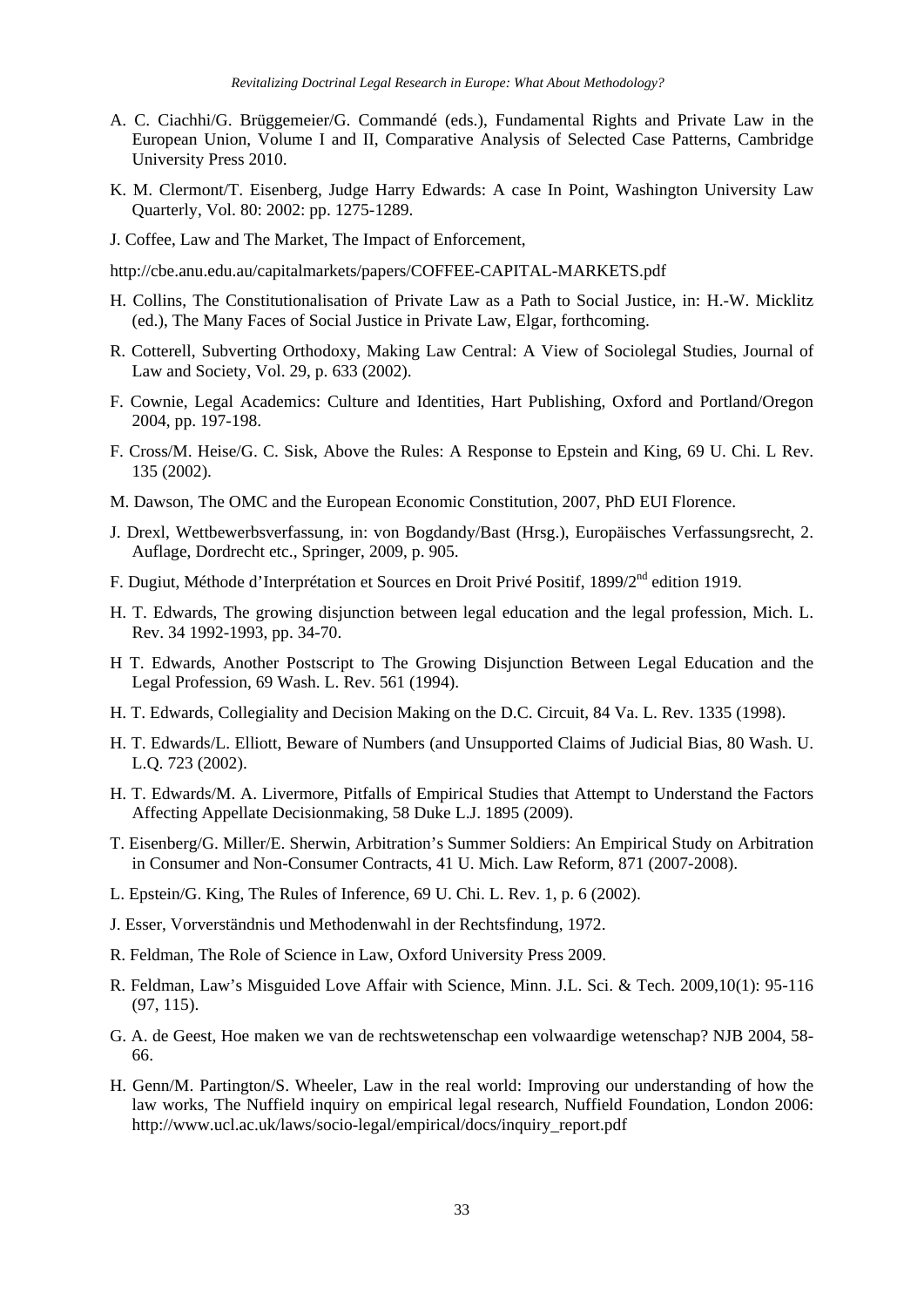- D. Gerber, Constitutionalising the Economy: German Neo-Liberalism, Competition Law and the 'New' Europe, AJCL 1994, 25.
- W. v. Gerven, The European Union: A Polity of States and People, Hart Publishing: Oxford 2005.
- W. v. Gerven, Politics, Ethics & the Law, Legal Practice & Scholarship, LSE Law, Society and Economy Working, 19/2008, http://www.lse.ac.uk/collections/law/wps/wps1.htm#1908.
- J. Goldsmith/A. Vermeule, Empirical Methodology and Legal Scholarship, 69 U Chi L Rev 153, 156 (2002).
- K. Grechenig/M. Gelter, Divergente Evolution des Rechtsdenkens Von amerikanischer Rechtsökonomik und deutscher Dogmatik, RabelsZ 72 (2008), 513.
- H. R. v. Gunsteren, The Quest for Control: A Critique of the Rational-Central-Rule Approach in Public Affairs. New York: John Wiley & Sons, 1976.
- S. Gutwirth, Evaluatie rechtswetenschappelijk onderzoek: VLIR-model voor integrale kwaliteitsevaluatie van het onderzoek in de rechtswetenschappen, Nieuw Juridisch Weekblad 2007/6, pp. 674-678.
- G. Hardin, Tragedy of the Commons, Science 1968, pp. 1243-1248.
- G. Hardin, Filters against Folly. How to survive despite economists, ecologists, and the merely eloquent, Harissonburg/Virginia: Penguin 1985.
- G. W. F. Hegel, Vorlesungen über die Philosophie der Geschichte, Band 18, Frankfurt am Main, 1979.
- A. Héritier/S. Eckert, New modes of governance in the shadow of hierarchy: self-regulation by industry in Europe, RSCAS 2007/20.
- M. Hesselink, A European Legal Method? On European Private Law and Scientific Method, European Law Journal, Vol. 15, No. 1, January 2009, pp. 20-45.
- H.-E. Heyke, Ist Rechtswissenschaft eine Wissenschaft? Rechtstheorie, 2003, 229-244.
- P. Hillyard, Law's empire: Socio-legal empirical research in the Twenty-first century, Journal of Law and Society 2007, Vol. 34, no. 2, pp. 269-277.
- O. W. Holmes jr., Review Langdell casebook, 14 Am. U. L. Rev. 1880, pp. 233-235.
- O. W. Holmes jr., The Path of Law, Harvard Law Review 1897, 457.
- R. v. Jhering, Der Kampf ums Recht, 1872.
- R. v. Jhering, Im Juristischen Begriffshimmel. Ein Phantasiebild, in: Schertz und Ernst in der Jurisprudenz, Leipzig 1909.
- Ch. Joerges, Integration durch Entrechtlichung? Ein Zwischenruf, ZERP-Diskussionspapier 1/2007.
- Ch. Joerges/D. Trubek (eds.), Critical Legal Thought, 1988.
- Ch. Joerges/M. Everson u.a., The European Turn to Governance and unanswered Questions of Legitimacy: Two Examples and Counterintuitive Suggestions, in: Ch. Joerges/B. Strath/P. Wagner (Hrsg.), The Economy as Polity: The Political Constitution of Contemporary Capitalism, 2005, p. 159.
- R. A. Kagan, Globalization and Legal Change: The Americanization of European Law, Regulation & Governance, Vol. 1, no. 2 (2007) pp. 99-120.
- H. Kantorowicz, Der Kampf um die Rechtswissenschaft (unter dem Pseudonym Gnaeus Flavius), 1906.
- D. Kennedy, Three Globalizations of Law and Legal Thought, 2008.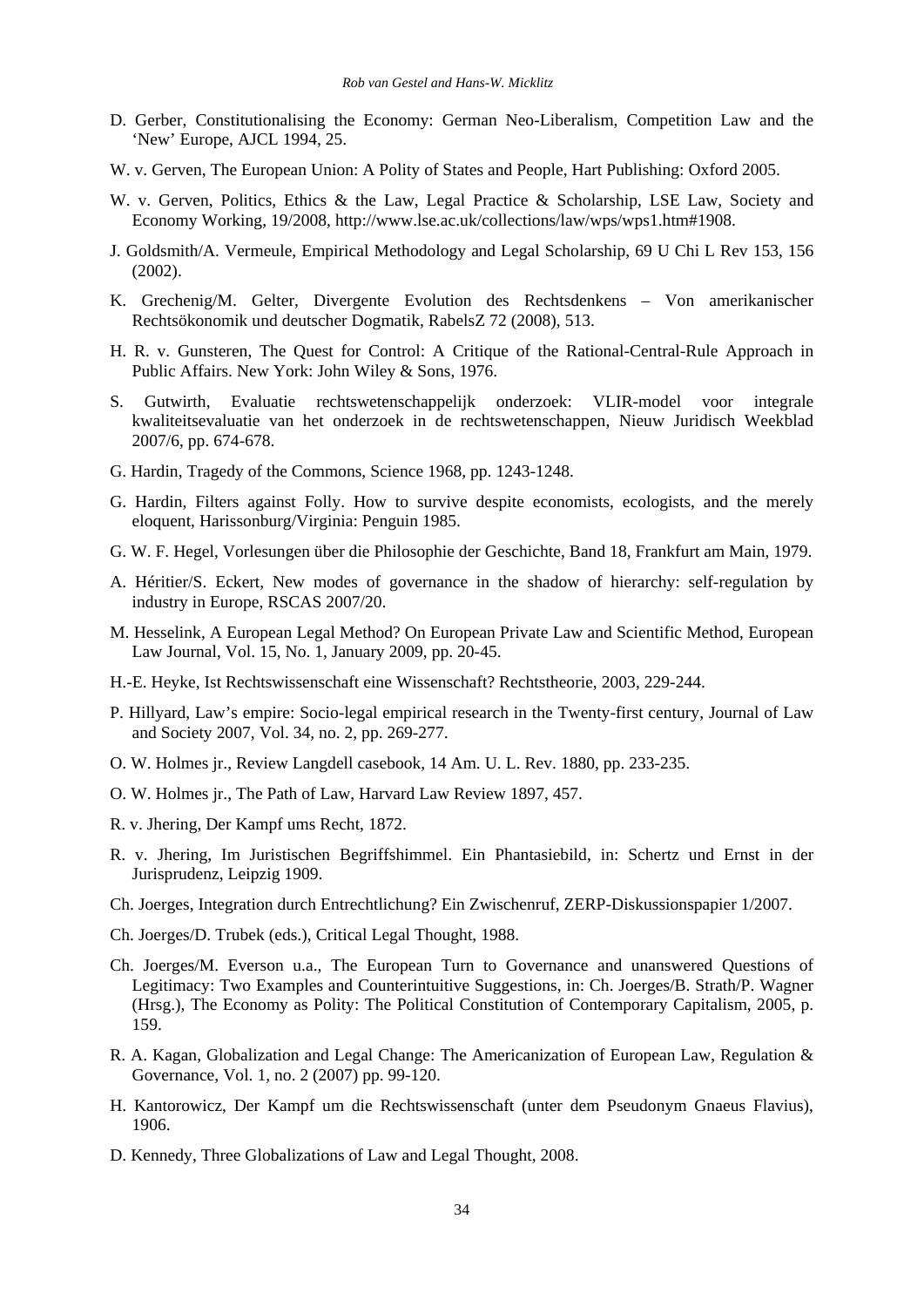- R. M. Kiesow, Rechtswissenschaft was ist das? JZ 2010, 585.
- J. v. Kirchmann, Die Wertlosigkeit der Jurisprudenz als Wissenschaft, Julius Springer Verlag, Berlin 1848.
- T. Koopmans, De rol van de wetgever, in: Honderd jaar rechtsleven, Nederlandse Juristen-Vereniging, 1870-1970, Zwolle: Tjeenk Willink, 1970, pp. 211-235.
- T. Koopmans, Courts and Political Institutions, Cambridge University Press 2003, p. 247.
- M. Kumm, On the past and future of European constitutional scholarship, ICON, July 2009, pp. 401- 415.
- C. C. Langdell, A Selection of Cases on the Law of Contracts, 2nd. ed. (Boston: Little, Brown, 1879), vii.
- C. C. Langdell, Harvard Celebration Speeches, Law Quarterly Review (1887), p. 124.
- R. M. Lawless/J. K. Robbenolt/Th. S. Ulen, Empirical Methods in Law, Aspen Publishers, New York 2010, pp. 3-4.
- K. Lenaerts, Interlocking Legal Orders in the European Union and Comparative Law, International & Comparative Law Quarterly, (2003), 52: 873-906.
- A. V. Lundstedt, Die Unwissenschaftlichkeit der Rechtswissenschaft, Berlin: Verlag für Staatswissenschaften und Geschichte, 1932.
- M. Maduro, Interpreting European Law: Judicial Adjudication in a Context of Constitutional Pluralism, 1 Eur. J. Leg. Stud. (Dec. 2007), available at http://www.ejls.eu/.
- M. Maduro, The Europeanization and Globalisation of Law, Contraditorio, Policy Paper 10/1, February 2010, p. 5.
- (see: http://www.contraditorio.pt/admin/source/files/1276200432- PolicyPaper10\_01\_LegalEducationandtheEuropeanizationandGlobalisationofLaw-Original.pdf
- Ch. Mak, Fundamental Rights in European Contract Law, A Comparison of the Impact of Fundamental Rights on Contractual Relationships in Germany, the Netherlands, Italy and England, 2008.
- M. McConville/W. H. Chui (eds.), Research Methods for Law, Edinburgh University Press: Edinburgh 2007.
- A. Menger, Das Bürgerliche Recht und die besitzlosen Volksklassen. Eine Kritik des Entwurfs eines Bürgerlichen Gesetzbuches für das Deutsche Reich, 1890.
- E. J. Mestmäcker, A Legal Theory without Law, Posner v. Hayek on Economic Analysis of Law, 2007.
- A. C. M. Meuwese, Impact assessment in EU Lawmaking, Alphen a/d Rijn: Kluwer Law International, 2008.
- M. Miaille, Introduction critique au Droit, Maspero, Paris, 1976.
- R. Michaels, Comparative Law by Numbers, Legal Origins Thesis, Doing Business Reports, and the Silence of Traditional Comparative Law, 57 AM. J. COMP. L. 765-795 (2009).
- H.-W. Micklitz, The Politics of Judicial Co-operation, 2005.
- H.-W. Micklitz, Der gemeinschaftsrechtliche Verbraucherschutz-Acquis. Rechtspolitischer Überblick und Zukunftsperspektiven, in: Wagner/Wedl, Bilanz und Perspektiven zum europäischen Recht, Nachdenkschrift anlässlich 50 Jahre Römische Verträge, 2007, pp. 293-323.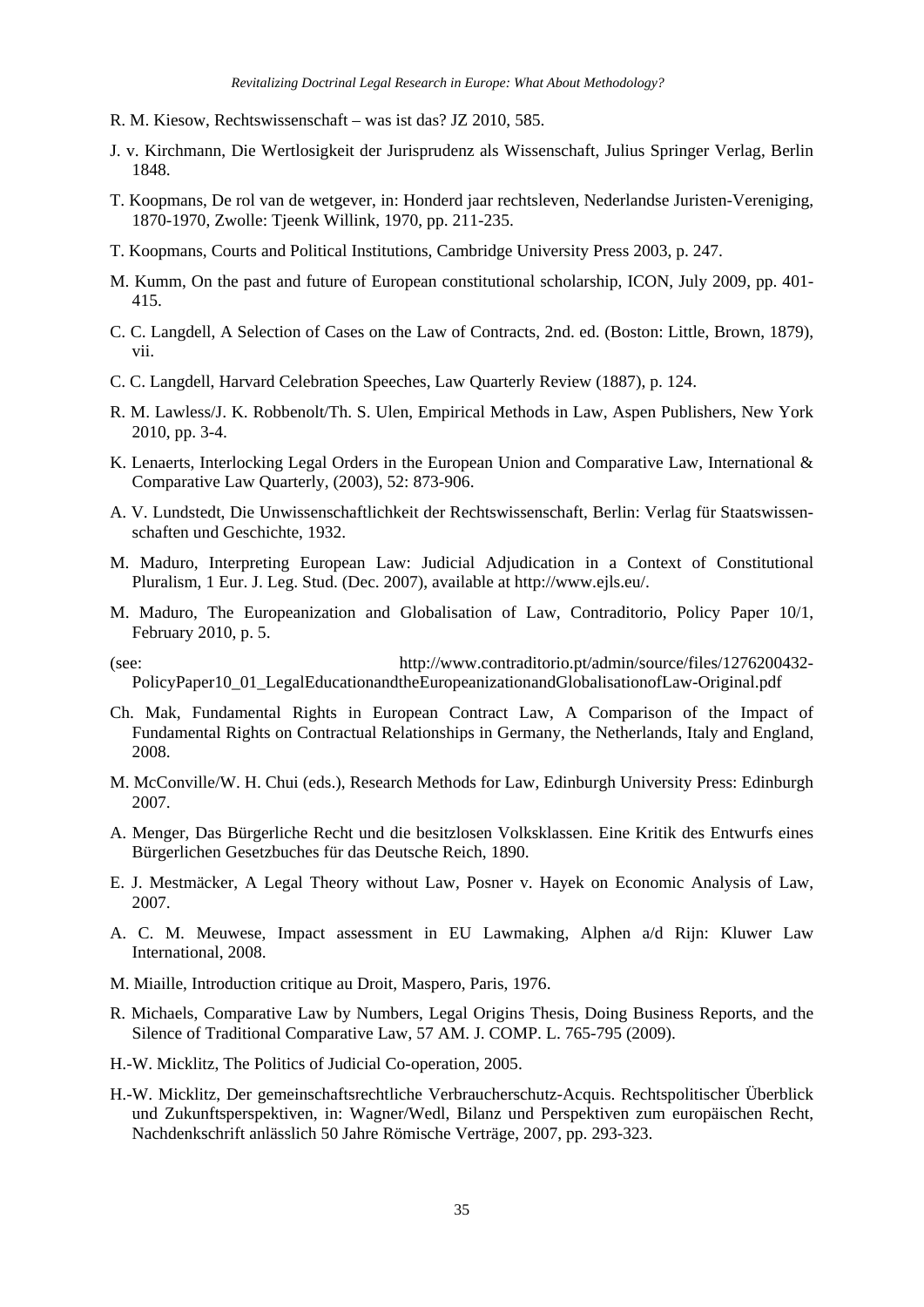- H.-W. Micklitz, The Visible Hand of European Private Law, in Yearbook of European Law 2009, volume 28, P. Eeckhout/T. Tridimas (eds.), 2010, 3.
- H.-W. Micklitz, Social Justice and Access Justice in Private Law, EUI Working Paper 2011, forthcoming.
- H.-W. Micklitz/N. Reich, Crónica de una Muerte Anunciada: The Commission Proposal for a Directive on Consumer Rights, CMLR 46 (2009) 471–519.
- Th. M. J. Möllers, Lamfalussy-Verfahren und Europäisches Wirtschaftsrecht, ZEuP 2008, 480.
- G. Morgan/S. Quack, Institutional Legacies and Firm Dynamics: The Growth and Internationalisation of UK and German Law Firms, Organization Studies 26 (12): pp. 1765-1785.
- R. Munday, In the wake of 'good governance': impact assessments and the politicisiation of statutory interpretation', Modern Law Review 2008, nr. 3, 385-412.
- V. Nourse/G. Shaffer, Varieties of New Legal Realism: Can A New World Order Prompt a New Legal Theory?, Cornell law review vol. 95 (2009) pp.61-139.
- E. Örücü, Looking at convergence through the eyes of a comparative lawyer, EJCL, Vol. 9.2 2005, p. 11.
- A. Pecznick, A Theory of Legal Doctrine, Ratio Juris, Volume 14, Issue 1, pp. 75–105 (2001).
- M. Pendeleton, Non-empirical Discovery in Legal Scholarship Choosing, Researching and Writing a Tradtional Scholarly Article, in: M. McConville/W. H. Chui, Research Methods for Law, Edinburgh: Edinburgh University Press 2007, p. 162.
- N. Petersen, Braucht die Rechtswissenschaft eine empirische Wende?, Max Planck Institute for Research on Collective Goods, Bonn 2010/10. Http://www.coll.mpg.de/pdf\_dat/2010\_10online.pdf.
- R. A. Posner, The Deprofessionalization of Legal Teaching and Scholarship, 91 Mich. L. Rev. 1921 (1993).
- R. A. Posner, How Judges Think, Harvard University Press, Harvard 2008, p. 211.
- R. A. Posner, The State of Legal Scholarship Today: A Comment on Schlag, The Georgetown Law Journal, Vol. 97, pp. 845-855 (2009).
- R. Pound, Law in Books and Law in Action, 44 Am. L. Rev. 12, 15 (1910).
- N. Reich, Recent trends in European legal education: the place of the European Law Faculties Association, 21 Penn St Int'l L Rev, 2002, pp. 21-38.
- N. Reich, The public/private divide in European law, in: H.-W. Micklitz/F. Cafaggi (eds.), European Private Law after the Common Frame of Reference, 2010, p. 56.
- P. D. Reingold, Harry Edwards' Nostalgia, Michigan Law Review, Vol. 91, No. 8 (Aug. 1993), pp. 1998-2009
- J. C. Reitz, How To Do Comparative Law, 46 Am. J. Comp. L. 617 (1998), pp. 625-626.
- R. L. Revesz, Ideology, Collegiality, and the D. C. Circuit: A Reply to Chief Judge Harry T. Edwards, Virginia Law Review Vol. 85, No. 5 (Aug. 1999), pp. 805-851.
- R. L. Revesz, A Defense of Empirical Legal Scholarship, 69 U Chi L Rev 169, p. 184 (2002).
- D. Rhode, Legal Scholarship, Harvard Law Review 115, pp. 1327-1361, 2002.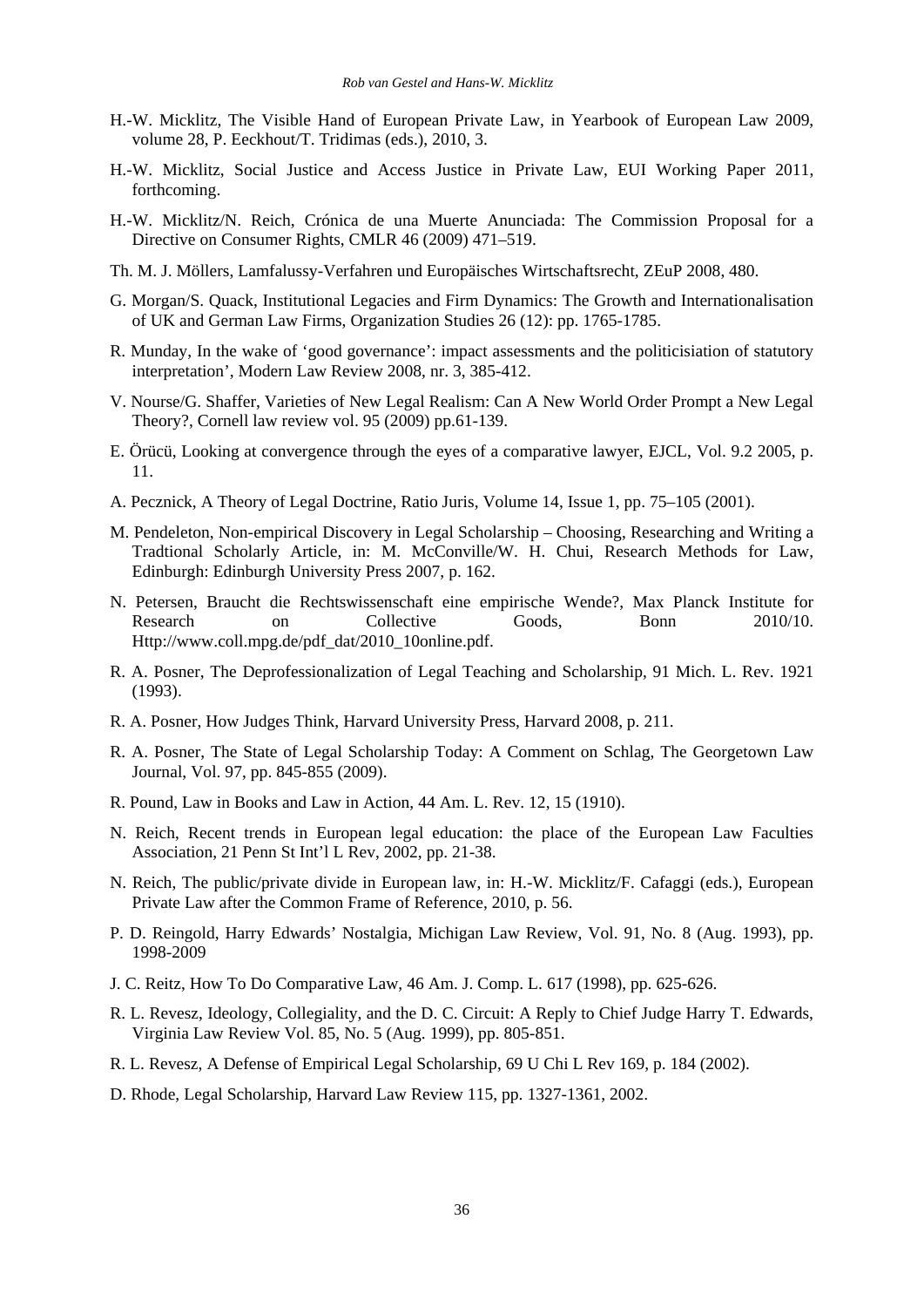- K. Riesenhuber (Hrsg.), Europäische Methodenlehre: Grundfragen der Methoden des Europäischen Privatrechts, De Gruyter Recht: Berlin 2004, 2<sup>nd</sup> edition, Handbuch für Ausbildung und Praxis, 2010.
- M. G. Rood, Heeft de rechter een taak in zogeheten politieke zaken?, Zwolle: Tjeenk Willink 1975, p. 32.
- A. Ross, On Law and Justice, London: Stevens & Sons, 1958.
- E. Rubin/M. Feeley, Creating Legal Doctrine, 69 S. Cal. L. Rev 1989 (1996).
- F.-J. Säcker, Vertragsfreiheit und Schutz vor Diskriminierung, ZEuP 2006, 1.
- M. Salter/J. Mason, Writing Law Dissertations, Harlow: Pearson Education Limited 2007, pp. 112- 118.
- F. W. Scharpf, Crisis and Social Democracy in Europe, translated by R. Crowley and F. Thompsen, Ithaca, Cornell University Press, 1991.
- P. Schlag, Spam Jurisprudence, Air Law, and the Rank Anxiety of Nothing Happening (A Report on the State of the Art), 97 Geo. L. J. 803 (2009), pp. 821–823.
- E. Schmidt, Theorie/Praxis-Verknüpfung und künftige Einheitsausbildung, DRiZ 1982, 47.
- E. Schmidt, Der Umgang mit Normtatsachen im Zivilprozeß, in: FS Wassermann (1985), S. 807.
- O. de Schutter, The implementation of fundamental rights through the open method of co-ordination, in O. de Schutter/S. Deakin (eds.), Social rights and market forces: is the open method of coordination of employment and social rights the future of social Europe?, 2005, p. 279.
- M. R. Scordato, Reflections on the Nature of Legal Scholarship in the Post-Realist Era, Santa Clara Law Review, Vol. 48 (2008), pp. 353-440.
- C. Scott, Governing Without Law or Governing Without Government? New-ish Governance and the Legitimacy of the EU, European Law Journal, 15 (2):160.
- J. Scott, Seeing it Like a State: How Certain Schemes to Improve the Human Condition Have Failed, New Haven, Yale University Press, 1998.
- A. Sen, Elements of a Theory on Human Rights, Philosophy and Public Affairs, 2004, 315.
- A. Sen, The Idea of Justice, Cambridge, Mass.: Belknap Press/Harvard University Press, 2009.
- L. Senden, Soft Law in European Community Law, 2006.
- K. Sideri, Law's Practical Wisdom, the Theory of Law Making in the New Governance Structures of the European Union, Ashgate Farnham, 2007.
- M. Siems, The End of Comparative Law, Journal of Comparative Law 2: (2007) 133-150.
- M. Siems, The Taxonomy of Interdisciplinary Legal Research: Finding the Way Out of the Desert' Journal of Commonwealth Law and Legal Education 7 (2009): 5-17.
- St. Smismans, From Harmonisation to coordination? EU law in the Lisbon governance architecture, Journal of European Public Policy, forthcoming.
- J. M. Smits, Redefining Normative Legal Science: Towards an Argumentative Discipline, in: F. Coomans/F. Grünfeld/M. Kamminga (eds.), Methods of Human Rights Research, Antwerpen-Oxford: Intersentia, 2009, pp. 45-58.
- J. Smits, The Europeanisation of national legal systems: some consequences for legal thinking in civil law countries, in: M. v. Hoecke (ed.), Epistemology and Methodology of Comparative Law, Oxford: Hart Publishing 2004, pp. 229-245.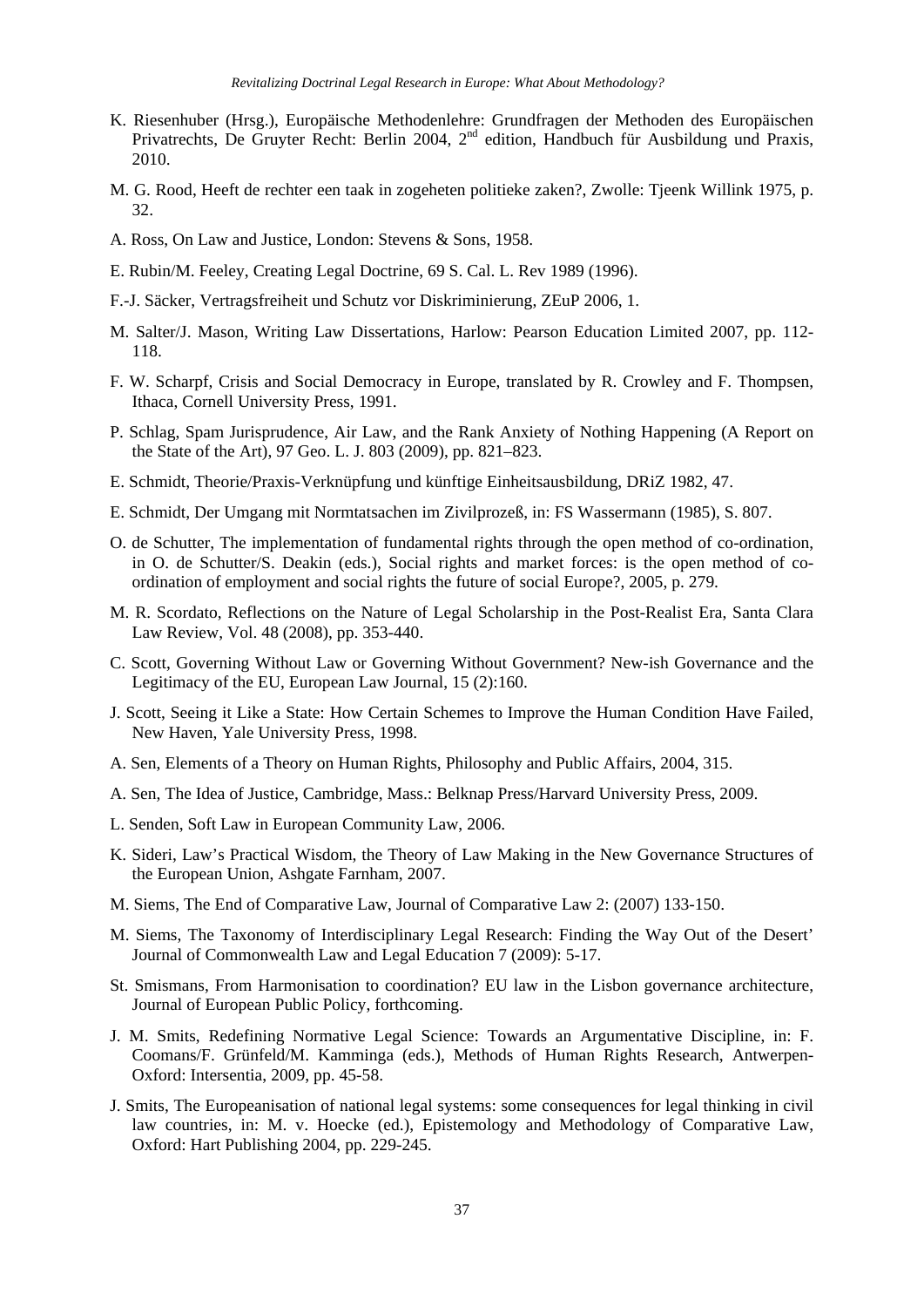- J. Smits, Omstreden rechtswetenschap, BJU, Den Haag 2009, p. 114.
- K. Soper/F. Trentmann (eds.), Citizenship and Consumption, 2008.
- R. J. Spitzer, Saving the Constitution from Lawyers: How Legal Training and Law Reviews Distort Constitutional Meaning, Cambridge University Press 2008, pp. 29-30.
- E. Steiner, French Legal method, Oxford University Press, 2002.
- C. J. J. Stolker, Legal Journals in Pursuit of a More Scientific Approach, EJLE 2005, No. 2, pp. 77-94.
- G. Teubner, Constitutionalism and transnational governance, in: Ch. Joerges/I.-J. Sand/G. Teubner (eds.), Oxford Press, pp. 3-28, 2004.
- E. H. Tiller/F. B. Cross, What is Legal Doctrine?, Northwestern University Law Review Vol. 100, No. 1, (2006) pp. 517-534.
- D. Trubek/L. Trubek, Hard and Soft Law in the Construction of Social Europe: the Role of the Open Method of Co-ordination, European Law Journal 11 (2005), p. 343.
- M. Tushnet, Critical Legal Studies: A Political History, Yale Law Journal 100 (1991), 1515-1544.
- H. Ulrich (ed.), The Evolution of European Competition Law, 2006.
- A. M. van der Veen, The Dutch Tulip Mania: The Social Politics of a Financial Bubble, March 2009.
- D. Vick, Interdisciplinarity and the Discipline of Law, Journal of Law and Society, Vol. 31, nr. 2, p. 164 (2004).
- E. Vos, The rise of committees, (1997) 3 European Law Journal, p. 211.
- J. B. M. Vranken, Exploring the Jurist's Frame of Mind, Kluwer Law International, 2006.
- G. Wagner (ed.), The Common Frame of Reference, A View from Law and Economics, 2009.
- N. Walker, Big , C' or small , c', ELJ 2006, 12.
- M. Weber, Wirtschaft und Gesellschaft. Grundriß der verstehenden Soziologie, 1922.
- S. Weatherill, Better regulation, Oxford, Hart, 2007
- F. Wieacker, Privatrechtsgeschichte der Neuzeit, 2. neubearbeitete Auflage, 1967.
- W. Wiegand, The Reception of American Law in Europe, J. Comp. L. 229 (1991), Vol. 39, nr. 2 pp. 229-248.